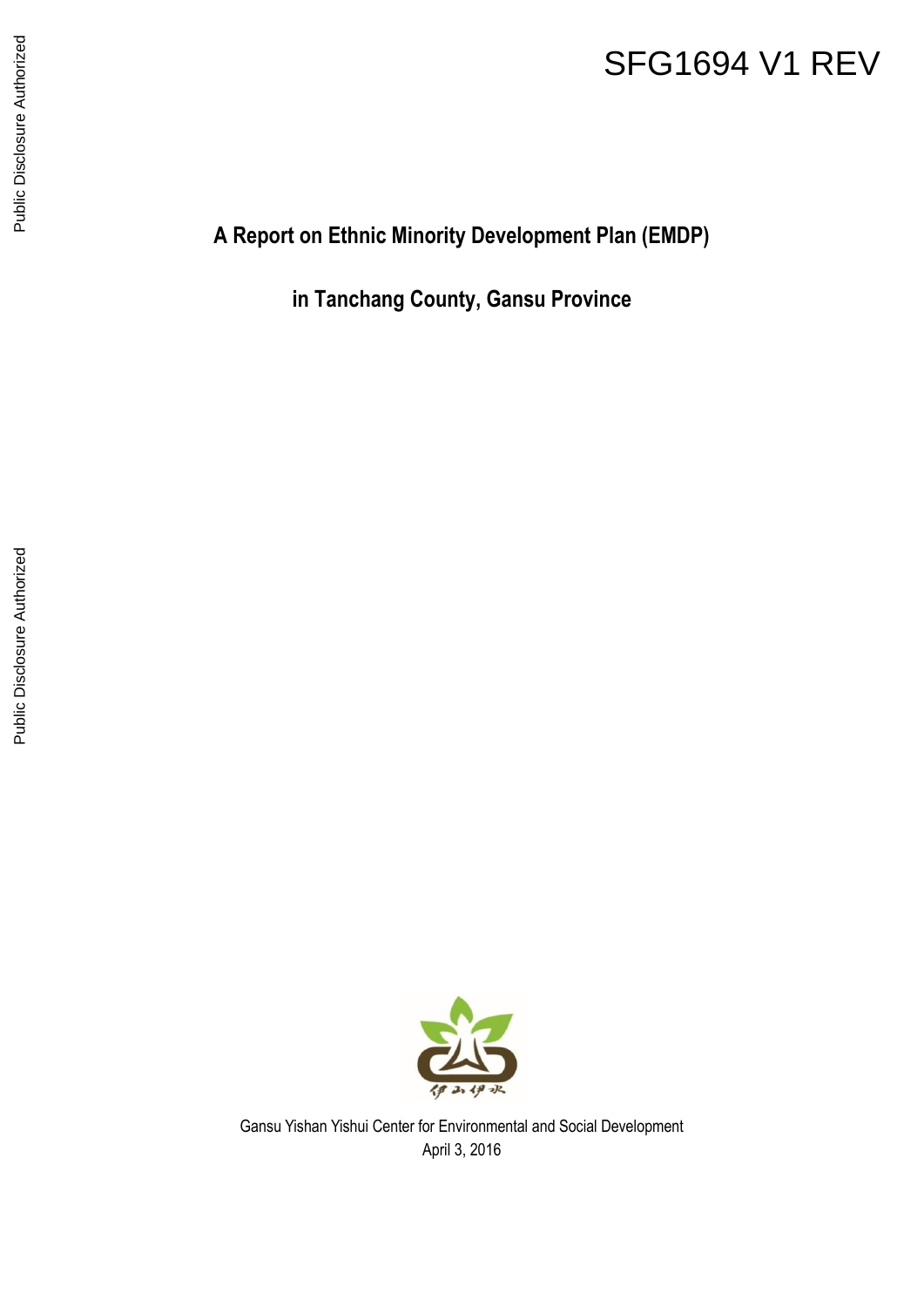| 2.2 Religious belief of minority nationality and cultural characteristics in the subproject area6      |
|--------------------------------------------------------------------------------------------------------|
|                                                                                                        |
|                                                                                                        |
|                                                                                                        |
|                                                                                                        |
| 2.4 A review of the framework of the laws and system related to the ethnic minority development in the |
|                                                                                                        |
| Chapter 3 The abstract of the social assessment in ethnic minority community 14                        |
|                                                                                                        |
|                                                                                                        |
|                                                                                                        |
|                                                                                                        |
|                                                                                                        |
|                                                                                                        |
|                                                                                                        |
|                                                                                                        |
|                                                                                                        |
|                                                                                                        |
|                                                                                                        |
|                                                                                                        |
|                                                                                                        |
| 5.1 Analysis and identification of "causes, effects and solutions of community impoverished farmer     |
|                                                                                                        |
|                                                                                                        |
|                                                                                                        |
| 5.3.1 Implementing agencies and capacity building  Error! Bookmark not defined.                        |
|                                                                                                        |
|                                                                                                        |
|                                                                                                        |
|                                                                                                        |
|                                                                                                        |
|                                                                                                        |
|                                                                                                        |

#### **Contents**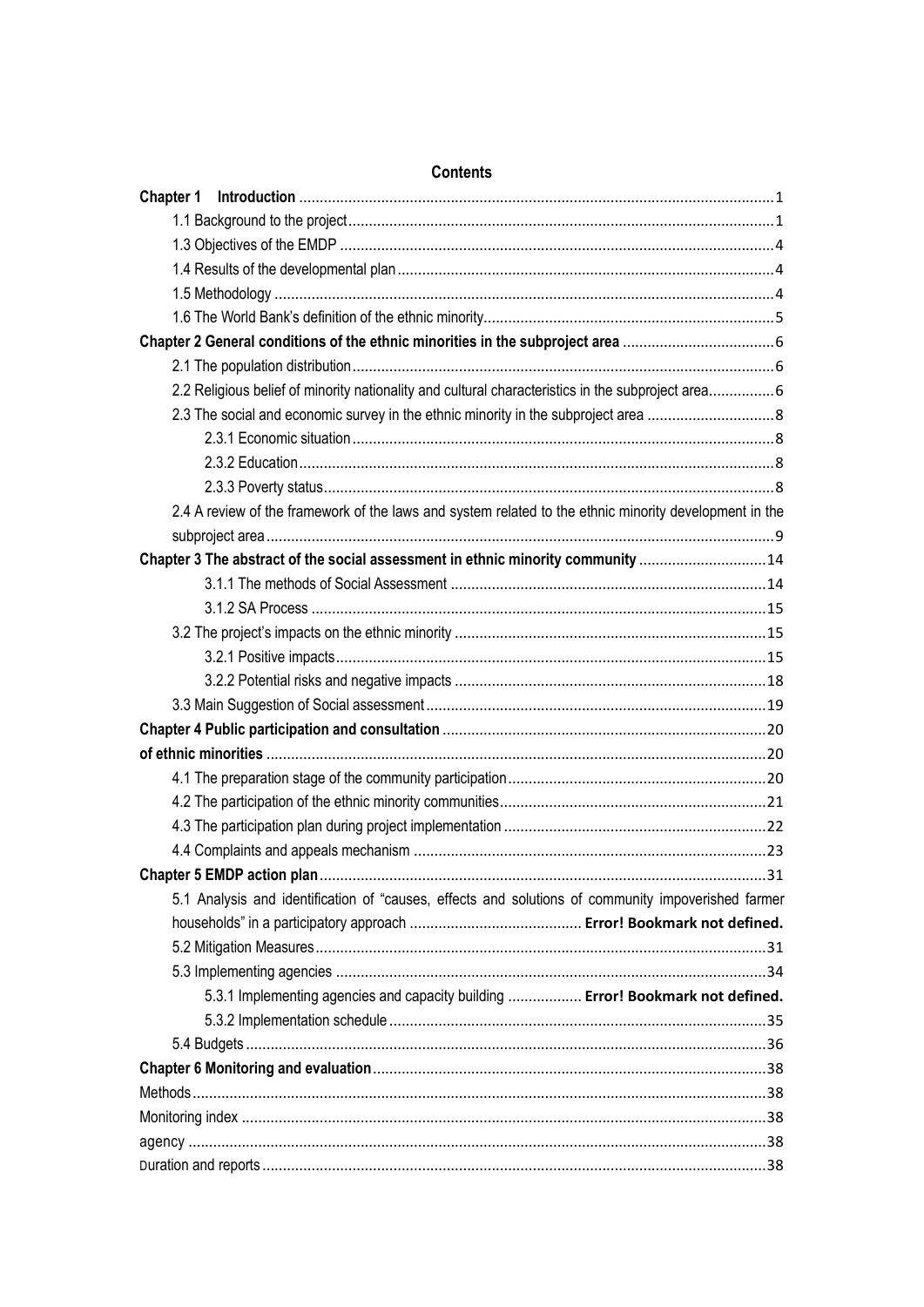|              | ©In addition to written materials, photos, videos, audio records and physical objects shall also be collected to |
|--------------|------------------------------------------------------------------------------------------------------------------|
|              |                                                                                                                  |
|              |                                                                                                                  |
| ✓            |                                                                                                                  |
| ✓            | Poverty alleviation population; income changes of the poverty-stricken household;38                              |
|              |                                                                                                                  |
| ✓            |                                                                                                                  |
| ✓            |                                                                                                                  |
| ✓            |                                                                                                                  |
| $\checkmark$ |                                                                                                                  |
|              |                                                                                                                  |
| ✓            |                                                                                                                  |
|              | Internal monitoring will be performed by the PMO, and external M&E by a qualified independent M&E agency.        |
|              |                                                                                                                  |
|              | Semiannual internal monitoring reports will be submitted by the PMO to the Bank; external M&E reports will       |
|              |                                                                                                                  |
|              |                                                                                                                  |
|              |                                                                                                                  |
|              |                                                                                                                  |
|              |                                                                                                                  |
| ✓            |                                                                                                                  |
| ✓            |                                                                                                                  |
| ✓            |                                                                                                                  |
| ✓            |                                                                                                                  |
| ✓            | the number of infrastructure construction in community(such as clinics, cultural squares, folk culture           |
|              |                                                                                                                  |
| ✓            |                                                                                                                  |
| $\checkmark$ | diversified income avenues(culture, working, agritainment, scenic spot service, etc.),replace traditional        |
|              |                                                                                                                  |
|              | satisfaction degree of community residents' to alternative livelihoods and scenic spot management39              |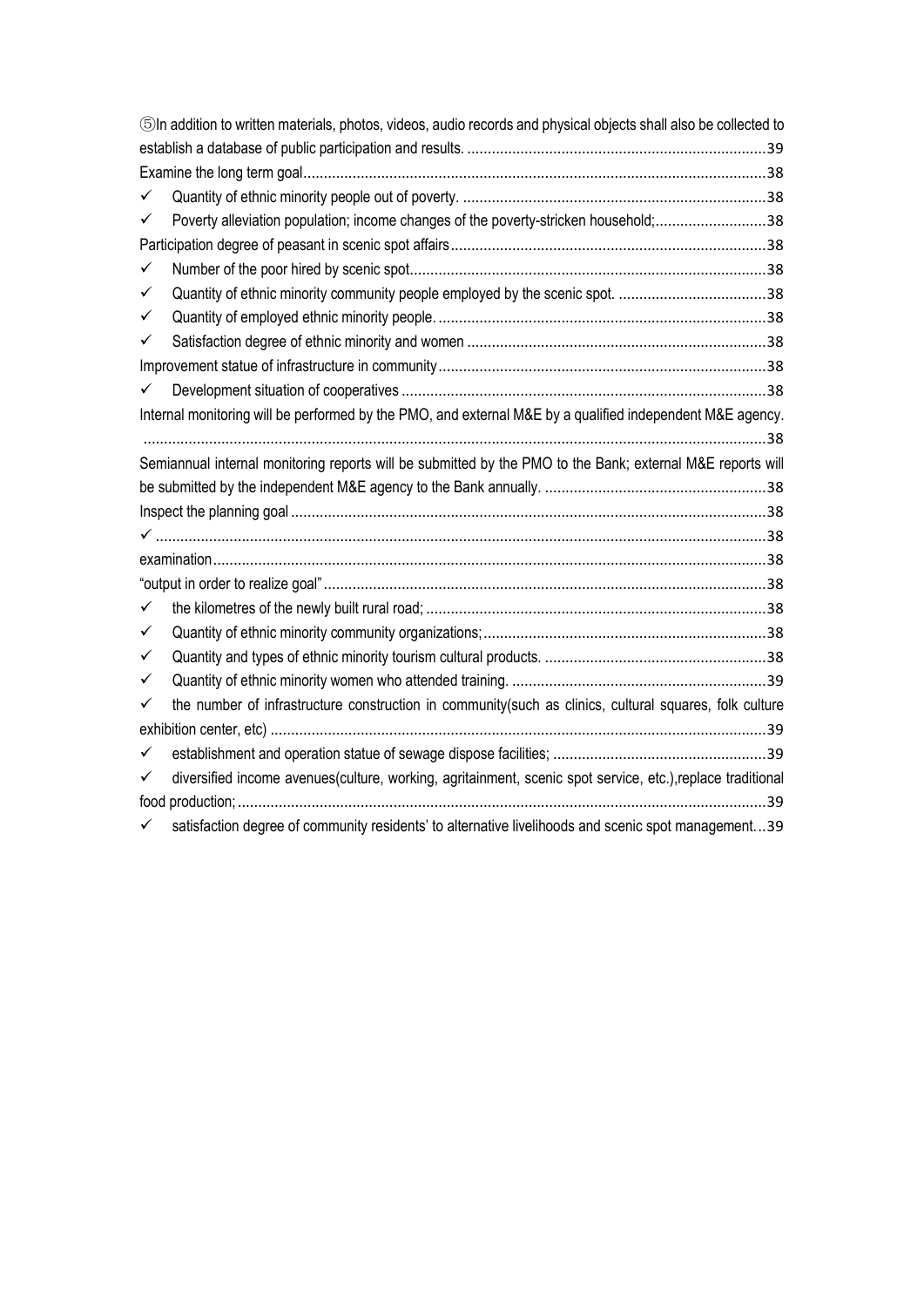## **Chapter 1 Introduction**

#### <span id="page-3-1"></span><span id="page-3-0"></span>1.1 Background to the project

 In recent years, China implemented a series of policies and measures such as steady growth, structure adjustment, reform acceleration, livelihood improvement, as well as risk control to promote economy transformation and development. In this context, as an open and comprehensive industry and as an important part of modern services, tourism industry is brought out from numerous industries for its distinct advantage in increasing employment and income, in promoting development of mid-west and lifting rural area out of poverty, as well as in promoting stable and rapid economic growth and improving eco-environment. The state introduced a series of policies to promote tourism development, such as Several Opinions of the State Council on Promoting Reform and Development of Tourism Industry, and Vision and Actions on Jointly Building Silk Road Economic Belt and Maritime Silk Road. In the meantime, Gansu Provincial Government also issued a series of strong polices to leverage economy transformation and development, such as Overall Scheme on "Silk Road Economic Belt" Gansu Section, Opinions on Promoting Tourism Industry Reform and Development, Implementation Suggestions on Promotion of Establishment of Chinese Civilization Heritage Innovation Area.

 Under the background of support from good policies and booming development of tourism industry, proportion of output of cultural and tourism industry in the whole province's GDP increased from 5.7% in 2005 to 10.24% in 2013. Meantime, Gansu Province actively made overall coordination and introduced various types of funding to develop cultural and tourism industry in the province. In 2004, the province applied RMB38.4 million from the World Bank to implement "World Bank Financed Gansu Cultural and Natural Heritage Protection and Development Project", implementation of which remarkably improved involving scenic spots' capacity in heritage protection, institutional capacity building, tourism development, spot operational management and community poverty alleviation. Implementation of the project was also a major impetus for Gansu Province to stand among domestic important tourist destination and also accumulated rich experience for the province in terms of utilization, management and operation of international capital. In light of the results from project implementation, Gansu Provincial Government would like to continue to seek for support from the World Bank and to make new exploration and innovation in heritage protection, sustainable development of tourism industry and lifting community residents out of poverty through tourism. The province applied for World Bank Financed Second Gansu Cultural and Natural Heritage Protection and Development Project in 2013, when the project was included in the pipeline of the Bank for fiscal year 2016.

 A number of criteria have been used for project site selection. First, the Longdongnan Regional Strategic Planning Study for the Cultural and Natural Heritage Conservation and Sustainable Tourism Development (Longdongnan Regional Study) provided the basis to screen project sites for inclusion in the project. Second, selected sites have a complete set of planning tools to expedite implementation, including heritage conservation and development plans at both county and site level, as well as tourism development plans at both county and site level. Third, sites with higher development potentials, including attractiveness for private sector investments, job creation, and income generation for local communities, were prioritized.

| Kongtong District:        | Kongtong Mountain Cluster of Historic Buildings,             | 5Α |
|---------------------------|--------------------------------------------------------------|----|
| Jinchuan County:          | Hundred Mile Grottoes Corridor Conservation                  | 4Α |
| <b>Zhuanglang County:</b> | Yunya Temple Cultural Heritage and Scenic Area,              | 4Α |
| Tanchang County:          | Guan'egou Ethnic Cultural and Natural Heritage Conservation, | 4Α |

Based on the criteria listed above, six sites have been selected for inclusion in the project: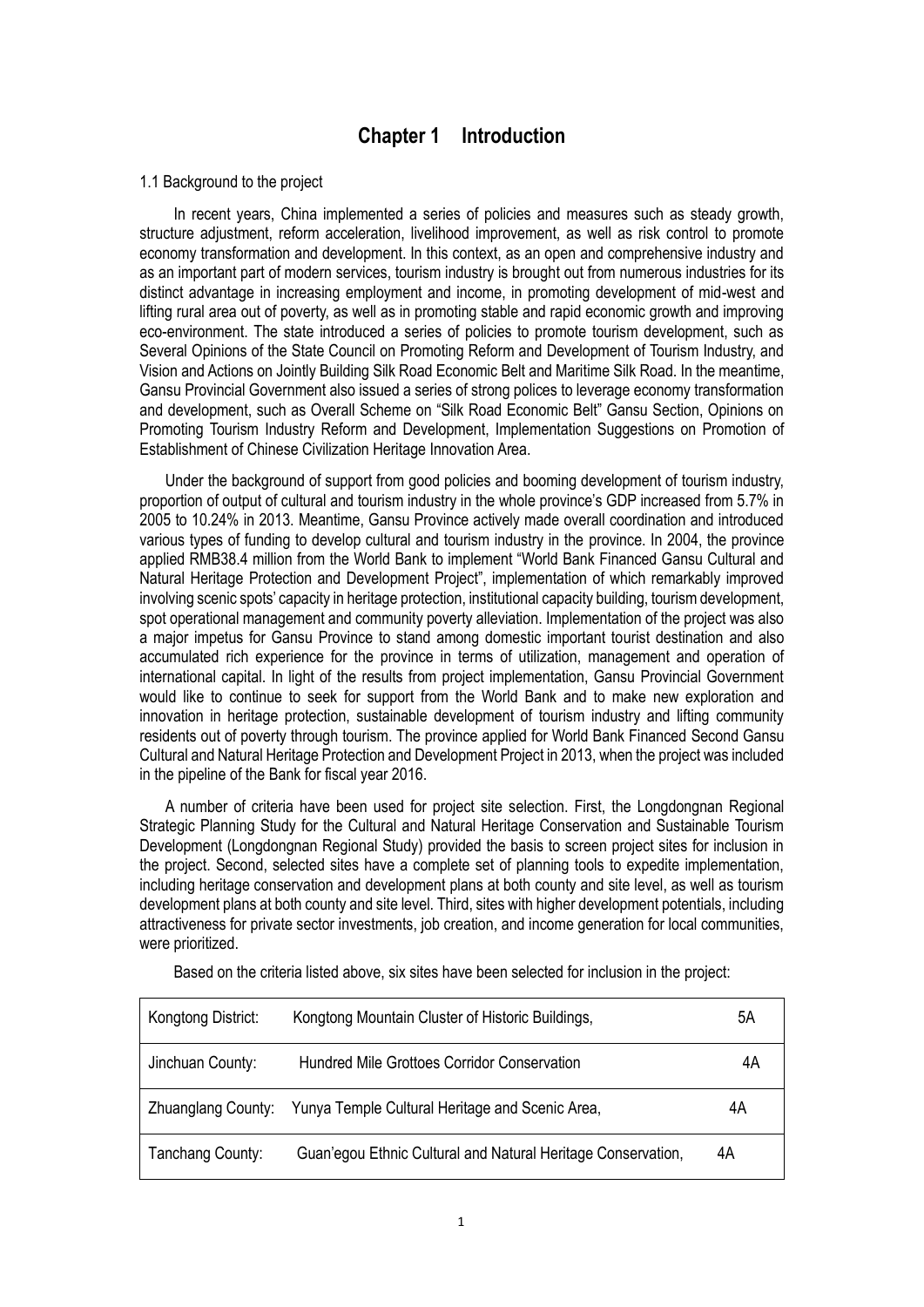| Kangxian County: | Yangba Natural Heritage Conservation,                         |    | 4Α |
|------------------|---------------------------------------------------------------|----|----|
| Hezheng County:  | Hua'er Traditional Music Conservation and Inheritance Program | 4A |    |

The three project components described below would blend investments in sites and communities with capacity building.

**Component 1**: Heritage Conservation and Tourism Services Improvement This component will support carrying out of site conservation and protection activities, construction, upgrading and/or rehabilitation of basic infrastructure and services facilities within project sites, consisting of, inter alia:

i.) Protection and conservation of cultural and natural heritage and cultural heritage, including the carrying out of studies on Project-related activities and the design of cultural heritage preservation programs;

ii.)Construction, rehabilitation and/or upgrading of tourist roads, footpaths, pedestrian bridges, and scenic lookouts, including associated equipment;

iii.) Provision and upgrading of services including water supply, drainage, wastewater collection and disposal, solid waste collection, power, and tourist signage, including associated equipment;

iv.) Construction and/or rehabilitation of selected scenic areas' administration facilities, museums, heritage and service centers, and parking space associated thereto; and

v.) Implementation of mitigation measures and works for natural heritage aimed at landslides, floods, and other natural hazards; including associated equipment.

**Component 2**: Community Basic Services Delivery This component will support construction, upgrading and/or rehabilitation of basic infrastructure, and provision of basic services to the communities within and in proximity of areas targeted by Component 1, consisting of, inter alia: (i) improvement of pavement for village access roads and lanes; (ii) provision of water supply, wastewater collection and disposal; (iii) solid waste collection and sanitation improvements; (iv) street lighting; and (v) construction of village classrooms for teaching and practicing local intangible cultural heritage.

Component 3: Capacity Building for Project Sites, Institutional Strengthening, and Project Management Support This component consists of:

i.) Provision of training to selected project-related staff, scenic area administrators and operators, and residents of local communities in the project sites, as appropriate, on cultural heritage conservation, natural heritage conservation, intangible cultural heritage preservation, scenic area management, tourism development strategies, and tourism products and market development.

ii.) Provision of project management support and technical assistance on, inter alia: (i) design review; (ii) project management, monitoring and supervision; (iii) construction supervision; (iv) independent monitoring of the implementation of environmental and social safeguards; and (v) project reporting.

iii.) Carrying out of studies on heritage preservation and the culture of local ethnic minorities.

iv.) Development of a tourism information system and website to be shared by all Project Sites, and fully integrated with the province-wide Gansu E-Tourism system.

The project is to be implemented in Guan'e Gou which are located in Tanchang County. The region is marked by poor social and economical conditions, vast and severe poverty, ecological venerability, geological calamity frequency, the backwardness of the protection and exploitation of local heritage, etc. Therefore, it is necessary to assess its social impact and to formulate a locally friendly and specific project.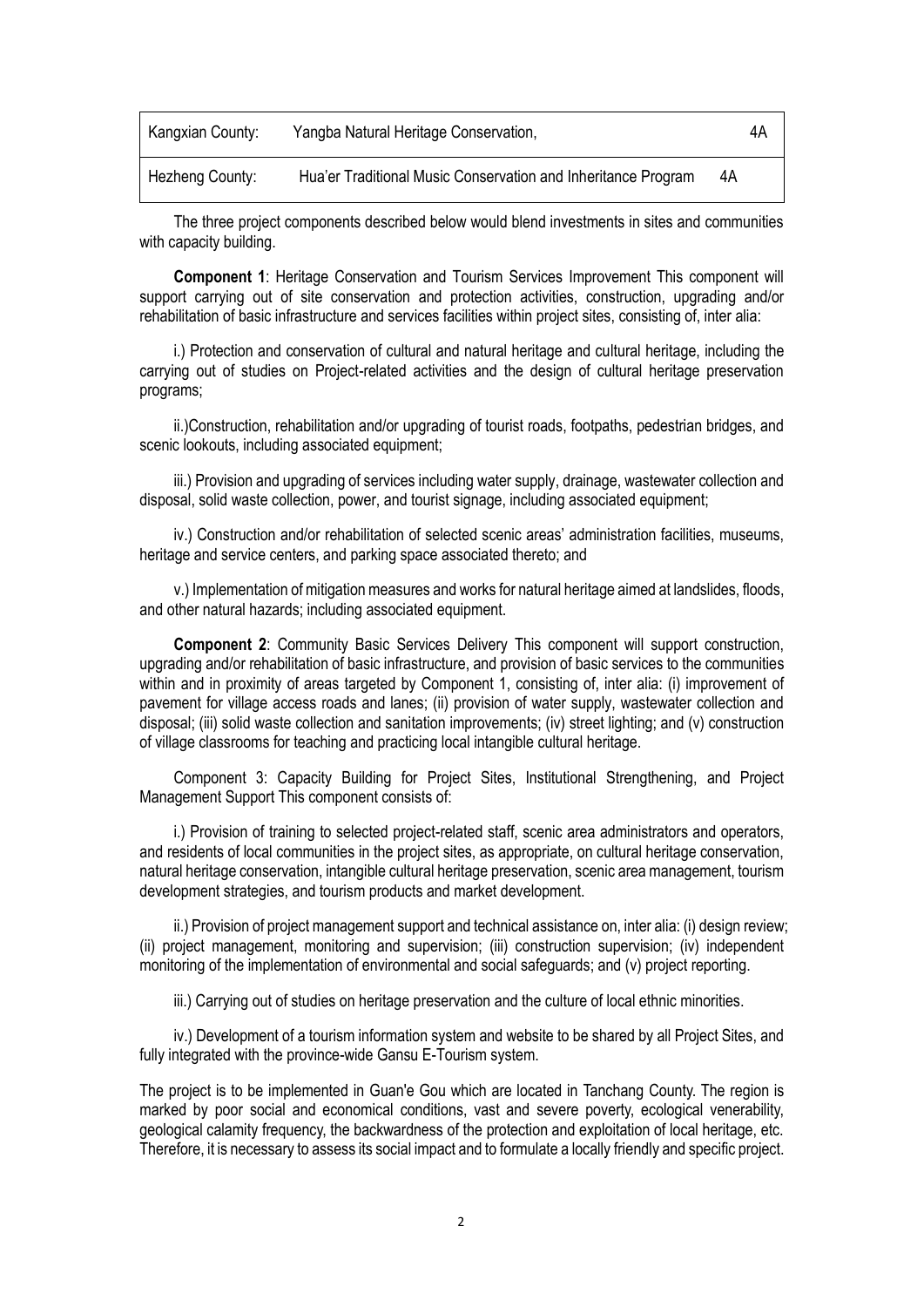The development report on ethnic minority community organizations is a guarantee for the appropriateness and efficiency of the World Bank's investment plan and project, boosting a more integral and sustainable development of policies, plans and projects as well as engineering. The participation of stakeholders and wider and more diverse communities would strengthen the inclusiveness of the policies, plans and projects as well as engineering of the project. In addition, during the planning and construction (such as the infrastructure, land acquisition, resettlement and returning farmland to forest, etc. related to the scenic spot planning), the inhabitants' interest would often be damaged and inhabitants' dissatisfaction of the compensation would easily cause social contradictions. So a sound survey on the ethnic minority communities and the inhabitants' needs will contribute to the consideration and avoidance of the consequential social problems during project implementation period. The collection of the files and the opinion poll in the project sites will bring first-hand data and the public opinions, which would result in a sound social assessment (SA) and correction of the governmental decisions. The SA report is also extremely valuable for the local governmental decision-making and planning.

1.2 Project activities in three identified ethnic minority communities

Through social assessment, only three villages- Luren village, and Xinping village and Yuezangfu village in Tanchang County are identified meeting the World Bank IP term requirements. An EMDP is plan to address their rights and interests and mitigate negative impacts on them of the project.

| Project Component                                        | Project activity                                                                                                                                                                                                                                                                                                                                                                                                                                                                                                            | <b>Budget</b><br>('1000)                                        | Total<br>('1000 RMB) |
|----------------------------------------------------------|-----------------------------------------------------------------------------------------------------------------------------------------------------------------------------------------------------------------------------------------------------------------------------------------------------------------------------------------------------------------------------------------------------------------------------------------------------------------------------------------------------------------------------|-----------------------------------------------------------------|----------------------|
| Ancient Qing Tibetan<br>village protection               | Maintenance and protection of Tibetan pedal<br>houses<br>A study on Qiang Tibetan history and folk<br>cultural customs in Guan'e gou of Tanchang<br>County<br>Museum exhibition display of the living state<br>of Qiang Tibetan folk customs<br>Surrounding environmental improvement in<br>Qiang Tibetan living state museum.<br>Qiang Tibetan folk customs teaching and<br>practice halls<br>Improvement of Qiang<br>Tibetan<br>village<br>landscape<br>Work out of Qiang Tibetan traditional village<br>protection plans | 840.0<br>800.0<br>6356.0<br>1218.0<br>420.0<br>14855.0<br>900.0 | 25383                |
| Community<br>infrastructure<br>facilities<br>improvement | Set up of community sewage pipe network;<br>Newly set up of flush toilets;<br>Garbage truck procurement                                                                                                                                                                                                                                                                                                                                                                                                                     | 60298.1<br>2000.0<br>320.0                                      | 62618.1              |
| capacity<br>Community<br>building                        | Community resident training;<br>Incubation of COs<br>Monitoring and evaluation of community<br>development projects<br>Monitoring and evaluation of EMDP<br>οf<br>office<br>Procurement<br>facilities<br>and<br>performance & concert facilities                                                                                                                                                                                                                                                                            | 680.0<br>240.0<br>300.0<br>150.0<br>280.0                       | 1650.0               |
|                                                          | Total                                                                                                                                                                                                                                                                                                                                                                                                                                                                                                                       |                                                                 | 89651.1              |

Table 1.1 Project activities in ethnic minority communities of Tanchang County

Project activities designed for the ethnic minority communities in Tanchang County mainly cover 3 types including ancient Qing Tibetan village protection, community infrastructure facilities improvement and community capacity building, of which ancient Qing Tibetan village protection consists of maintenance and protection of Tibetan pedal houses, a study on Qiang Tibetan history and folk cultural customs in Guan'e gou of Tanchang County, museum exhibition and display of the living state of Qiang Tibetan folk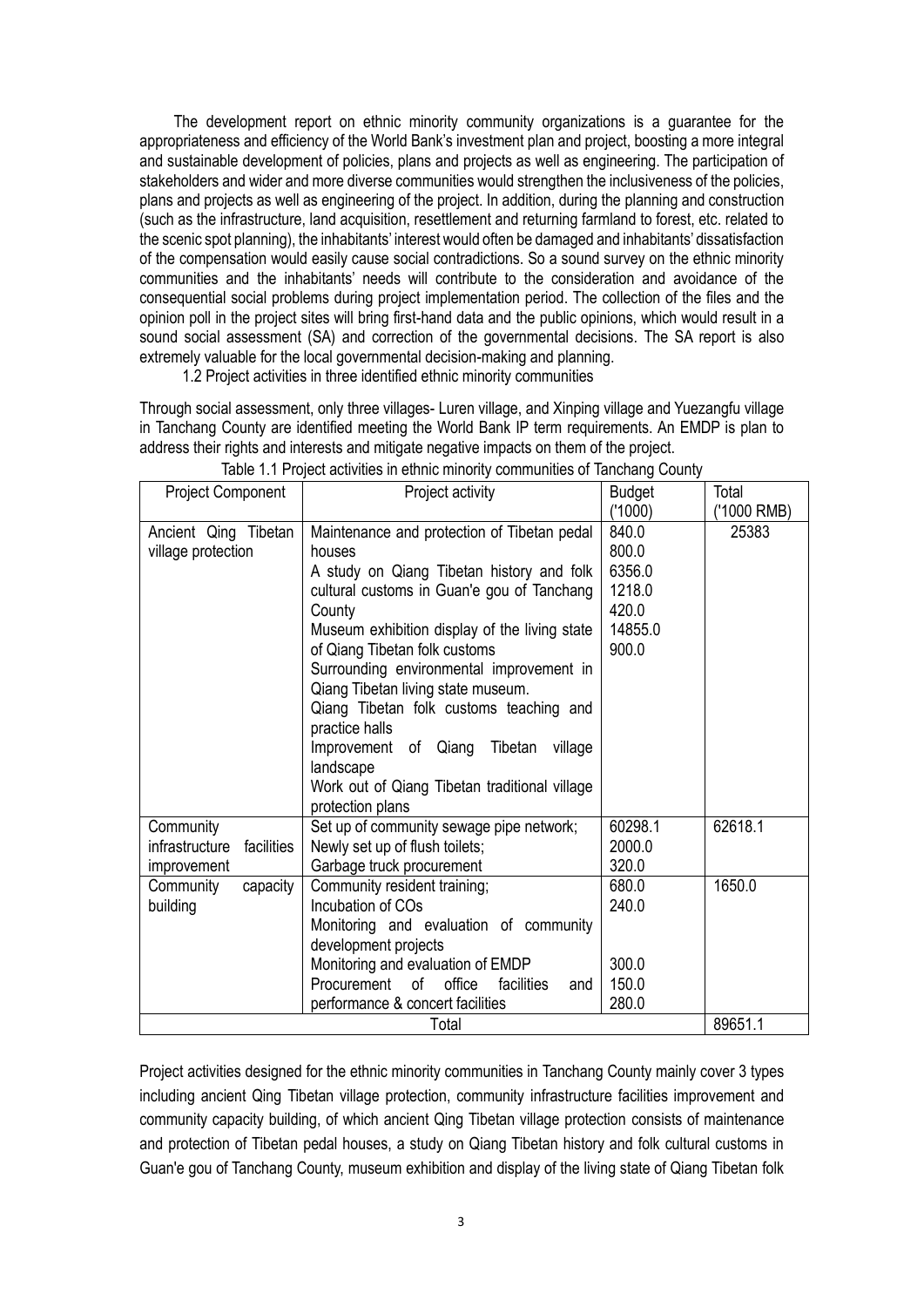customs, surrounding environmental improvement in Qiang Tibetan living state museum, Qiang Tibetan folk customs teaching and practice halls, improvement of Qiang Tibetan village landscape, and work out of Qiang Tibetan traditional village protection plans. It is estimated that the budget for this project component sum up RMB25.383 million. Community development project activities consist of set up of community sewage pipe network, newly set up of flush toilets, garbage truck procurement. The budget for community development component amounts to RMB62.6181 million. Community capacity building activities contain community resident training, incubation of COs, monitoring and evaluation of community development projects, monitoring and evaluation of EMDP, and procurement of office facilities and performance & concert facilities. The budget of this component is RMB1.65 million. The budget of ethnic minority community development activities total RMB89.6511 million.

#### <span id="page-6-0"></span>1.3 Objectives of the EMDP

This EMDP is prepared to encourage ethnic minorities to participate in subproject preparation and implementation, ensure that they benefit from the Subproject, mitigate their poverty, and minimize negative impacts on them. This EMDP outlines the demographic, social and cultural features of the local ethnic minorities, their needs for the Subproject, the Subproject's impacts on them, and measures to ensure that they benefit equally and mitigate adverse impacts.

#### <span id="page-6-1"></span>1.4 Results of the developmental plan

The direct benefit area covers Luren Village, Lijie Village,Washeping Village, Guan'e Village, Xinping Village and Yuezangfu Village, with the direct benefit population of 6,554 persons, including 26.4% of ethnic minorities.

The ethnic minority development objectives of the Subproject are: (1) providing all subproject information, conducting adequate consultation, and respecting their needs in ways suited to their traditions and customs; (2) incorporating their needs into the subproject design; and (3) taking measures to minimize the Subproject's potential negative impacts and social risks on them, and enhance their opportunities to benefit from the Subproject in ways acceptable to them.

| General                           | Specific directions                                                                                                                                                                                                                                                                                                                                                                                                            |  |  |  |
|-----------------------------------|--------------------------------------------------------------------------------------------------------------------------------------------------------------------------------------------------------------------------------------------------------------------------------------------------------------------------------------------------------------------------------------------------------------------------------|--|--|--|
| Methods                           |                                                                                                                                                                                                                                                                                                                                                                                                                                |  |  |  |
| Direct                            | Observing the surroundings, including road condition (length and paths, forest,                                                                                                                                                                                                                                                                                                                                                |  |  |  |
| observation                       | farmland and locals' clothing, appearance and mentality                                                                                                                                                                                                                                                                                                                                                                        |  |  |  |
| Village<br>(community)<br>meeting | Informing projects to every household, winning supports, inspiring the participation,<br>activating the mobilization; then sharing the reporting results to the community,<br>making the information available to different groups to get public modification and<br>supplement, finding the common ground in the current situation, the definition,<br>reasons and measures of the key issues, and making the final decision. |  |  |  |
| Semi-structured<br>interview      | The method is useful for illiterate and semi-illiterate groups.                                                                                                                                                                                                                                                                                                                                                                |  |  |  |
| key informant                     | Ethnic minorities, needy population, women, children, seniors and<br>the                                                                                                                                                                                                                                                                                                                                                       |  |  |  |
| interview                         | handicapped as key informants                                                                                                                                                                                                                                                                                                                                                                                                  |  |  |  |
|                                   | Collecting and studying the information about women's income and working                                                                                                                                                                                                                                                                                                                                                       |  |  |  |
| Social gender                     | situation with the help of the local women's Federation and filed work; focusing on                                                                                                                                                                                                                                                                                                                                            |  |  |  |
| perspective                       | the gender issues in the individual and family interviews, the participatory                                                                                                                                                                                                                                                                                                                                                   |  |  |  |
|                                   | observation and the focus group discussion.                                                                                                                                                                                                                                                                                                                                                                                    |  |  |  |

#### <span id="page-6-2"></span>1.5 Methodology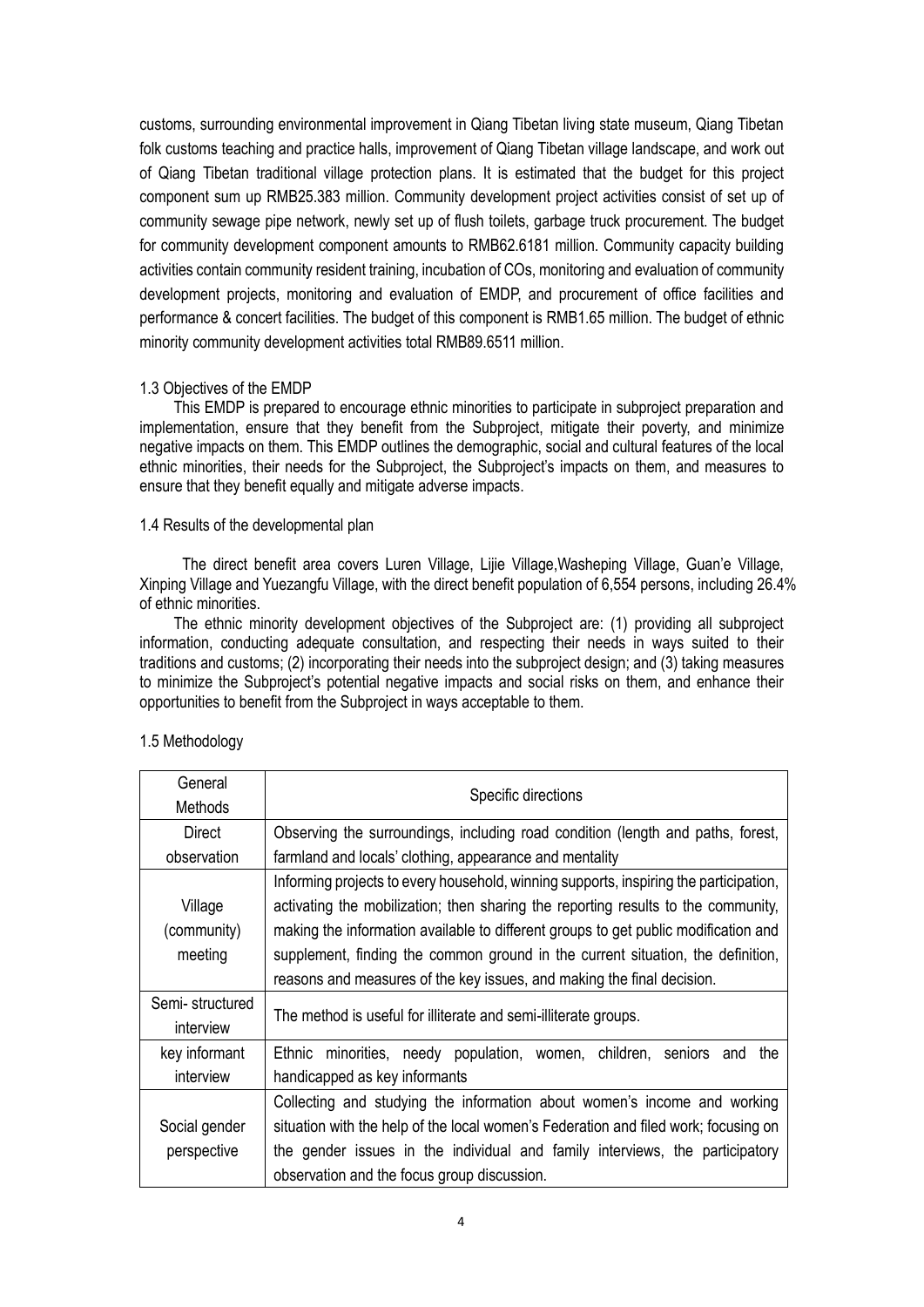| Participatory                                                                                  | leading the local to reflect and discuss their living surrounding during the      |  |  |
|------------------------------------------------------------------------------------------------|-----------------------------------------------------------------------------------|--|--|
| mapping                                                                                        | participatory mapping                                                             |  |  |
|                                                                                                | Cover all minority communities supported by the Bank project activities; Minority |  |  |
| sampling is no less than 70%, the poverty households samples are no less than<br>Questionnaire |                                                                                   |  |  |
| survey                                                                                         | 30%, women representatives are no less than 20%, and the elderly sampling is no   |  |  |
|                                                                                                | less than 20%.                                                                    |  |  |

<span id="page-7-0"></span>1.6 The World Bank's definition of the ethnic minority

(1) self-identification as members of a distinct indigenous cultural group and recognition of this identity by others;

(2) collective attachment to geographically distinct habitats or ancestral territories in the project area and to the natural resources in these habitats and territories

(3) customary cultural, economic, social, or political institutions that are separate from those of the dominant society and culture; and

(4) an indigenous language, often different from the official language of the country or region.

Methods of conducting social assessment are questionnaires, interviews, participatory mapping and community consultation. To complete the report, the SA team have done their three investigations in Tanchang County, held two government seminars and five community discussions, and issued 139 questionnaires in print and 48 online. During the research in Tanchang County which is nearly surrounded by ethnic minority communities, the SA team, selected Luren Village, Xinping village and Yuezangfu Village as the target area of the World Bank loan for the development of ethnic minority communities based on the World Bank's definition of ethnic minorities. Therefore, the SA team conducted the filed research in these three ethnic minority communities and then formulated the report on the development of ethnic minorities.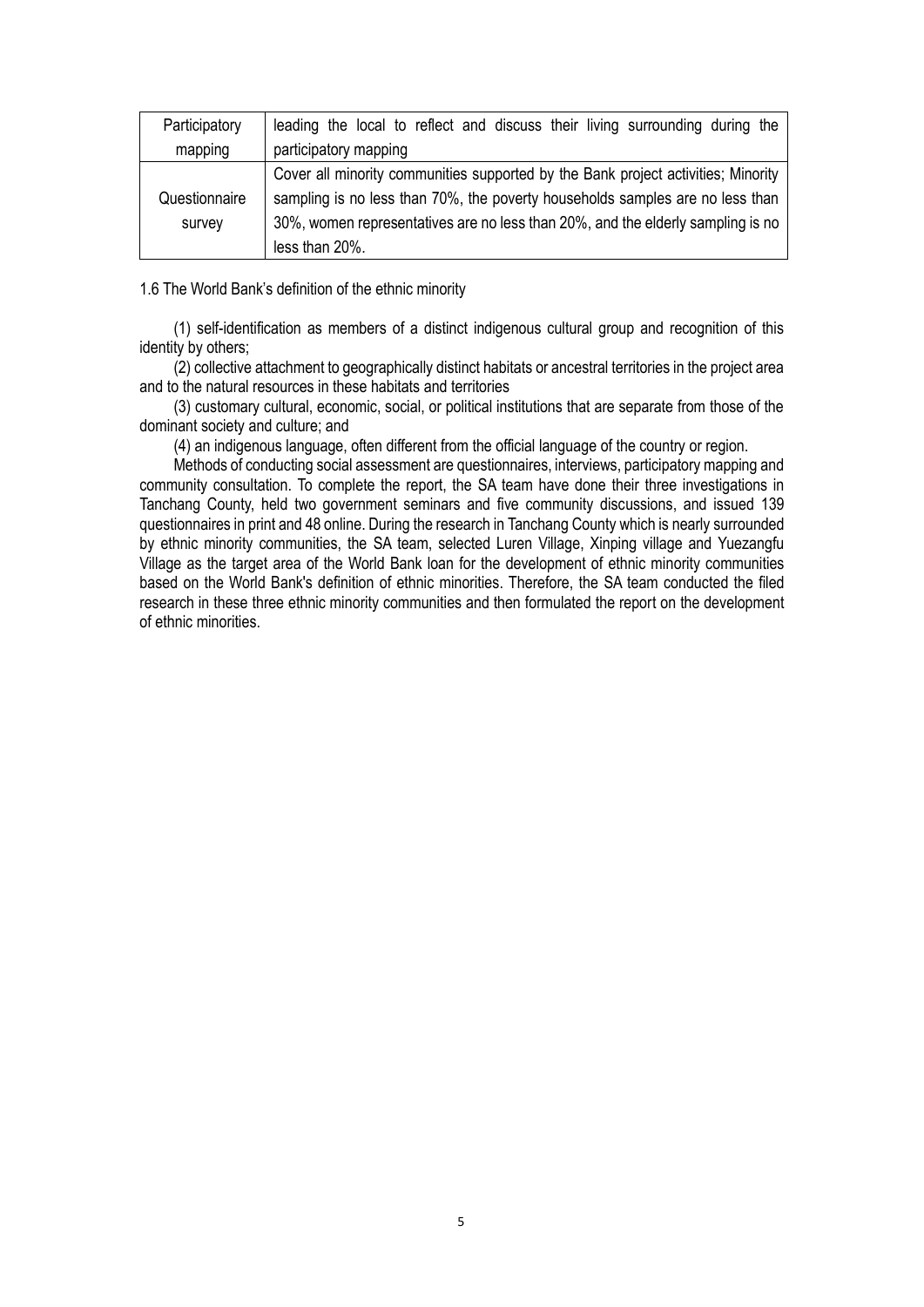## <span id="page-8-0"></span>**Chapter 2 General conditions of the ethnic minorities in the subproject area**

#### <span id="page-8-1"></span>2.1 The population distribution

The subproject area of Guan'e'gou in Tanchang County is made up of three ethnic minority villages (Luren village, Xinping Village and Yuezangfu Village), in which Tibetan accounts for the majority of the population. In Luren Village, there are 186 household and 833 farmers, among which 84.3% of the population (90 households and 442 people) are ethnic minorities. Due to implementation of the policy of returning farmland to forest, community residents hardly own farmland. In Xinping Village, there 208 households and 622 residents, all Tibetans with the farmland of 632 mu (0.42 km2). In Yuezangfu Village, there live 125 households and 622 people, among which 73.6% of the population (90 households and 458 people) are ethnic minorities, with the farmland of 685 mu (0.46 km2). From the study above, it is safely concluded that three targeted villages (Luren Village, Xinping Village and Yuezangfu Village) are representatives in the respect of distribution of ethnic minorities.

#### Chart 2.1 The basic situation of the minority nationality in the subproject area

| City    | Country<br>/District | Township<br>/Street | Administrative<br>village<br>/Community | The number of<br>households | Population | (house-holds)<br>households<br>Minority | population<br>Minority | Ethnic groups | sthnic minorities<br>population (%)<br>Proportion of<br>in the total |
|---------|----------------------|---------------------|-----------------------------------------|-----------------------------|------------|-----------------------------------------|------------------------|---------------|----------------------------------------------------------------------|
| Longnan | Tanchang             | Chengguan<br>Town   | Luren Village                           | 186                         | 833        | 90                                      | 442                    | Tibetan       | 84.3%                                                                |
|         |                      |                     | Xinchengzi                              | Xinping Village             | 208        | 832                                     | 208                    | 832           | Tibetan                                                              |
| City    | County               | Town                | Yuezangfu Village                       | 125                         | 622        | 90                                      | 458                    | Tibetan       | 73.6%                                                                |

<span id="page-8-2"></span>2.2 Religious belief of minority nationality and cultural characteristics in the subproject area

The minority cultural characteristics in the report are studied in ethnic minorities' language and religion, cultural custom, way of production and life and living environment, the participation in and decision-making as well as the mediation of disputes in families and community affairs.

#### (1) Language and religious belief

In the subproject area in Tanchang County, the Tibetan people generally communicate with outsiders in Chinese and make the internal communication in Tibetan language. The young generation are hardly exposed to the traditional Tibetan culture and only a few seniors in the community are able to read and write Tibetan words. In addition, only several households in a Tibetan community keep the Tibetan scriptures and outsiders cannot read them until after some related religious rites. Residents from different regions hold different faiths of various religious sects in Tibetan. For instance, the Tibetans in Luren Village believe in the Buddhism while those in Xinping Village keep the belief in Bonism.

(2)Cultural and folk customs

The major festivals of the Tibetans in Luren Village are the visiting of the temple fair in every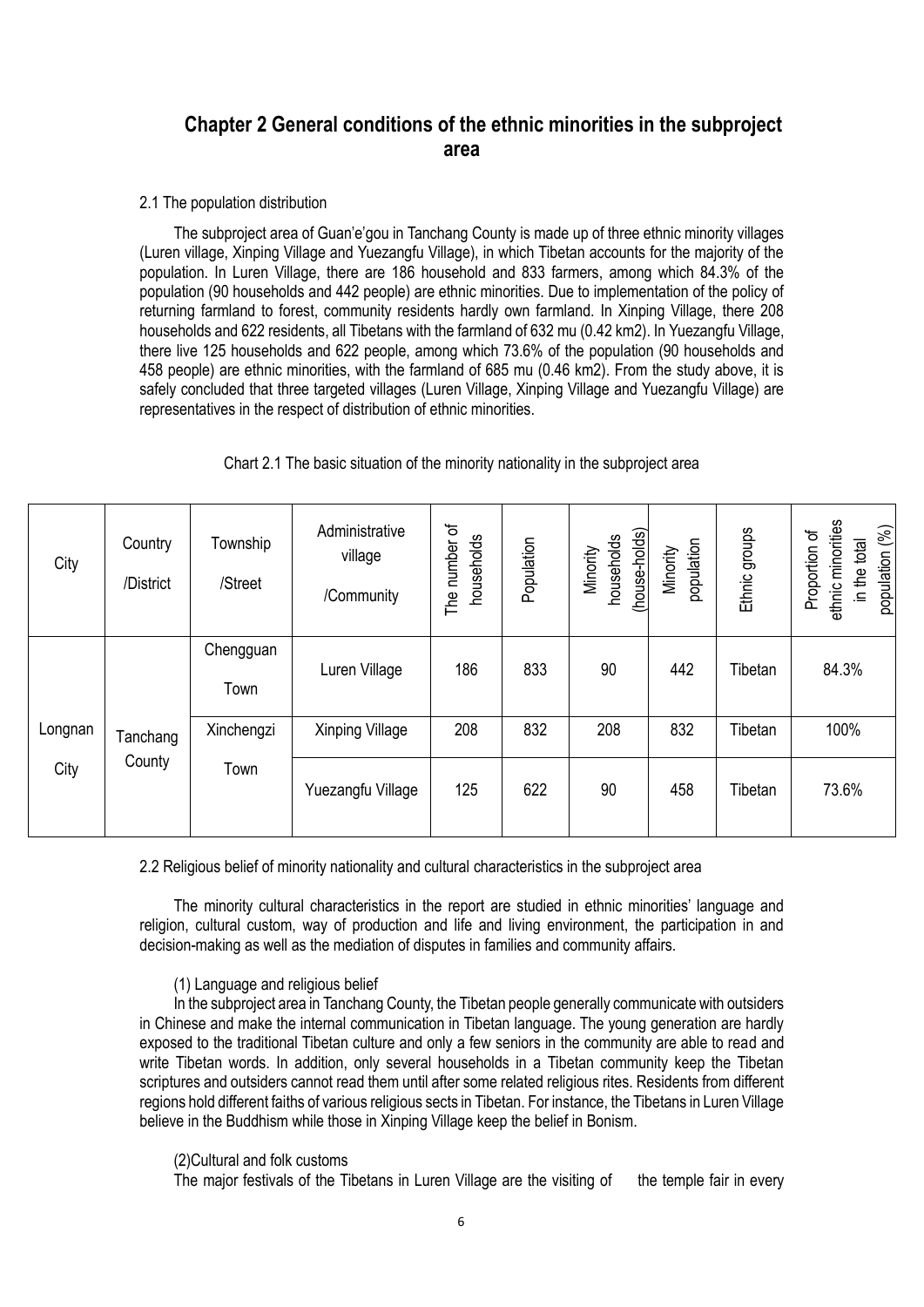September 15th of the lunar calendar, and worships in the temple on every first day and middle day of every lunar month. In Xinping Village, the Tibetans celebrate the temple fair in July 11th and 12th of the lunar calendar and the Torch Festival on the fifteenth day of the first lunar month. Generally, the Tibetan men in Tanchang County would not dress Tibetan clothes except in the major festivals, while women and seniors would normally dress Tibetan clothes.



Picture 2.3 Temple Management Committee **Picture 2.4 The E'man Palace** in in Luren Village Xinping Village Xinping Village



(3)Mode of production and residential distribution

Before implementation of the national policy of returning farmland to forest, Tibetans in Luren Village lived on the farmland. After the implementation of the policy, the residents make a living by working in the city and getting the compensation from the policy of returning farmland to forest. The development of the industries aiming at enriching people and increasing the revenue was restricted by funding and the policy of tourism expansion. Additionally, grazing, the traditional mode of animal husbandry, is not allowed by the government who encourage villagers to rear livestock in pens. In this area, the Tibetans nearly share the mode of production with the Han nationality, with farmland ranging from 0.2 mu (about 133 m2) to 0.3 mu (200 m2) per capita, taking potatoes, corns, vegetables as the main crops. However, the area of the farmland is too limited to support themselves. As a result, the villagers cannot survive without some migrant work.

Tibetan national minority peoples in Tanchang County concentrate in the minority communities located in the project area, the affected Tibetan residents reach 1,732 people, accounting for 75.8% of the three project communities.

(4)The status of women

The Tibetan women are usually responsible to take care of the old and the young at home and only 1% -2% of them work outside. The women take charge of the household economic expenditure and some of them enjoy a higher status in family life. However, most Tibetan women are poor-educated and inadequate in vocational skills. The SA team also observed that some women in Xinping village and Yuezangfu Village are adept at embroidery, but their non-commercialized products are only made for their family consumption.

(5)The mode of consultation, decision, management and mediation of disputes of the community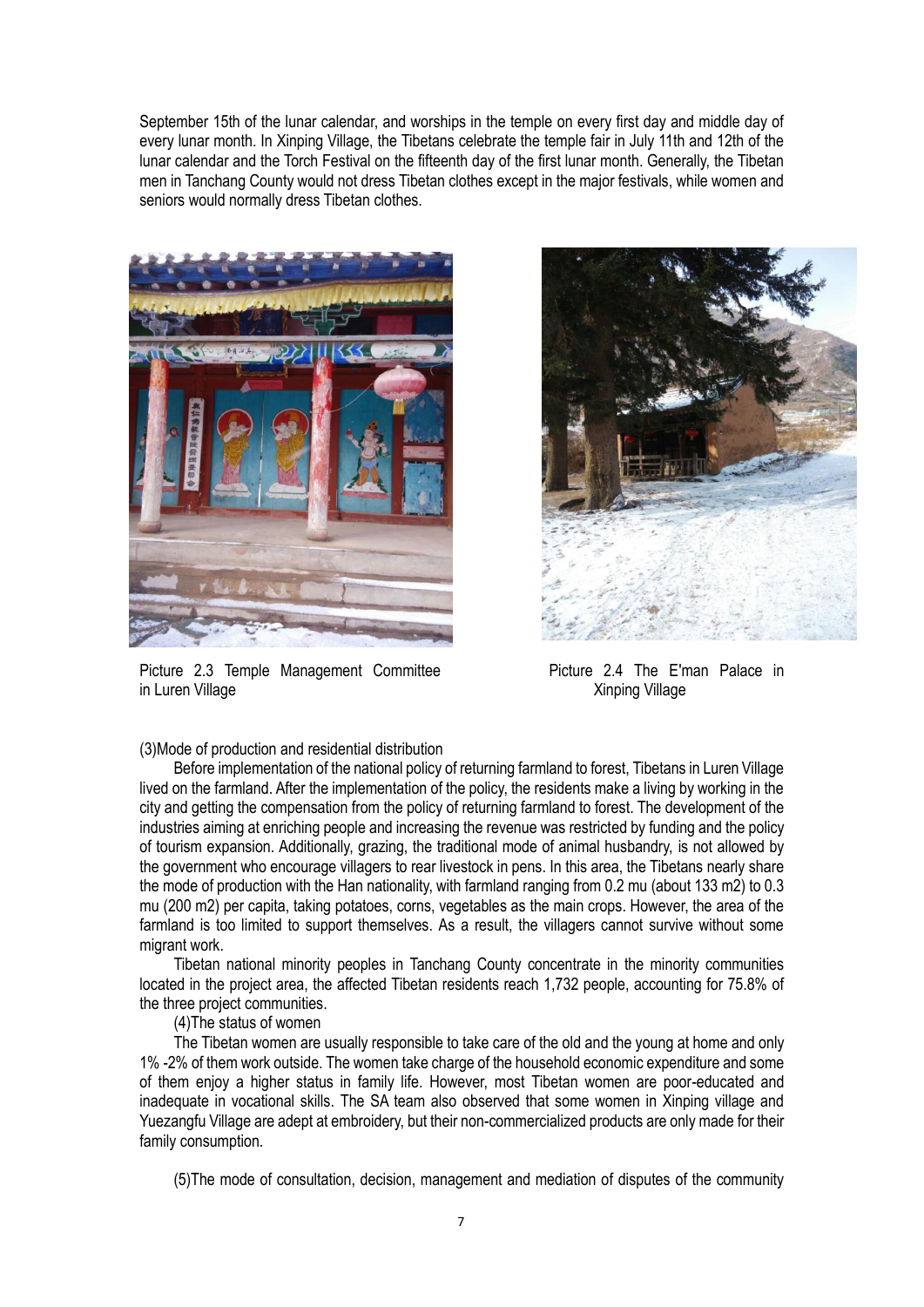#### affairs

Tibetan community committee in the village is responsible to cope with the various transactions and disputes. In general, the committee hold meetings in which the local Tibetans would participate, take counsel and make decision and management together. All of the disputes would be mediated by the committee in the village without the bias caused by ethnic differences.

<span id="page-10-0"></span>2.3 The social and economic survey in the ethnic minority in the subproject area

#### 2.3.1 Economic situation

<span id="page-10-1"></span>Tanchang County is underdeveloped in society and economy. Furthermore, there is a rather big gap among different villages and towns. For instance, there are only 2 km between Luren Village and the scenic spot of Guan'e'gou. Some residents in Luren Village are working in the scenic spot whose development has facilitated the employment and increased the family income. Consequently, Luren village is more economically developed than that of the other two communities. But the annual per capital income in Luren village does not reach the standard of that in Tanchang County and Longnan city since the exploitation of the scenic spot has not finished yet.

#### 2.3.2 Education

<span id="page-10-2"></span>According to the investigation, the residents in the ethnic community are widely poor-educated, especially the Tibetan women, who are less educated than that of the men of the same age. With the help of the interview to the community residents, the SA team found that young couples tend to attach great importance to the education of their children, but currently, the enrolment rate of the community is not desirable enough.

| Index                                             | Unit | 2011 | 2012 | 2013  | 2014 | 2015 |
|---------------------------------------------------|------|------|------|-------|------|------|
| Per capita education years                        | vear | 7.5  | 7.8  | 8     | 8.2  | 8.5  |
| gross enrollment rate in high<br>school education | $\%$ | 49.4 | 50.5 | 60    | 68   | 70   |
| Enrollment rate of school age<br>children         | $\%$ | 100  | 99.7 | 99.72 | 99.7 | 99.8 |

Table 2.3 Education status in Tanchang County from 2011 to 2015

Data source: Bureau of Development and Reform in Tanchang County

#### <span id="page-10-3"></span>2.3.3 Poverty status

 After some village forums, Household interviews and needs assessment of the community residents, the SA team has collected the first-hand data about the ethnic community. With the local standard of poor household (per capita annual household income is less than RMB2800 per year), the SA team worked out that the poverty incidence rates in Luren Village, Xinping Village and Yuezangfu Village are 23%, 26% and 19%, respectively.

The main causes of the poverty in the ethnic community in the subproject area would be elaborated next.

#### (1)Policy-related poverty

 In order to promote the development of the local tourism and protection of the ecological environment, the government made all the farmland be converted to forest in the scenic spot in 2007 and 2009. Currently, there is no farmland in Luren village, and every household owns about 0.5 mu (about 333 km2) averagely per household farmland area in Xinping village and Yuezangfu village. During the implementation of the policy of returning farmland to forest, villagers can get paid RMB230 per mu per year as a compensation. During the deferred implementation of the policy, villagers can get paid 115 RMB per year in every mu forest. The villagers live on getting policy compensation and doing migrant work. But the compensation will eventually terminate with the end of the policy. The additional dilemmas include the difficulty in finding a migrant job and the inadequate farmland area and food for village households. It is impossible for the village households to get rid of the poverty without alternative livelihoods.

(2)Lack of qualified infrastructure facilities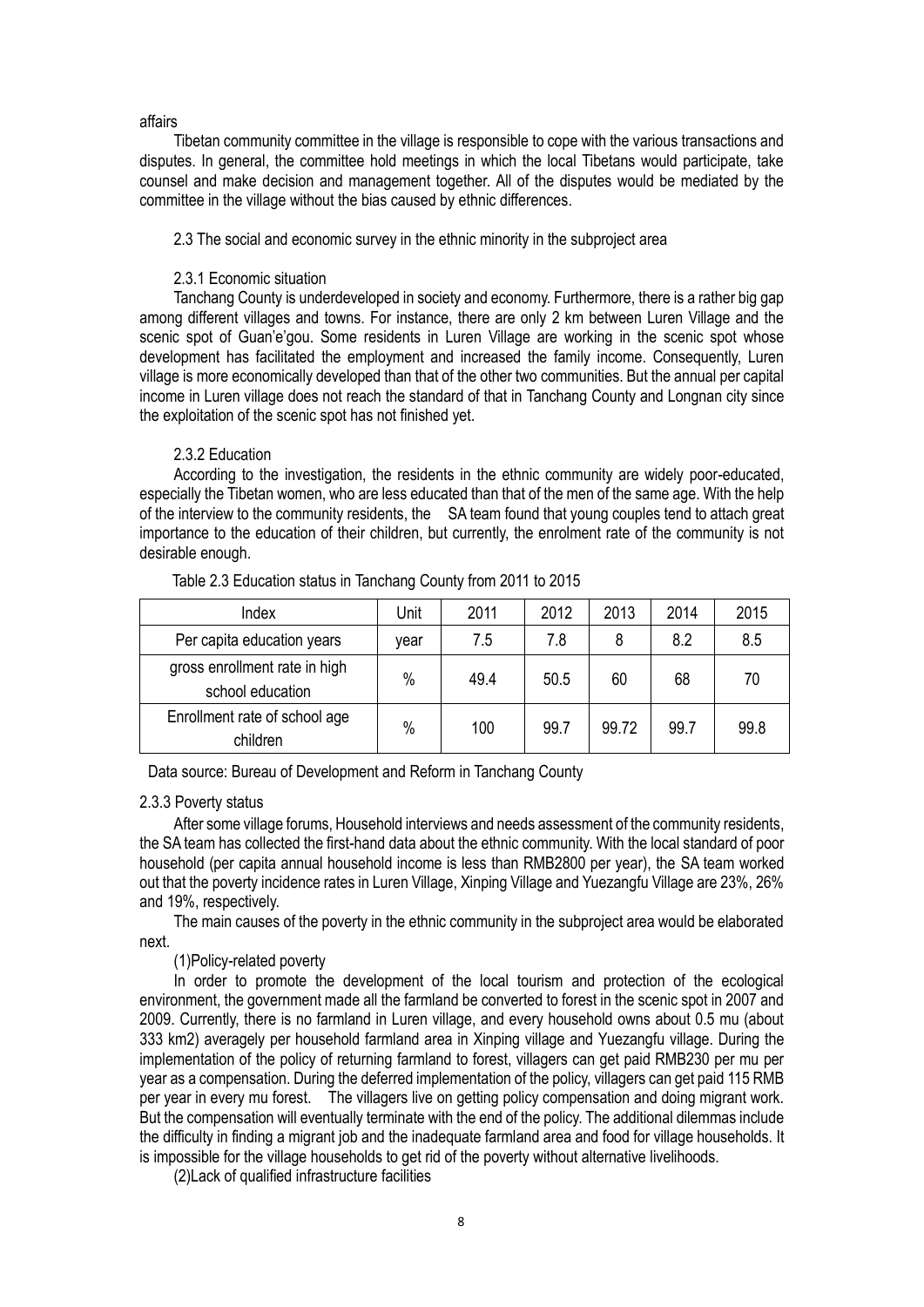The project-related community infrastructures are not good enough. Problems widely exist in drinking water, road pavement, garbage collection and disposal, sewage discharge, street lighting, etc. In the respect of domestic sewage discharge, there is not any underground pipe networks and sewage treatment plants in the three villages. Plenty of domestic sewage directly flow into the Minhe River, causing the pollution of the lake water and the near extinction of precious fishes. Besides, the villagers living in the mountain areas do not easily get outside information because of the geographical blocking, economic backwardness and the road without being pavement. Without the refuse collection and management model and sufficient landfill sites, dustbins and refuse collection vehicles, considerable garbage is piled up around villages and beside the Minhe River.

(3)The bad situation of the basic social services such as education and sanitation

Under the guidance of PRA participatory approach, the team of SA, by village forums and Household interviews, discovered that the basic social services such as education and sanitation are unsatisfactory in Luren village. There are no kindergartens or clinics in the village. Moreover, the Tibetans do not attach enough importance to education. Many family members are illiterate or just finished the primary schooling. Villagers in Xinping village and Yuezangfu village located in Emangou two minority villages inhabited by Tibetans, have a increasing consciousness of the importance of getting educated in recent years. However, the patriarchal ideology predominant in the local community where men tend to get more education than women. The locals over 40 years old are mostly illiterate or just reach the level of primary school students.

<span id="page-11-0"></span>2.4 A review of the framework of the laws and system related to the ethnic minority development in the subproject area

The development of the ethnic minority development plan (EMDP) is mainly based on the relevant laws and regulations of the People's Republic of China, the national support policy, Gansu provincial government's laws and regulations, the policy and regulations promulgated by Longnan city and Tanchang County government as well as the World Bank's ethnic minority policy (OP4.10, BP4.10) .

The Tibetans in Tanchang County are well integrated with Han people. The favored policies have not fully be implemented. One of the major policy is that minority candidates enjoy the bonus in the college entrance examination and examination in their job-hunting. However, in 2015, the government of Tanchang County pointed out in the document titled as "To Carry Out the Implementation of Nationality Work in the New Situation", that they are supposed to formulate 5 documents including "The 13th fiveyear of Economic and Social Development Plan in Ethnic Minority Villages in Tanchang County", "The Training Plan of the Personal Specialties of the Ethnic Minorities", "The Constriction Plan for the 'One Point and Two Bases' of the Ethnic Minorities", "The Economic and Social Development Plan in the 13th Five-year in the Tibetan Villages in Tanchang County" and "The Protection and Development Plan of the Ethnic Minority Villages in the 13th Five-year in Tanchang County", which could facilitate the economical and social development in the Tibetan communities. The formulation of the documents would contribute to the development of the community of the ethnic minority. The specific policy framework please refers to Table 2.4.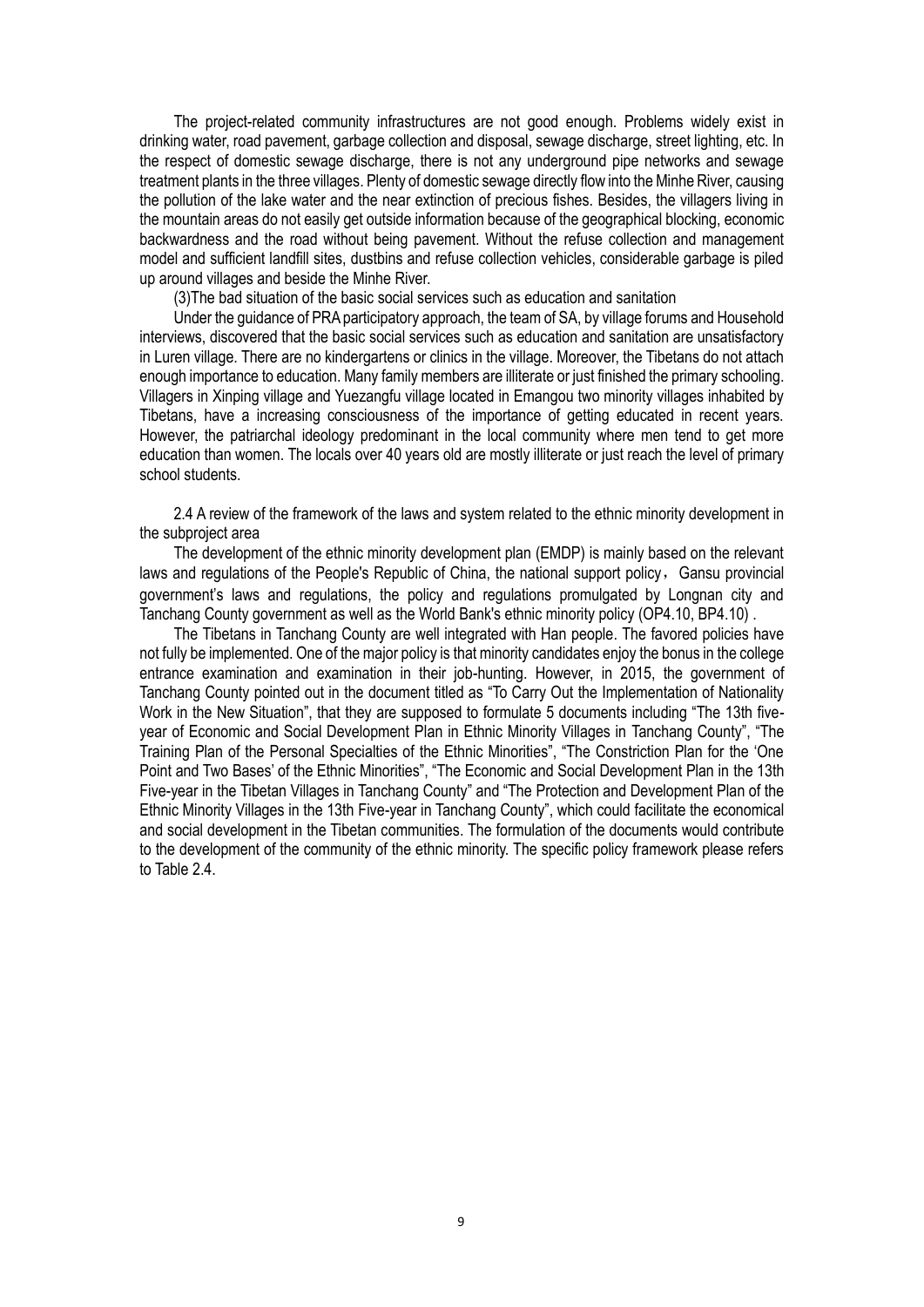<u> Tanzania de la provincia de la provincia de la provincia de la provincia de la provincia de la provincia de la provincia de la provincia de la provincia de la provincia de la provincia de la provincia de la provincia de </u>

| Category                                                             | <b>Title of Policies and Regulations</b>                                                                                                                                                                                                                                                                                           | <b>Main Content and Points of Policies</b>                                                                                                                                                                                                                                                                                                                                                                                                                                                                                                                                                                                                                                                                                                                                                                                                                                                    |
|----------------------------------------------------------------------|------------------------------------------------------------------------------------------------------------------------------------------------------------------------------------------------------------------------------------------------------------------------------------------------------------------------------------|-----------------------------------------------------------------------------------------------------------------------------------------------------------------------------------------------------------------------------------------------------------------------------------------------------------------------------------------------------------------------------------------------------------------------------------------------------------------------------------------------------------------------------------------------------------------------------------------------------------------------------------------------------------------------------------------------------------------------------------------------------------------------------------------------------------------------------------------------------------------------------------------------|
| Related<br>state laws<br>and                                         | State laws and regulations: Constitution<br>of the People's Republic of China, Law<br>of the People's Republic of China on<br>Regional National Autonomy, Organic<br>Law of the Villagers Committees of the<br>People's Republic of China, Regulation<br>on Administrative Work of Nationality                                     | $(1)$ Mminority autonomous regions enjoys same power as same local government. In addition, organs of power in<br>autonomous regions also enjoys following rights: autonomous legislative power; independently management of local<br>political affairs, local economy and financial affairs, local scientific, educational and cultural affairs, organization of<br>local security forces, as well as right to use and develop their own spoken and written languages, etc.<br>(2) All citizens of the People's Republic of China shall have freedom of religious belief. The state and organs of self-<br>government in national autonomous areas safeguards citizens of all nationalities enjoy freedom of religious belief.<br>3) The state develops regulation on administrative work of nationality to promote economic and cultural development                                        |
| regulations<br>and<br>related<br>regulations<br>of Gansu<br>Province | Townships of the People's Republic of<br>China, Twelfth Five Year Plan for Ethnic<br><b>Minority Business</b><br>Related Regulations of Gansu Province:<br>Regulation on National Commonly-Used<br>Language and Scripts in Gansu<br>Regulation<br>Province,<br>on<br>Town/Township People's Congresses in<br><b>Gansu Province</b> | in nationality townships. The state guarantees the lawful rights and interests of the minority peoples and strengthen<br>ethnic unity.<br>(4) All citizens aged eighteen but people deprived of political rights by law, regardless of nationality, race, gender,<br>occupation, family background, religious belief, educational background, property status and length of residence, have<br>a right to vote and to be voted.<br>(5) The state helps all ethnic minorities to accelerate development of economy and culture in terms of finance,<br>resources and technical.<br>(6) The state persists in the principle of equality of all national languages and scripts; ensure that all nationalities<br>have the freedom to use the develop their own languages and scripts; and promote and encourage all nationalities to<br>learn from each other's languages and scripts.           |
| National<br>supporting<br>policies                                   | Plan for Supporting Development of<br>Ethnic Minorities with Less Population<br>2011-2015                                                                                                                                                                                                                                          | (1) Among 55 ethnic minorities, support will be provided to 28 ethnic minorities with population less than 300<br>thousand. Duration of the plan is 2011-2015.<br>(2) Development goal: By 2015, ethnic-populated administrative villages with less population basically achieve 'five<br>open and ten have' and ethnic-populated areas with less population basically achieve "one decrease, two<br>achievement, three improvement". Poor people in ethnic-populated areas with less population decrease by more than<br>a half; net per capita income of farmers and herdsmen reach or exceed local average level; net per capita income of<br>farmers and herdsmen in about one half of nationalities reach or exceed national average level; infrastructure level,<br>people's livelihood level and self-development capacity significantly improve. By 2020, ethnic-populated areas with |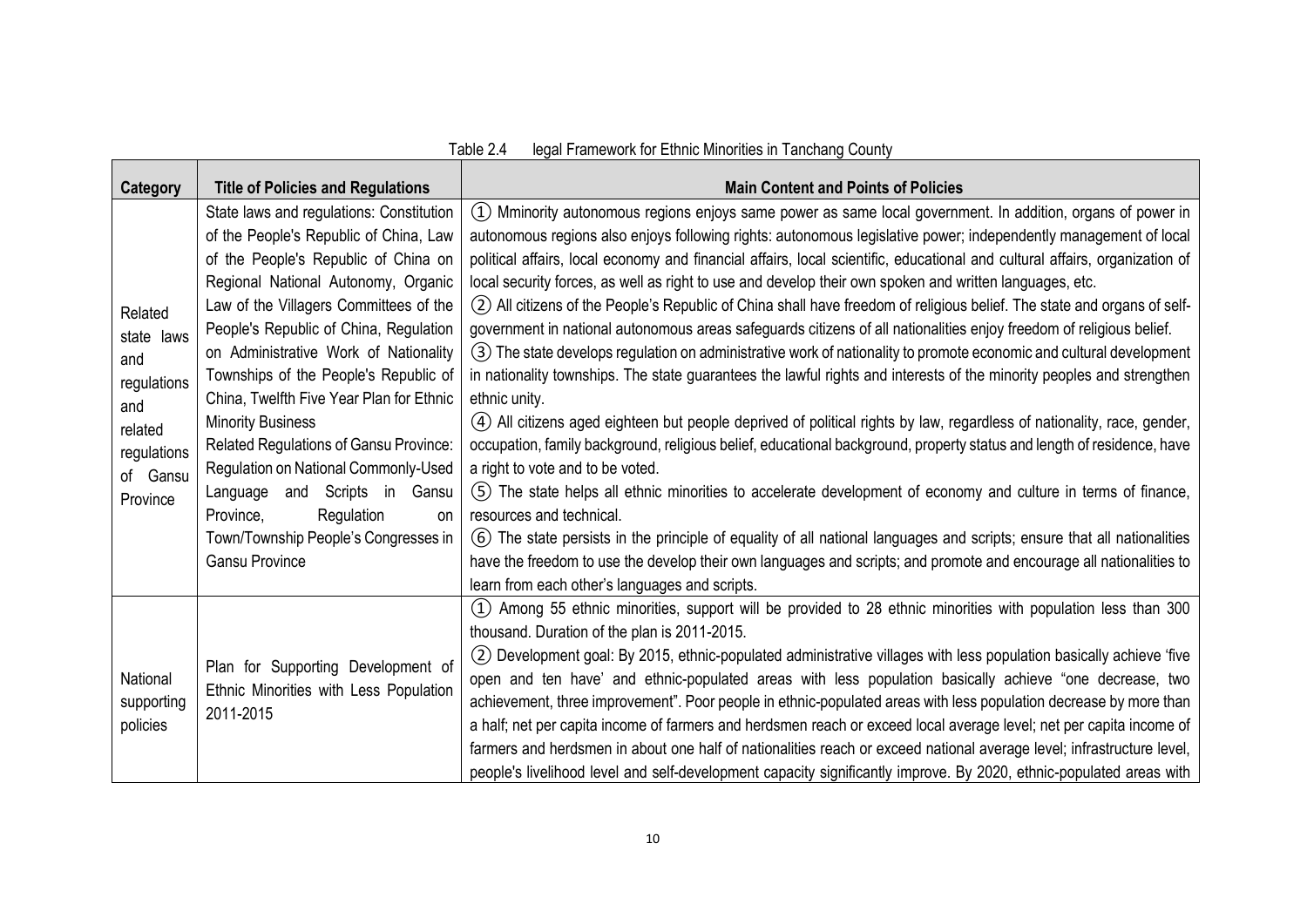|          |                                                                                                | less population will develop more harmoniously, live a richer life, enjoy better environment and more harmonious           |  |  |  |
|----------|------------------------------------------------------------------------------------------------|----------------------------------------------------------------------------------------------------------------------------|--|--|--|
|          |                                                                                                | society, and will build a comprehensive well-off society.                                                                  |  |  |  |
|          |                                                                                                | (3) Main tasks: strengthen infrastructure and realize a sharp rise in the development of support capability; promote       |  |  |  |
|          |                                                                                                | the development of advantageous industries to increase the masses' income; protect and improve people's livelihood         |  |  |  |
|          |                                                                                                | to promote the equalization of basic public services; develop cultural undertakings and cultural industries to make        |  |  |  |
|          |                                                                                                | national culture flourish; enhance human resource development and enhance the capabilities of self-development;            |  |  |  |
|          |                                                                                                | facilitate national unity and build a harmonious home.                                                                     |  |  |  |
|          |                                                                                                | 4) Policy measures: enhance investment, finance service, counterpart assistance, talent team construction, and             |  |  |  |
|          |                                                                                                | implementation of existing policies and regulations                                                                        |  |  |  |
|          |                                                                                                | (1) To realize the importance of supporting economic development of Gansu Province, we should take solving of the          |  |  |  |
|          |                                                                                                | rural poverty problem and improvement of living standard of people of all nationalities as the starting point and ultimate |  |  |  |
|          |                                                                                                | goal, and should focus attention to livelihood issues which are most directly, most concern, and most realistic interests  |  |  |  |
|          |                                                                                                | for people.                                                                                                                |  |  |  |
|          |                                                                                                | (2) Supporting goal:By 2015, the gap of per capita GDP with average level of western area is narrowed. Income of           |  |  |  |
|          |                                                                                                | urban and rural residents reach average level of western area. Poor population sharply decline. Infrastructure             |  |  |  |
|          | Several Opinions on Further Supporting                                                         | conditions improve significantly. Environmental deterioration tendency is effectively controlled. Advantageous             |  |  |  |
|          | Economic and Social Development in                                                             | industries grow rapidly. Circular economy forms a large scale. Energy consumption of per unit GDP reaches expected         |  |  |  |
|          | Gansu Province, by the State Council                                                           | objective.                                                                                                                 |  |  |  |
|          |                                                                                                | (3) Key work: strengthen ecological conservation and construction; intensify efforts to alleviate poverty through          |  |  |  |
|          |                                                                                                | development and make tangible improvements on production and living conditions of agricultural and pastoral areas;         |  |  |  |
|          |                                                                                                | increase income of farmers and herdsmen; energetically develop all social undertakings and provide better public           |  |  |  |
|          |                                                                                                | services; strengthen infrastructure and improve the supporting ability of regional development; promote the                |  |  |  |
|          |                                                                                                | development of advantageous industries and foster new sources of economic growth.                                          |  |  |  |
| Regional |                                                                                                |                                                                                                                            |  |  |  |
| Developm | Outline of the 12th Five-Year Plan for Economic and Social Development in Gansu Province,      |                                                                                                                            |  |  |  |
| ent Plan | Comprehensive Transportation Development Plan of Gansu Province during the 12th Five-Year Plan |                                                                                                                            |  |  |  |
| World    | World Bank's Policy on Ethnic Minority                                                         | World Bank's policy on ethnic minority aims to ensure fully respect to dignity, authority, economy and culture of ethnic   |  |  |  |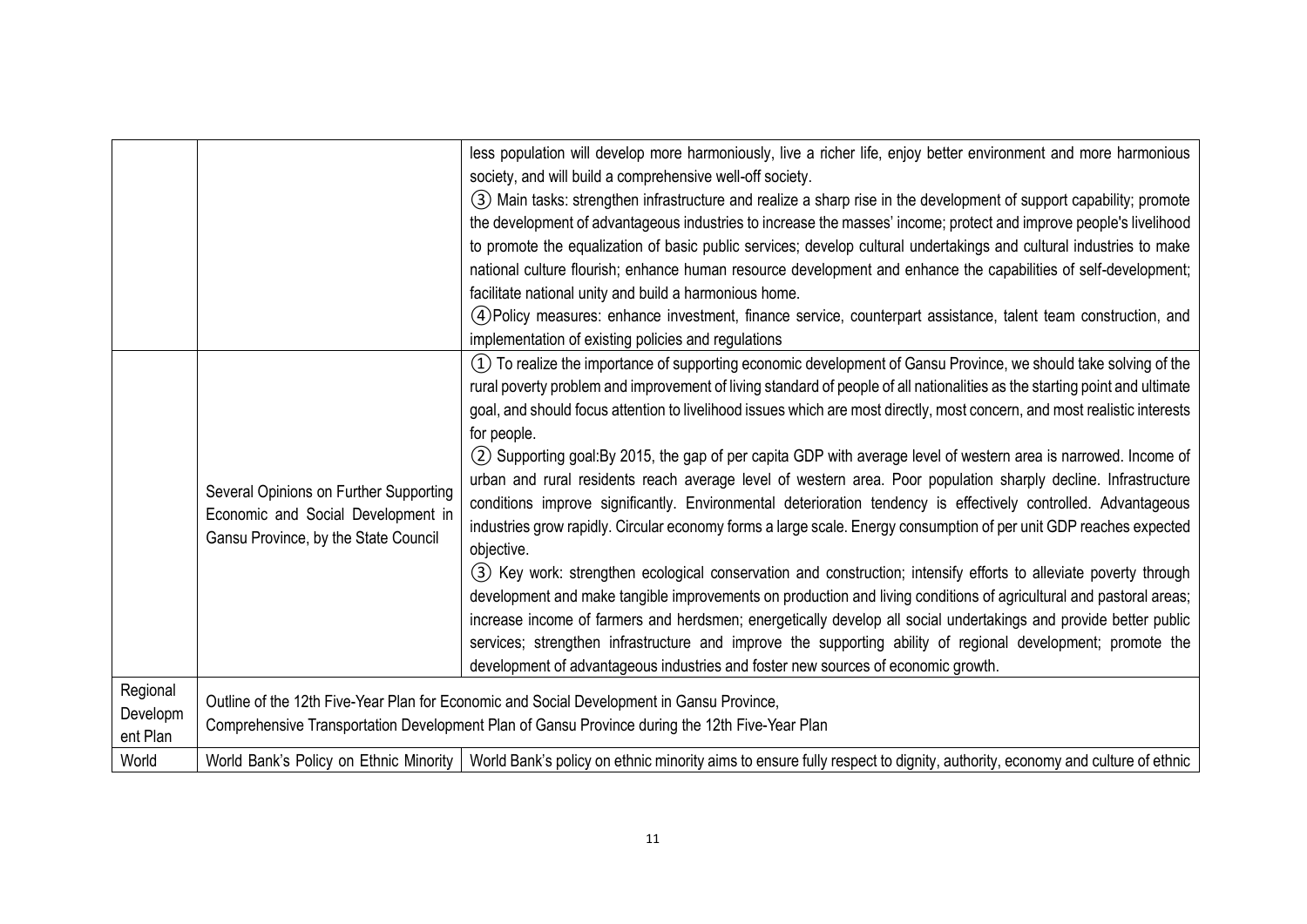| <b>Bank</b> | Business (OP4.10) and Its Procedures | minorities during project development process. Main content of the policy include the following aspects:                  |
|-------------|--------------------------------------|---------------------------------------------------------------------------------------------------------------------------|
|             | (BP4.10)                             | 1) World Bank is aware of the fact that features and cultures of ethnic minorities are always closely related to the      |
|             |                                      | land and the natural resources that they live on. These special cases exposed ethnic minorities under different types     |
|             |                                      | of risks and different degrees of impacts brought by project development, such as loss of ethnic characteristics,         |
|             |                                      | cultures and traditional livelihoods, as well as disease attacks. The gender and generation problems are also             |
|             |                                      | complicated problems for ethnic minorities. As a social group which has significantly different features from             |
|             |                                      | mainstream society, ethnic minority are always the most marginalized and fragile group in local population. Meanwhile,    |
|             |                                      | World Bank also realizes that ethnic minorities play a crucial role in sustainable development. National and              |
|             |                                      | international laws attach increasing emphasis on protection of their rights.                                              |
|             |                                      | (2) Interventions of World Bank financed projects include: 1) to avoid potential adverse impact to ethnic minority        |
|             |                                      | communities, or 2) if inevitable, the impacts should be reduced and mitigated or be compensated. Meantime, World          |
|             |                                      | Bank financed projects aim to make sure that ethnic minorities get social and economic benefits that are appropriate      |
|             |                                      | for their cultures, and are gender and generation inclusively.                                                            |
|             |                                      | (3) If project affects ethnic minorities, project team of World Bank should assist borrower in conducting indefinite pre- |
|             |                                      | phase informed-consultation with affected communities with regard to the newly established project in whole project       |
|             |                                      | circle. During all phases of project preparation and implementation, all project information should be provided to ethnic |
|             |                                      | minority communities in a manner that is in line with cultural customs of ethnic minorities. Besides, whether affected    |
|             |                                      | ethnic minorities provide wide support for the project is determined upon results of social assessment and the indefinite |
|             |                                      | pre-phase informed-consultation.                                                                                          |
|             |                                      | (4) Development of Ethnic Minority Development Plan (EMDP) should be flexible and pragmatic. As required, EMDP            |
|             |                                      | is composed of following elements: law and institutional framework applicable to ethnic minorities; population, social,   |
|             |                                      | cultural and political features of affected ethnic minority communities, information of land and territory that ethnic    |
|             |                                      | minority own, use or possess and of natural resources they live on; summary of social assessment; outline of results      |
|             |                                      | of indefinite pre-phase informed-consultation conducted in ethnic minority communities in project preparation phase,      |
|             |                                      | which wins widespread support from communities for the project; identification of framework for indefinite pre-phase      |
|             |                                      | informed-consultation with affected ethnic minority communities in project implementation phase; identification of        |
|             |                                      | action plan to ensure that ethnic minorities get social and economic benefits that are in line with their culture;        |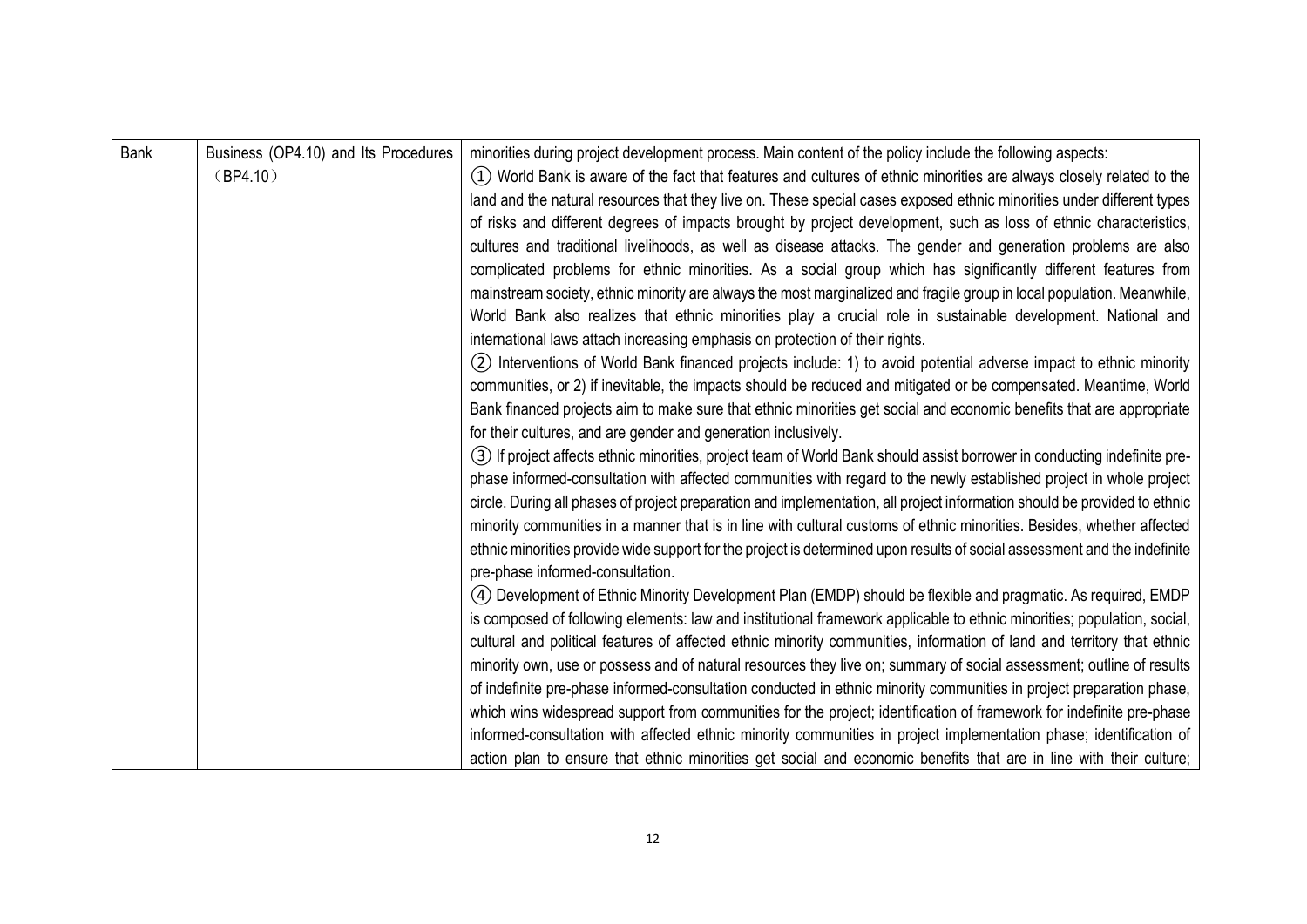|                      |                                                                                                                                                    | appropriate action plan to avoid, or to maximum reduce and mitigate impacts, or to compensate impacts, after potential |  |  |  |
|----------------------|----------------------------------------------------------------------------------------------------------------------------------------------------|------------------------------------------------------------------------------------------------------------------------|--|--|--|
|                      |                                                                                                                                                    | adverse impacts to ethnic minorities are identified; budget summary and financing plan of EMDP; appropriate            |  |  |  |
|                      |                                                                                                                                                    | procedures to process ethnic minority appeals caused by project implementation; monitoring, evaluation and reporting   |  |  |  |
|                      |                                                                                                                                                    | mechanism and indicator system for execution of EMDP which fits the project.                                           |  |  |  |
|                      | The Thirteenth Five Year Plan for Economic and Social Development in Ethnic Minority Villages of Tanchang County,                                  |                                                                                                                        |  |  |  |
| Related              | Training Program for 'Brilliant Project' in Ethnic Minorities,                                                                                     |                                                                                                                        |  |  |  |
| plans of<br>Tanchang | Construction Program for 'One Point, Two Bases' in Ethnic Minorities,                                                                              |                                                                                                                        |  |  |  |
|                      | The Thirteenth Five Year Plan for Economic and Social Development in Tibetan Rural Area in Tanchang County,                                        |                                                                                                                        |  |  |  |
| County               | Protection and Development Program for Characteristic Villages in Ethnic Minority Villages in Tanchang County during the Thirteenth Five Year Plan |                                                                                                                        |  |  |  |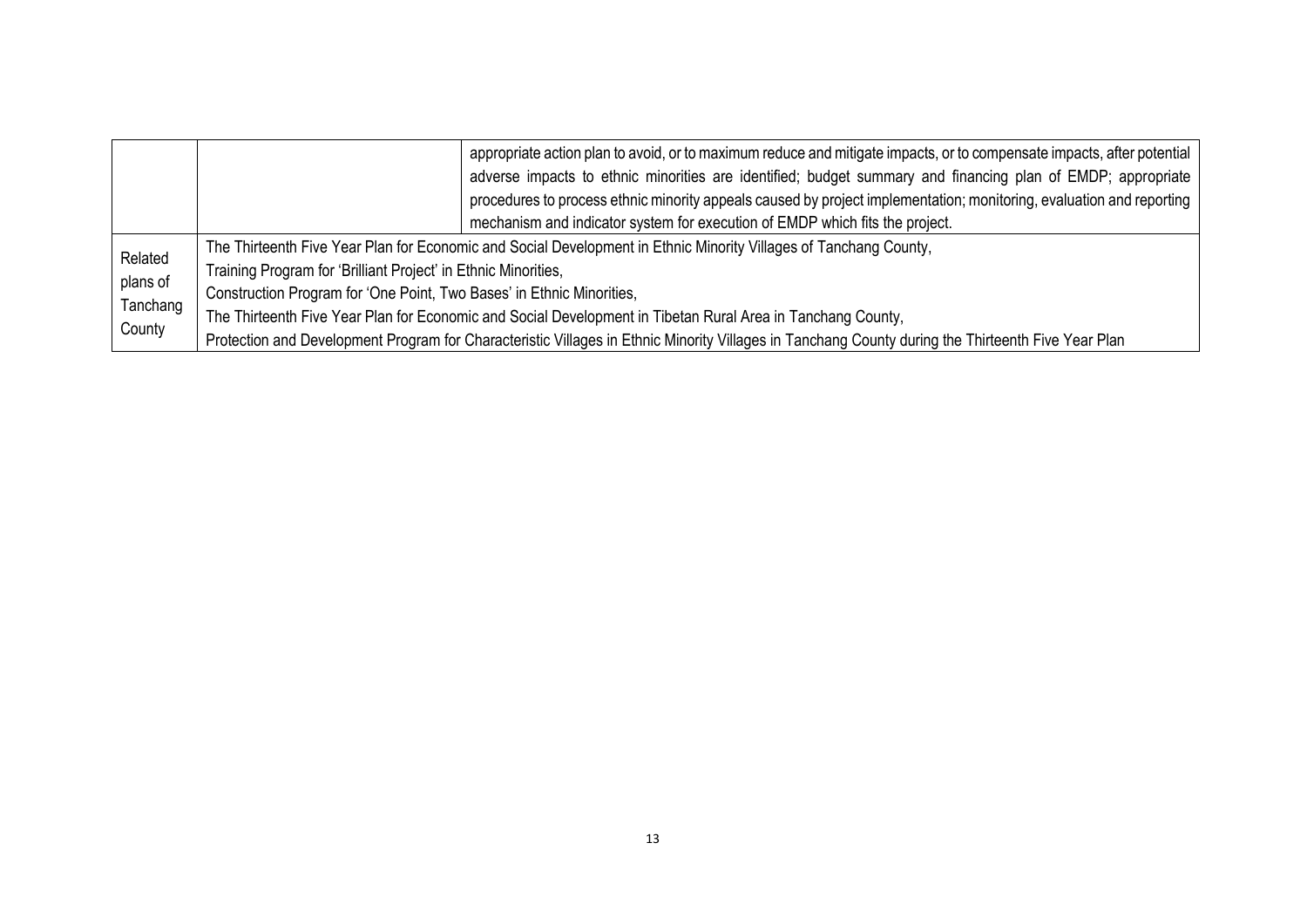## <span id="page-16-0"></span>**Chapter 3 The abstract of the social assessment in ethnic minority community**

Free, prior, informed consultation was adopted to do SA and field survey in the 3 ethnic minority concentrated villages in Guan'e gou of Tanchang County including Luren village, Xinping village and Yuezangfu village where Tibetan minority groups have lived for centuries. Concrete approaches adopted included consultation meetings with local government officials, farmers representative meetings, PRA approaches such as community resource mapping for farmer representative meetings based on gender sensitivity, and semi-structural interviews for illiterate and semi-illiterate groups. Questionnaires were used for community literate people.

3.1 Methodology and process of the SA

<span id="page-16-1"></span>3.1.1 The methods of Social Assessment

(1)Consultative seminar: the team of social assessment held official forums with the officials from the Poverty Alleviation Office, the Tourism Bureau, the Culture and Sports Bureau, the Development and Reform Bureau, the Religious Bureau and the Human Resources and Social Security Bureau of Tanchang County to exchange ideas about the current situation and problems in the tourism development and to collect data from the officials of different functional departments.

 $(2)$  Village representative meetings. Village meetings were held in 3 Tibetan communities including Luren village, Xinping village and Yuezangfu village. Community resource mapping, seasonal calendar and other PRA approaches were adopted when consulting with farmers.25 farmers with 80% of ethnic minority peoples from Luren village attended the meeting. 35 farmers with 100% of minority peoples from Xinping village attended the consultation meetings. In addition, 25 farmers with 75% of ethnic minority peoples from Yuezangfu village attended the consultation meetings. Whether the communities support and project and their needs were consulted during the meetings.

(3) Semi-structured interview: the team of social assessment issued questionnaires to the surrounding residents, operators and semi-structured interviewed the illiterates and semi-literates among them. A total of 139 questionnaires were handed out with 90% recovery rate. Among the semi-structured interviewees, the ethnic minorities accounted for 70%. In Luren Village, they interviewed 25Tibetan households with 90% men and 10% women; in Xinping Village, there were 30 households in the interview with 80% men and 20% women; in Yuezangfu Village, 25 households with 60% men and 40% women. The interviews were mainly about the demand of the community residents.

(4) Key informant interview: the team of social assessment interviewed with the officials from the Poverty Alleviation Office, the Tourism Bureau, the Culture and Sports Bureau, the Development and Reform Bureau, the Religious Bureau and the Human Resources and Social Security Bureau and the residents in poverty, women and ethnic minorities in Tanchang County, mainly about the development of the ethnic minorities and women in the communities and the relevant policies and implementation of projects and the proposal of this project.

 $(5)$  Questionnaire survey: the team of social assessment surveyed the residents around the scenic spot of Guan'e'gou by questionnaire about the degree of their satisfaction and suggestions about the future of the scenic spot. There are 139 questionnaires handed out in print and 48 online. Among them, 50 questionnaires were distributed to local residents with 35% ethnic minorities, and the recovery rate was 100%.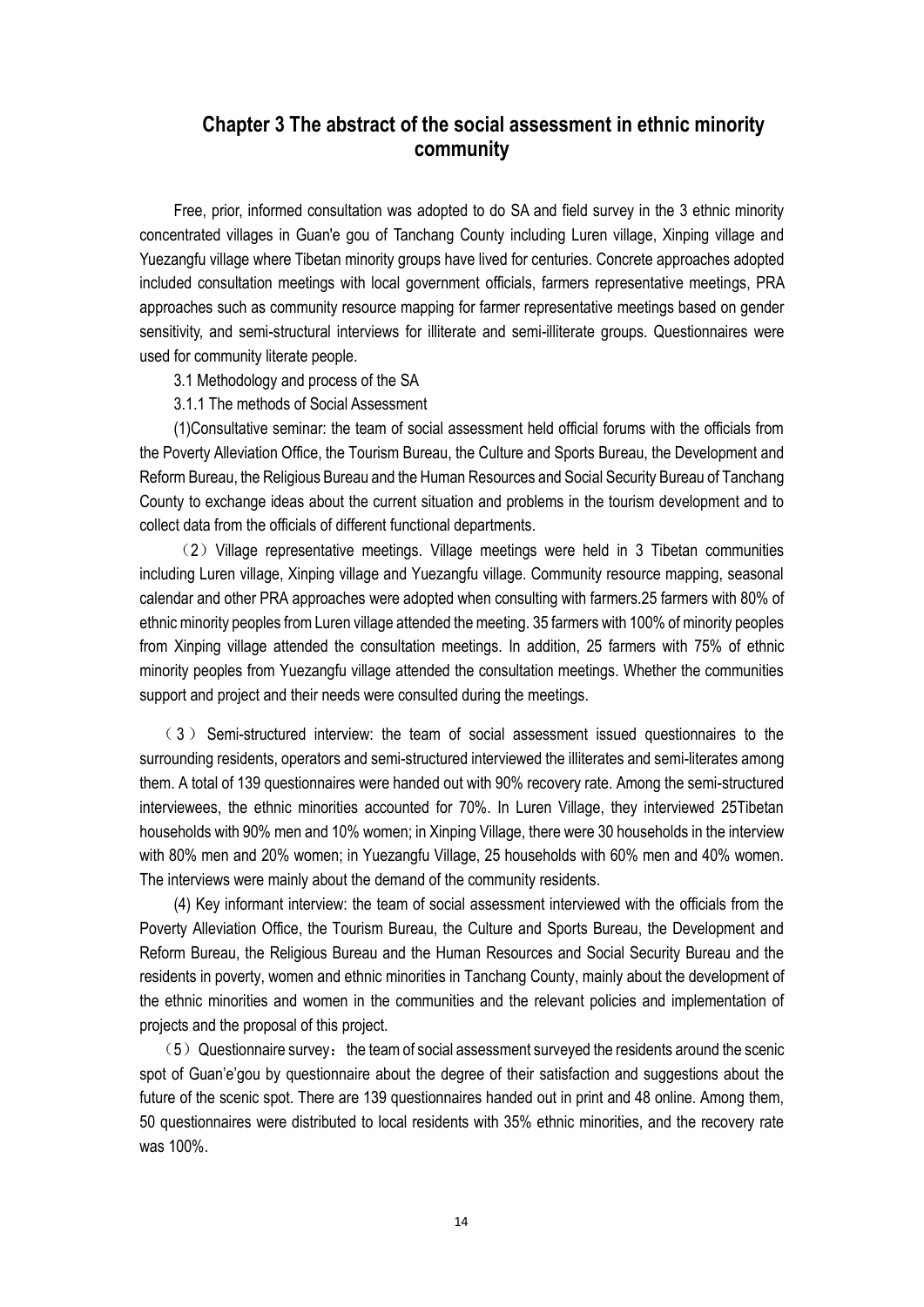



Picture 3.1 Community residents seminar Picture 3.2 Community residents interview

In Luren Village, Tanchang County in Longnan City, the SA team interviewed 8 Tibetan households, with 90% of men and 10% of women. In Xinping village, they interviewed 10 households with 80% men and 20% women. In Yuezangfu village, they interviewed 8 households with 60% men and 40% women.

### <span id="page-17-0"></span>3.1.2 SA Process

The SA process of the subproject consists of the preliminary preparation, fieldwork, data analysis, and report preparation and revision stages, as shown in Figure 3-3.

- <span id="page-17-1"></span>3.2 The project's impacts on the ethnic minority
- <span id="page-17-2"></span>3.2.1 Positive impacts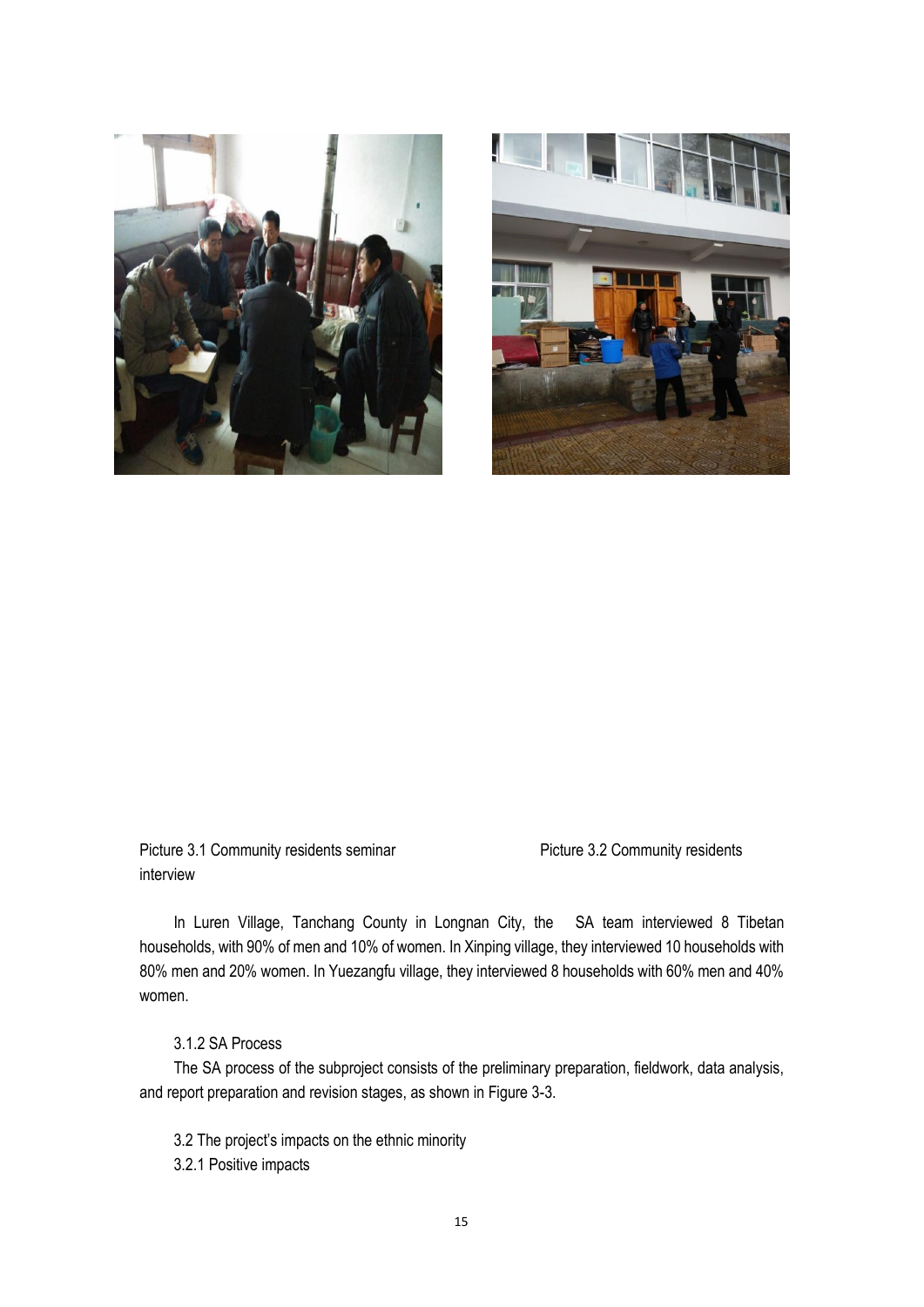(1) After launching of the subproject, the World Bank will financially support the community development project in Tanchang county. The construction of the infrastructures will elevate the Guan'e'gou scenic spot and increase the living standard of the surrounding residents in the Tibetan communities. Those impoverished people could contribute to the project construction, get trained to be qualified to work in the scenic spot and increase the income.

(2) With the help of the project, the community capacity building will enhance the consciousness of protection of their natural and cultural heritages and promote inhabitants to learn the culture and knowledge outside. Besides, the inheritance and protection of the Qiang and Tibetan folk culture will give impetus to the construction of the Qiang and Tibetan folk custom exhibition hall, the protection and development of the folk customs and the construction of the literature heritage building of the Bonism and Tibetan Bonism cultural protection, which will further the protection and inheritance of the ethnic minority folk culture.

(3) Thanks to the project, the tour trail will be paved between Guanzhugou and Emangou, enlarging the tourist area and keeping the tourists in the scenic spot for a longer time. With the perfection of the infrastructures inside and outside the scenic spot, it will attract more and more tourists, facilitating the development of the local community service, merchandising business and other industries and driving the economic advancement of the local ethnic minority.

(4) Improve the traffic and living environment. Save traffic times and costs for minority residents, and make them go shopping, see a doctor, go to school and participate in social activities very easily. This will improve the traffic and living environment of minority residents greatly, thereby improving their quality of life.

(5) The Subproject will generate some unskilled jobs and increase the income of local residents, such as building material haulage and cooking; at the operation stage, local minority residents may do such jobs as road maintenance, landscaping and cleaning.

(6) After the completion of the Subproject, minority residents will enjoy more smooth connections with the outside, and minority women will have more nonagricultural job opportunities and higher social status.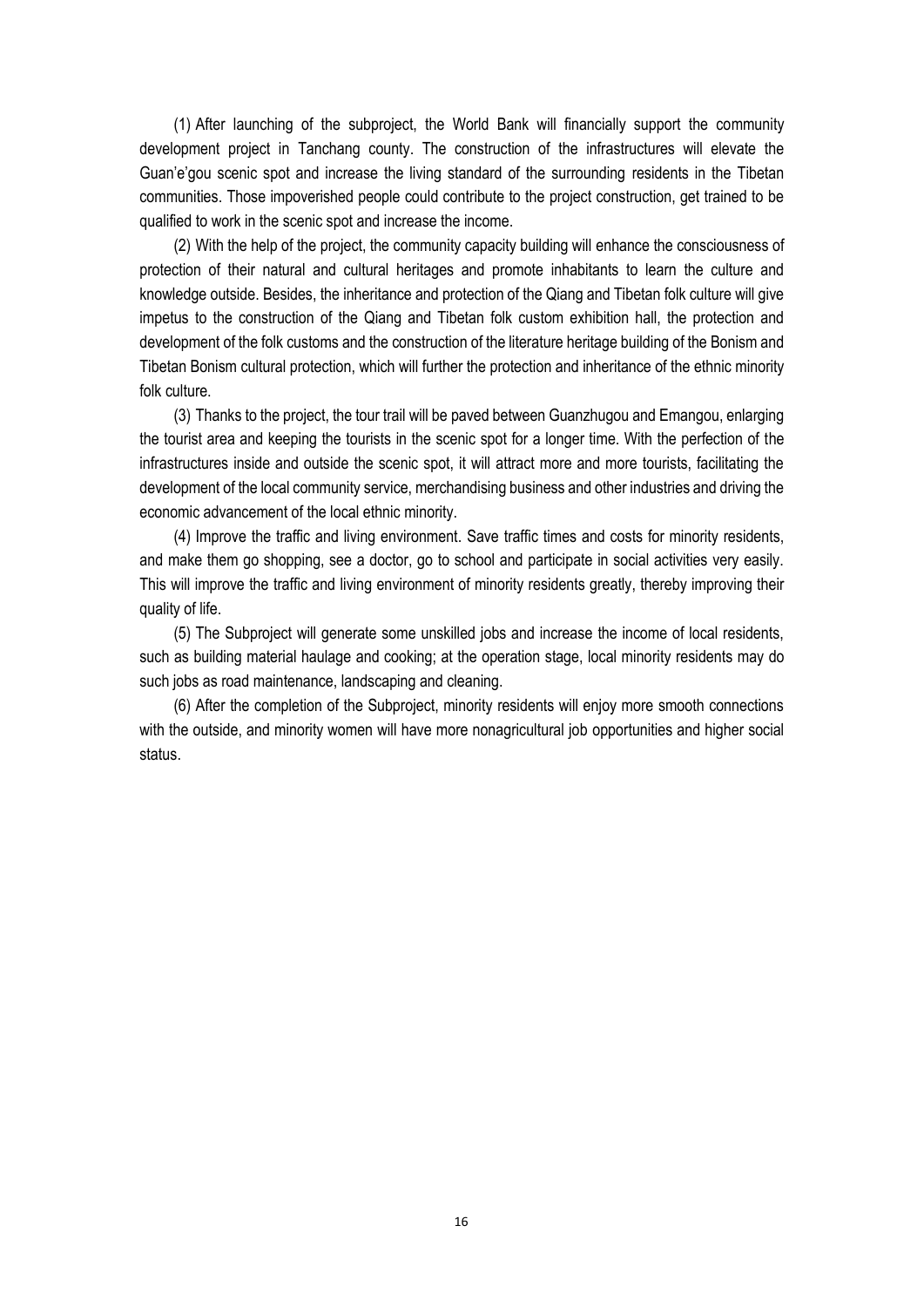

Fig 3-3 SA Flowchart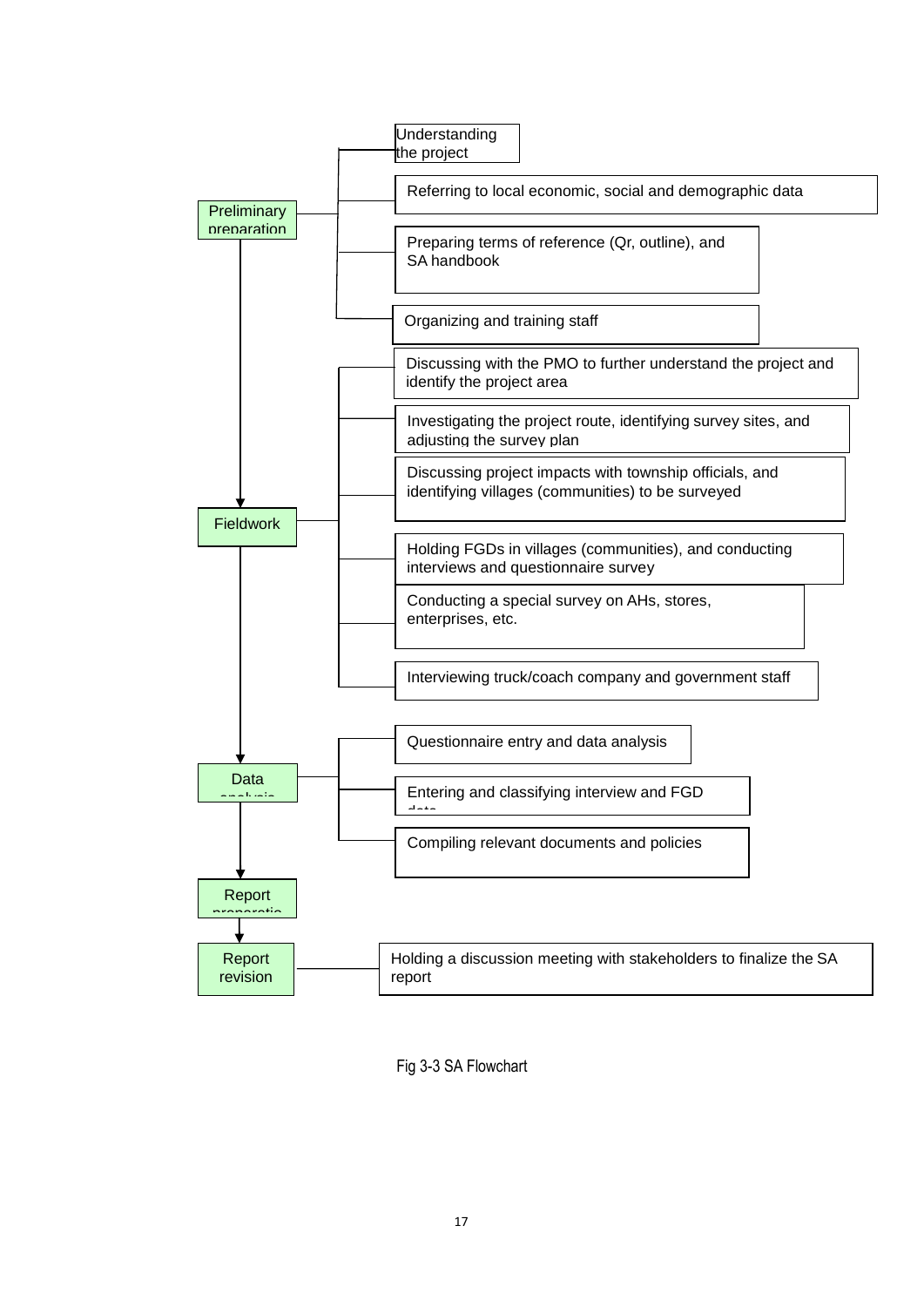#### 3.2.2 Potential risks and negative impacts

<span id="page-20-0"></span>(1) Dust, noise and waste generated during construction will affect the local environment and result in traffic inconvenience temporarily for minority residents. Construction vehicles, solid waste and wastewater may threaten the personal safety of local minority residents, especially old people, children and pregnant women.

(2) During the construction period, migrant workers may have some impact on local security. During construction period, some potential infectious diseases and disease carriers might increase, which would bring about a serious health hazard to project staff and local communities. For example, the construction team is intensive, they live together, thus it is easy to cause epidemic diseases. Moreover, they need to know how to prevent HIV and strengthen advocacy of the AIDS prevention.

(3) Needs of minority women are likely to be neglected, because minority women rarely participate in public affairs.

(4) With the development of the scenic spot, it will attract more and more tourists. The influx of the external culture will make some residents working around the scenic spot raise the price of goods intentionally or even sell their goods by force in order to increase income. There will emerge the issues of value and moral degradation.

(5)Through field investigation, the SA team got to know that the Xinping community has over 800 people, but more than 500 of them have no access to drinking water. Difficulty in daily water supply will hinder the development of community tourism and prevent the community from supplying water to tourists.

(6) Risk of low community participation. It is found that there is only one Qiang Tibetan Professional Farmers' Co-operatives on Tourism Service in Luren Village. There are few community organizations (Cos) in Tanchang County project area, which restricts COs from playing their roles in community development. The risk of weak community participation is likely to be one of the major social risks of the project, which would result in failure in achieving the Bank's "Twin Goals".

(7) Risk of a large proportion of poverty population. Tanchang County project area and the surrounding ethnic minority region is a rather impoverished region in China with the densest poverty population. The region is marked by bad social and economical conditions, vast and severe poverty, ecological venerability, geological calamity frequency, the backwardness of the protection and exploitation of local heritage. Community poverty and scenic spot prosperity contrast sharply. How to coordinate the poor communities to share the fruits of the development in scenic spots is not only a challenge for the project, but also an opportunity for project innovation.

(8) Risk of lagging development in minority communities. Due to negative impact of geographical location, natural conditions, infrastructure, education and other factors, the region where the ethnic minorities live in Tanchang has been one of the poorest region in southeast of Gansu. The region had lagged behind in social and economic development for a long term, making higher poverty population and more difficulty in poverty alleviation.

(9) Risk of gender inequality. Due to the unbalanced social and economic development level, most farmers leave home for migrant work, causing imbalance of local labor structure. As a result, the community labor forces mainly comprise left-behind women and the elderly. And women have much lower educational level than men, which causes them to lack participation right, expression right, decisionmaking right and the right to be heard in community affairs.

 $(10)$  There might be new risk of land requisition during project implementation, therefore selection of project sites should try to avoid land expropriation by making full use of existing land. If the project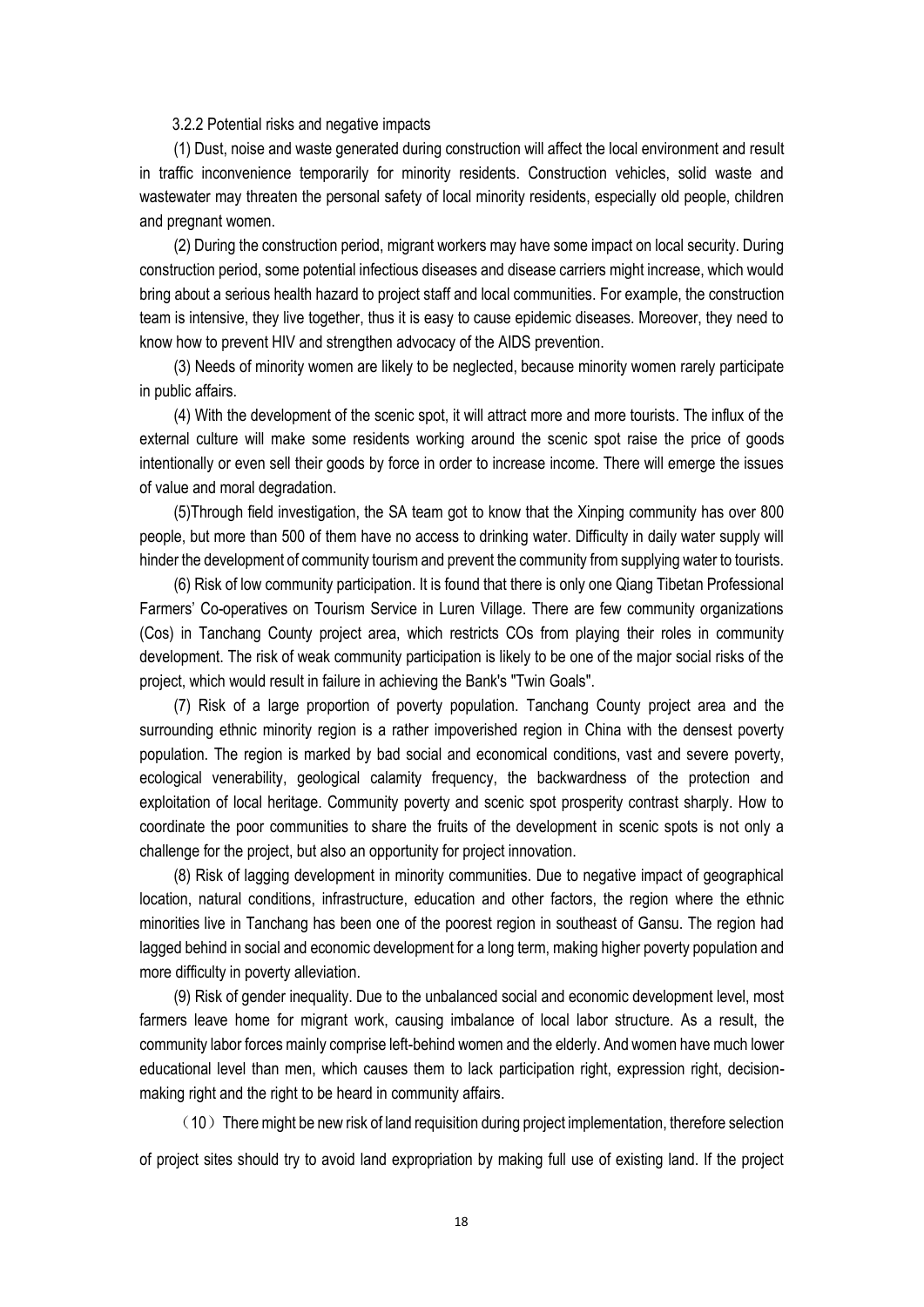covers civil engineering, construction scale should meet the needs of the practical technology as far as

possible without excessive land acquisition. If land acquisition is inevitable, the RPF should be followed.

 $(11)$  Residents may not know where and how to appeal during project implementation, the project should organize training activities to assist residents to know their legal rights, grievance and appeal procedures and accepting institutions. Project promotion and advocacy should be conducted in the project area before launching the project so as to get support of project affected communities.

#### 3.3 Main Suggestion of Social assessment

<span id="page-21-0"></span>(1)Conservation of Ancient Qiang Tibetan villages. It covers pedal house maintenance & protection, Qing Tibetan historic folk customs and cultural study in Guan'e gou of Tanchang county, exhibition of living state of Qing Tibetan museum, surrounding environment renovation of the living state museum, Qiang Tibetan folk teaching and practice halls, village landscape upgrading of Qing Tibetan folk villages, development of Qing Tibetan traditional village protection plans.

(2) Improvement of community infrastructure. The component consist of set up of community sewage pipe network, newly set up of flush toilets, and purchase of rubbish trucks.

(3) Community skill and know-how training. The component covers integrated tourism service training, professional training for the owners of farmers home stay inns, and capacity building on development of specialized tourism products and services, which will not only enhance community residents especially women's employment capacity but also assist poverty households to lift themselves out of poverty.

(4)Incubation of COs. It is planned to set up 9 COs in Tanchang county, of which one 3 COs will be given priority in incubation so as to ensure that at least 3 COs will function after the project is terminated. In addition, capacity building will be conducted for the COs including peer mentoring, communications among COs in capacity, experience, public participation, etc. so that the capable COs will assist backward COs to develop.

(5) Monitoring and evaluation for project components designed in EMDP. It covers internal and external monitoring and evaluation, 1-2 times annually. The external monitoring and evaluation organization will work out a EMDP monitoring and evaluation report.

(6)As flux of external culture and part of farmers' moral value degenerated, it is firstly recommended that tourists and migrant workers should abide by the regulations promulgated by government in ethnic minority region and respect for the cultural customs of Qing Tibetan peoples. Secondly, regular training on conservation of traditional cultural and moral values should be conducted through meetings. The villagers should be guided to maintain the correct values and the existing culture of ethnic minorities.

(7)There might be new risk of land requisition during project implementation, selection of project sites should try to avoid land expropriation by making full use of existing land. If the project covers civil engineering, construction scale should meet the needs of the practical technology as far as possible without excessive land acquisition. If land acquisition is inevitable, the RPF should be followed.

(8)Residents may not know where and how to appeal during project implementation, the project should organize training activities to assist residents to know their legal rights, grievance and appeal procedures and accepting institutions. Project promotion and advocacy should be conducted in the project area before launching the project so as to get support of project affected communities.

(9)Strengthen the coordinated development of scenic spots and the surrounding minority communities. The specific project activities can be seen in the action plan of the social assessment report.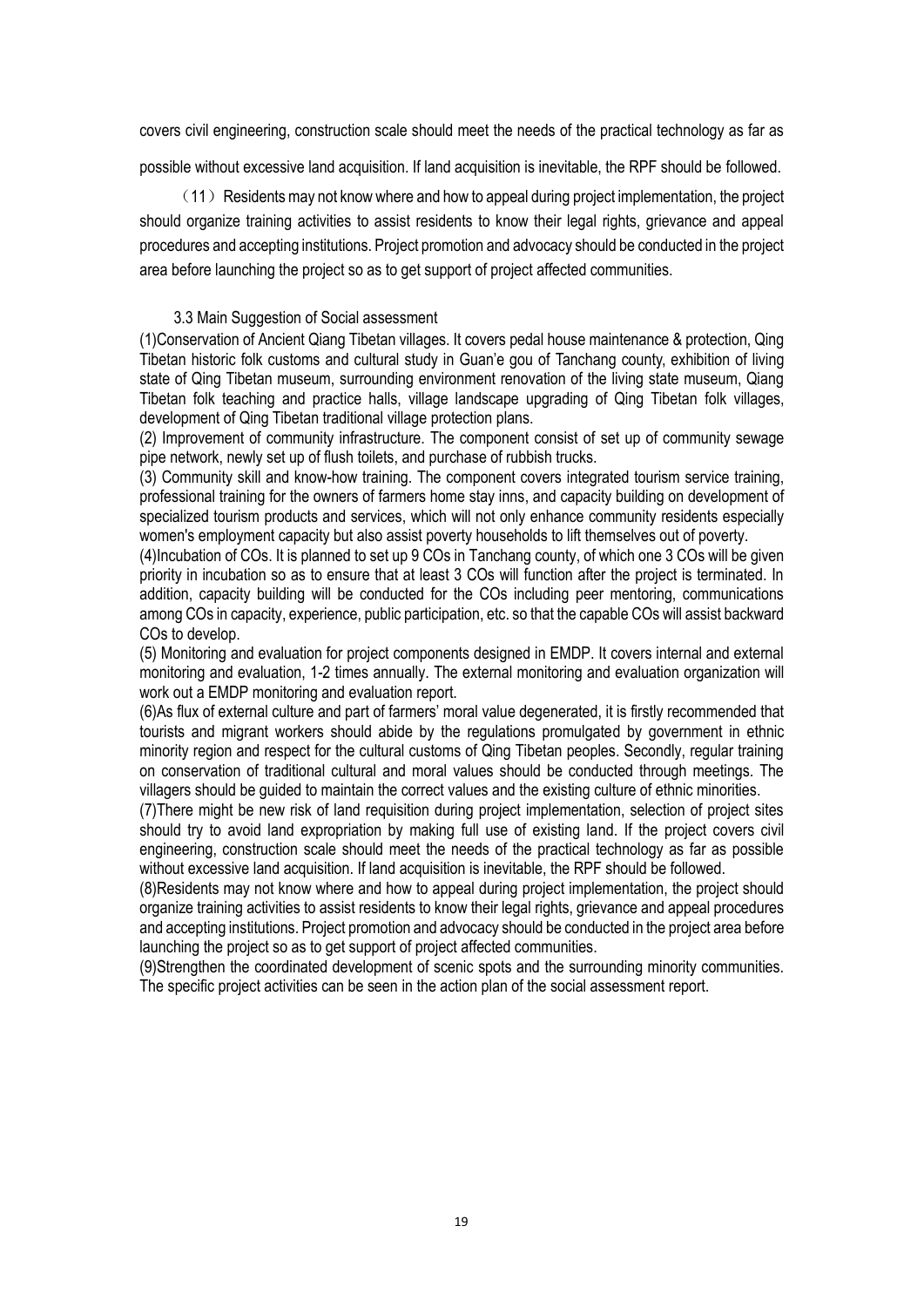## <span id="page-22-0"></span>**Chapter 4 Public participation and consultation**

## **of ethnic minorities**

<span id="page-22-2"></span><span id="page-22-1"></span>4.1 The preparation stage of the community participation

At the preparation stage, the feasibility study report, RAP, EMDP, SA Report and EIA preparation agencies disclosed information on the Subproject, and conducted prior, free and informed public participation and consultation at minority communities.

The formulation of the developmental plan for ethnic minorities is based on the participatory rural appraisal (PRA) method, including Household interviews, consultative seminars, semi-structured interviews, drawing the map of the community's resources, seasonal calendar, household type classification, villagers' representative meetings, and key informant interviews, etc.

 (1) Field investigation: In 2014,the Bank mission, and feasibility study report, RAP, SA Report and EIA preparation agencies conducted a number of field investigations in the subproject area, and communicated with local officials and residents.

 (2) Questionnaire survey: In 2015, from October 1st to 14th, the team of social assessment surveyed the residents around the scenic spot of Guan'e'gou and managers and visitors in the scenic spot by questionnaire about the degree of their satisfaction and suggestions about the future of the scenic spot. There are 139 questionnaires handed out in print and 48 online. Among them, 50 questionnaires were distributed to local residents with 35% ethnic minorities, and the recovery rate was 100%.

 (3)Consultative seminar: In 2015, from in October 1st to 14th, the team of social assessment held official forums with the officials from the Poverty Alleviation Office, the Tourism Bureau, the Culture and Sports Bureau, the Development and Reform Bureau, the Religious Bureau and the Human Resources and Social Security Bureau of Tanchang County to exchange ideas about the current situation and problems in the tourism development and to collect data from the officials of different functional departments.

 (4)Farmers representative meetings. In 2015, from late December to mid November, the team of social assessment conducted community consultations in three Tibetan communities from Luren Village, Xinping Village and Yuezangfu Village. During the consultations with the representatives from all of the villagers, the team broadly adopted the methods of drawing the map of the community's resources, seasonal calendar etc. In Luren Village, a total of 25 representatives took part in the consultation and the ethnic minority representatives accounted for 80%; in Xinping Village, there were 18 representatives and all of them are ethnic minorities; there were 15 representatives and the ethnic minority ones accounted for 75% in Yuezangfu Village. In addition to Tibetan representatives, Han peoples also attended the consultation meetings. The consultation was mainly about the community's supportiveness and demand of the project.

(5)Semi-structured interview: In 2015, from in October 1st to 14th, the team of social assessment issued questionnaires to the surrounding residents, operators, tourists and other related groups and semistructured interviewed the illiterates and semi-literates among them. A total of 139 questionnaires were handed out with 90% recovery rate. Among the semi-structured interviewees, the ethnic minorities accounted for 70%. The questionnaire is designed to study the degree of their satisfaction and suggestions about the future of the scenic spot.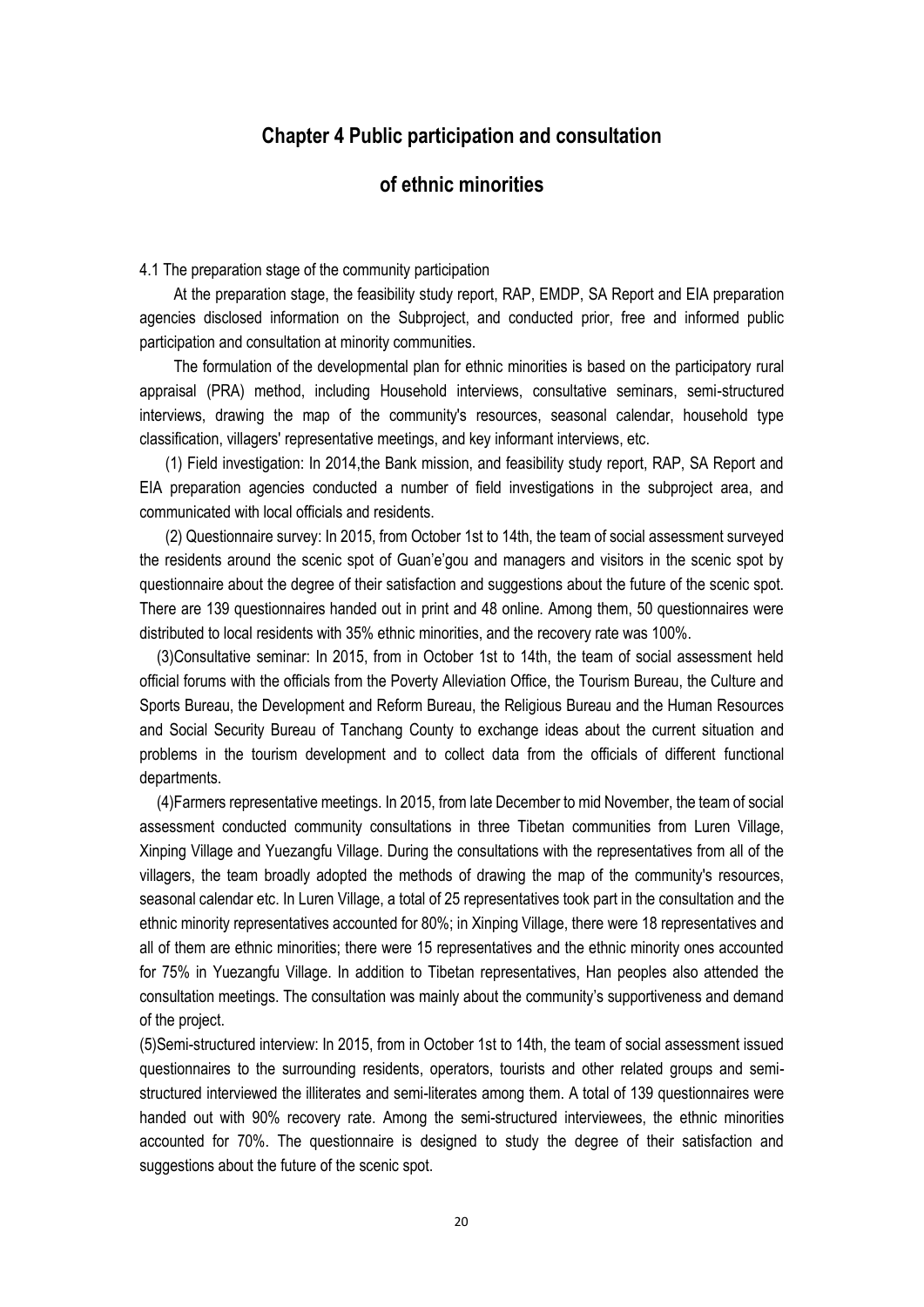From late November to mid December in 2015, the team of social assessment interviewed three Tibetan communities in Luren Village, Xining Village and Yuezangfu Village. In Luren Village, they interviewed 25 Tibetan households with 90% men and 10% women; in Xinping Village, there were 30 households in the interview with 80% men and 20% women; in Yuezangfu Village,25 households with 60% men and 40% women. The interviews were mainly about the demand of the community residents. (6) Key informant interview: In 2015, from in October 1st to 14th, the team of social assessment interviewed with the officials from the Poverty Alleviation Office, the Tourism Bureau, the Culture and Sports Bureau, the Development and Reform Bureau, the Religious Bureau and the Human Resources and Social Security Bureau and the residents in poverty, women and ethnic minorities in Tanchang County, mainly about the development of the ethnic minorities and women in the communities and the relevant policies and implementation of projects and the proposal of this project.

From late November to mid December in 2015, the team of social assessment interviewed the key informants such as impoverished residents, women and ethnic minorities from three Tibetan communities about their major needs and recommendations for community development.

#### 4.2 The participation of the ethnic minority communities

<span id="page-23-0"></span>In the survey of the Guan'e'gou subproject area, the community consultation was completed with the help of the representatives of all the villagers in the three Tibetan villages including Luren Village, Xinping Village and Yuezangfu Village. Firstly, the representatives were divided into men and women by the standard of social gender; then the representatives held the group discussion about the current problems in the development of the communities; then they made their respective results known to others and they continued to discuss the problems faced by the community and the possible solutions. The specific discussion is listed in the following Table 4.1.

#### Table 4.1 The summary sheet of the community consultation of the Tibetan Villages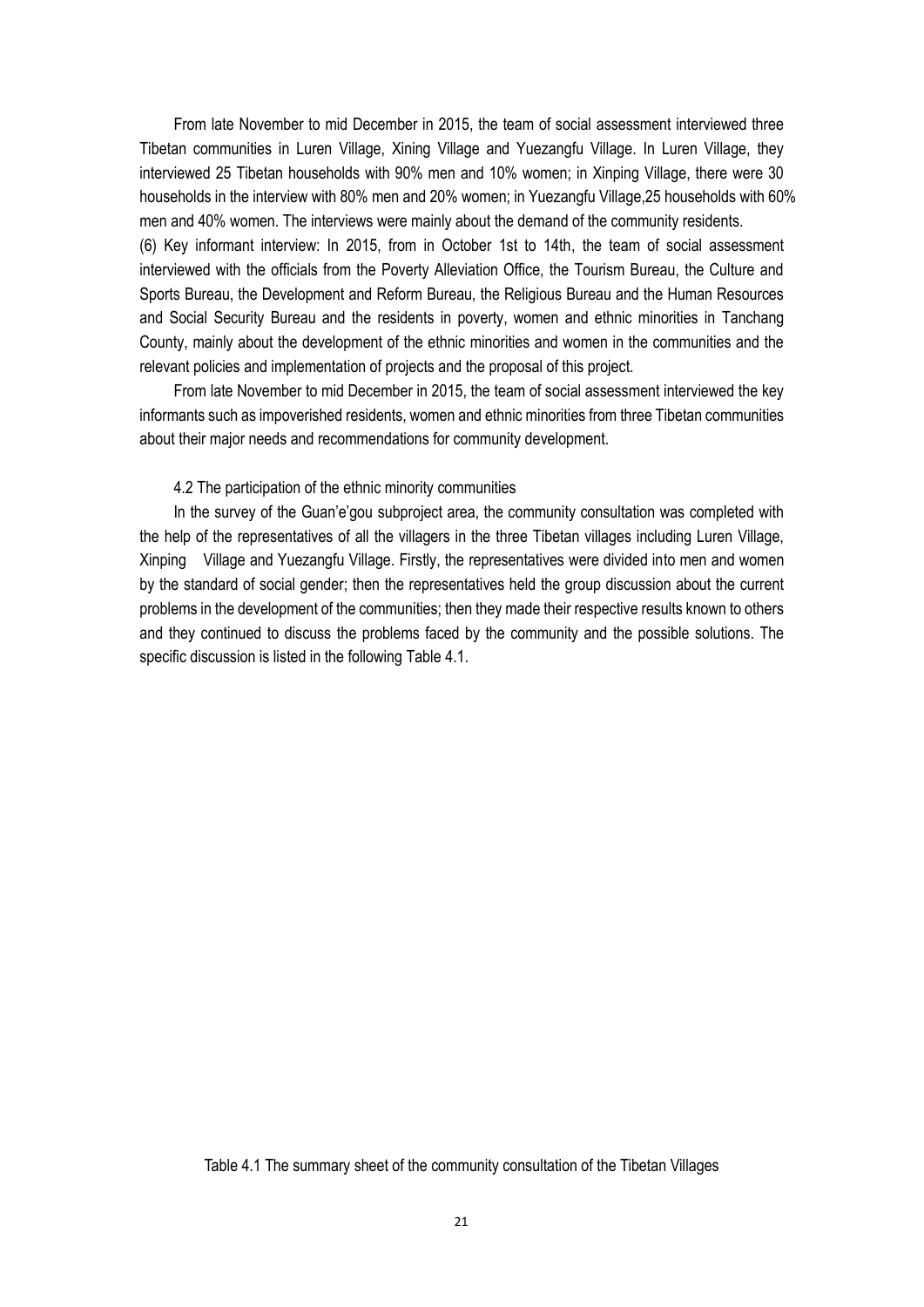| Villages             | Participants                                                                                                                                    | Problems mentioned in the consultation                                                                                                                                                                                                                                                                                                                                                                                                                                                                                                                                                   | Results of<br>consultation                                                                                                                                                                                                                                                                                                                                                      |
|----------------------|-------------------------------------------------------------------------------------------------------------------------------------------------|------------------------------------------------------------------------------------------------------------------------------------------------------------------------------------------------------------------------------------------------------------------------------------------------------------------------------------------------------------------------------------------------------------------------------------------------------------------------------------------------------------------------------------------------------------------------------------------|---------------------------------------------------------------------------------------------------------------------------------------------------------------------------------------------------------------------------------------------------------------------------------------------------------------------------------------------------------------------------------|
| Luren<br>Villages    | Representatives of Tibetan<br>and Han villagers;<br>Officials from township<br>government and<br>Development and Reform<br>Bureau in the county | Current problems from representatives:<br>Undesirable community infrastructure<br>✓<br>construction (road, drainage)<br>Lack of fund of community development<br>✓<br>No health-center in communities<br>✓<br>$\checkmark$<br>Lack of training and employment<br>opportunities in communities<br>The disagreement between the community<br>✓<br>and the government in how to use of<br>grassland grazing (There are acres of<br>pasture in the community in which the<br>government does not allow the grazing for<br>fear of the destruction of landscape and<br>ecological environment | Consultation with<br>famers on their<br>needs.<br>Needs will be met:<br>Purchasing 2<br>rubbish trucks;<br>Sewage treatment:<br>Set up 64 km of<br>Double-wall<br>corrugated pipes<br>(diameter 300 mm)<br>with brand HDPE                                                                                                                                                      |
| Xinping<br>Village   | Officials from Development<br>and Reform Bureau in the<br>county;<br>Representatives of Tibetan<br>villagers                                    | Current problems from representatives:<br>✓<br>Undesirable community infrastructure<br>construction<br>Lack of fund of community development<br>✓<br>Unsatisfactory education, health and social<br>✓<br>services in communities<br>Lack of training and employment<br>✓<br>opportunities in communities<br>Lack of energy<br>✓<br>✓<br>Being difficult to loan; high interest                                                                                                                                                                                                           | and 18.016km of<br>UPVC drainage<br>pipes; 240 meters<br>of DN300 steel<br>pipe; newly set up<br>of 14 septic tanks;<br>Integration of<br>damage and repair<br>of concrete road                                                                                                                                                                                                 |
| Yuezangfu<br>Village | Officials from township<br>government and<br>Development and Reform<br>Bureau in the county;<br>Representatives of<br>villagers                 | Current problem from representatives:<br>Undesirable community infrastructure<br>✓<br>construction<br>Lack of fund of community development<br>✓<br>Unsatisfactory education, health and social<br>✓<br>services in communities<br>Lack of training and employment<br>✓<br>opportunities in communities                                                                                                                                                                                                                                                                                  | surface 50000 m <sup>2</sup> ,<br>set up of 1 set of<br>sewage pumping<br>station;<br>Newly set up 10<br>flush toilets;<br>Establishing 9 COs.<br>Needs that will not<br>be met:<br>Community health<br>clinics:<br>Grassland use right<br>controverSAI<br>between the CO<br>and government;<br>Alternative energy.<br>These needs will<br>be resolved by<br>domestic projects. |

4.3 The participation plan during project implementation

<span id="page-24-0"></span>Based on the results of social assessment and ethnic minority community consultations mentioned above, the framework of the documents aiming at making sure the participation and consultation of the Tibetan communities during the implementation of the project should be composed of several parts such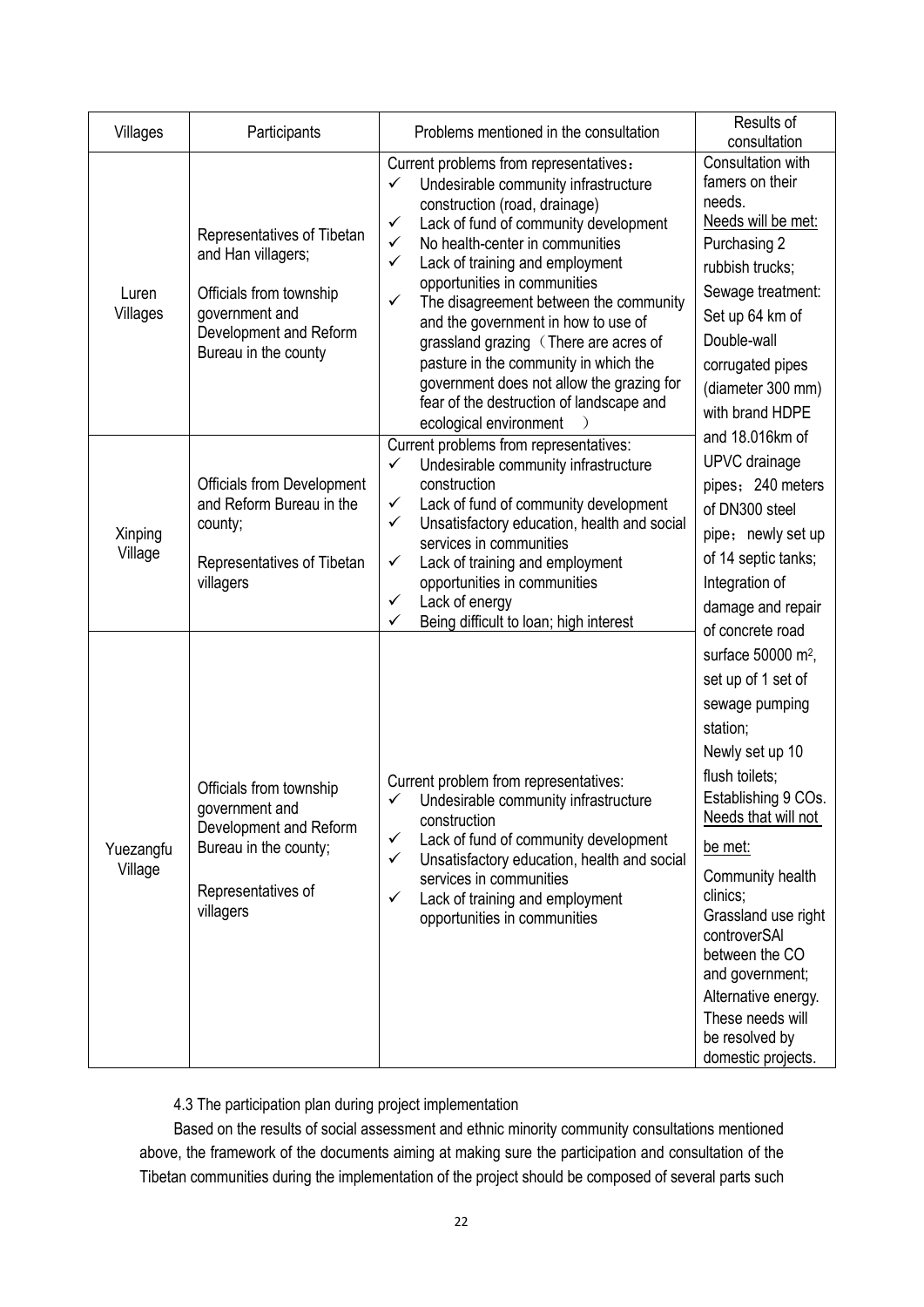as the organizational structure, the regulations and the rules of procedure. The framework of the participation of the ethnic communities in the project is presented in Table 4.2.

In the construction of the organization:

(1) To establish the community organizations. The organization is supposed to be established by the local villagers. The capable villagers can be elected as the organizers who are responsible to hold regular meetings to consult the different problems in the community development and its corresponding solutions. The organization should hire some community organization experts to conduct capacity building for the community organization and foster the growth of organization.

(2) To strengthen the role of community organizations. The community organization is a selfmanagement organization created by the villagers. The election of the leaders are transparent with credibility and representatives. Therefore, community organizations should be authorized to represent different ethnics, genders, farmers and villager groups, to plan, manage, consult, proceed, formulate, reach a consensus and submit to all the villager assemblies or each village group for their discussion, modify and vote.

(3) To improve the representativeness of community organizations. The proportion of the representative election is 1 in 5 to 15 households and the places should be assigned to each villager group in proportion to the number of households. The women should account for above 1/3 and the number of representatives of ethnic minorities and impoverished households are in the proportion to that of households, ensuring that there must be some representative(s) from ethnic morality without enough number of households. It is better for ethnic minorities, women and impoverished families to elect representatives by themselves.

(4) To establish the supervisory in community organization. A supervisory committee should be recommended and elected by the villagers or the villagers' representatives meeting. The supervisory committee should be made up of the village committee and members of the different ethnic groups. The supervisory committee should be exclusive of the members of the community organizations and their close relatives.

In formulation of regulations and rules:

(1) The representativeness of ethnic minorities, women and impoverished households should be guaranteed in the formulation of the regulations in the village project management and association.

(2) Rules and procedures should be set in community consultative organization, such as group discussion of ethnic minorities, women, poor households and other villagers, and in Tibetan language; in the exchange of the general assembly, the opinions of vulnerable groups should be protected. All the voices should be considered so that the consensus can be reached through consultations without forceful adopting the voting procedure of "the minority is subordinate to the majority", ensuring all the minority nationalities, women, poor households are able to exercise the democratic rights of information, participation, expression and decision-making, supervision and participation in the entire process of project planning, implementation, management and monitoring and evaluation, and associations and cooperatives development as well as their equal benefits.

The program discussed above in improving the representation of the community organizations, strengthening their consultation, the function and the system gained the support from the majority of the villagers.

<span id="page-25-0"></span>4.4 Complaints and appeals mechanism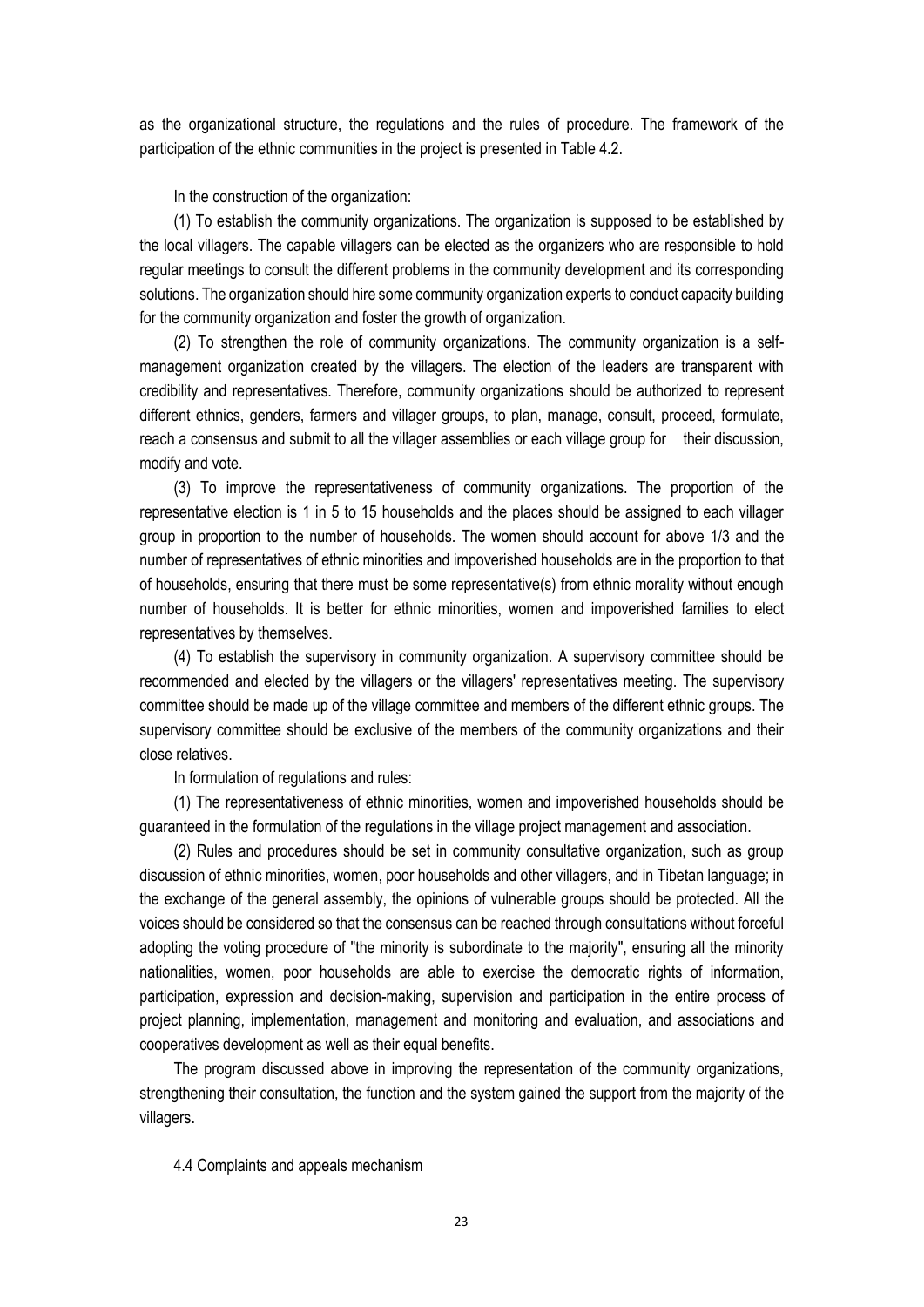To better maintain the interests of the ethnic minority communities and residents, the project will establish a convenient, effective public complaint mechanisms. The victim of the developmental project of the ethnic minorities can lodge his/her complaint at any time.

The principles of the mechanism are detailed as follows.

(1) The mechanism should guarantee the establishment and operation of the framework of the ethnic minorities participation and consultation, the benefit for the ethnic minorities from the project, the avoidance or mitigation of the negative influence and minimization of the problem and social risk.

(2)Based on the World Bank's opinions on the project and Chinese governmental demands for the complaint reporting system, along with the relative successful experience in the home and abroad, the project should make a good use of the current complaint reporting system, establish, better and operate the mechanism of the opinions and demands about the project in the Project Office and some relevant government departments.

(3)The leaders in the committees of subproject villages should improve and perfect their consciousness of ethnic policies and their awareness and methods of the services for the mass in a democratic way. Besides, the local leaders should open to the public opinions, solve the problems and disputes fairly and reasonably, or report the issues to the higher authority and ask for the earliest responses.

(4) Every community in each ethnic minority village should establish their own community organizations. Under the guidance of the community organization and the village committees, the specialized agency mainly composed of members of these two groups in charge should be founded to report and deal with the public opinions and demands of the project. It is necessary to point out that the COs will only deal with grievances and appeals from the members of COs, but the village committee will deal with all grievances from villagers.

 $(5)$  Respected persons in the Tibetan communities are able to coordinate issues relative to ethic moral, cultural customs and internal affairs. Grievances about the project are none of their business, they will be dealt with by the village committee and COs.

Grievance Redress.

A mechanism has been established for grievance redress for affected people and this mechanism will be implemented accordingly. Grievances can be filed both orally and in writing. Starting at village and neighborhood committee level and COs, the grievances can be elevated to county/district, city and provincial level if they are not satisfied with the resolution at the lower level. The affected people could also file their cases in court if they are not happy with the resolution by the project authority. All grievances and their resolution will be recorded. This mechanism has been disclosed to the local population and will be further disseminated through the Resettlement Information Booklets.

The mechanism are addressed in detail as follows.

I. The institution of complaints acceptance

The primary institution of complaint acceptance should be the community organizations and the village committees that principally copes with the residents' problems during project implementation. When encountering the problem beyond their capability, the village committees and community organizations should hand it over to township government. If the township government is unable to deal with the grievances, they will be delivered to the county PMOs; in turn, the grievances could be delivered to city (prefecture) PMOs and finally to provincial PMO. If the provincial PMO cannot resolve the grievances, civil law court will be used to deal with the grievances.

II. The complaints procedure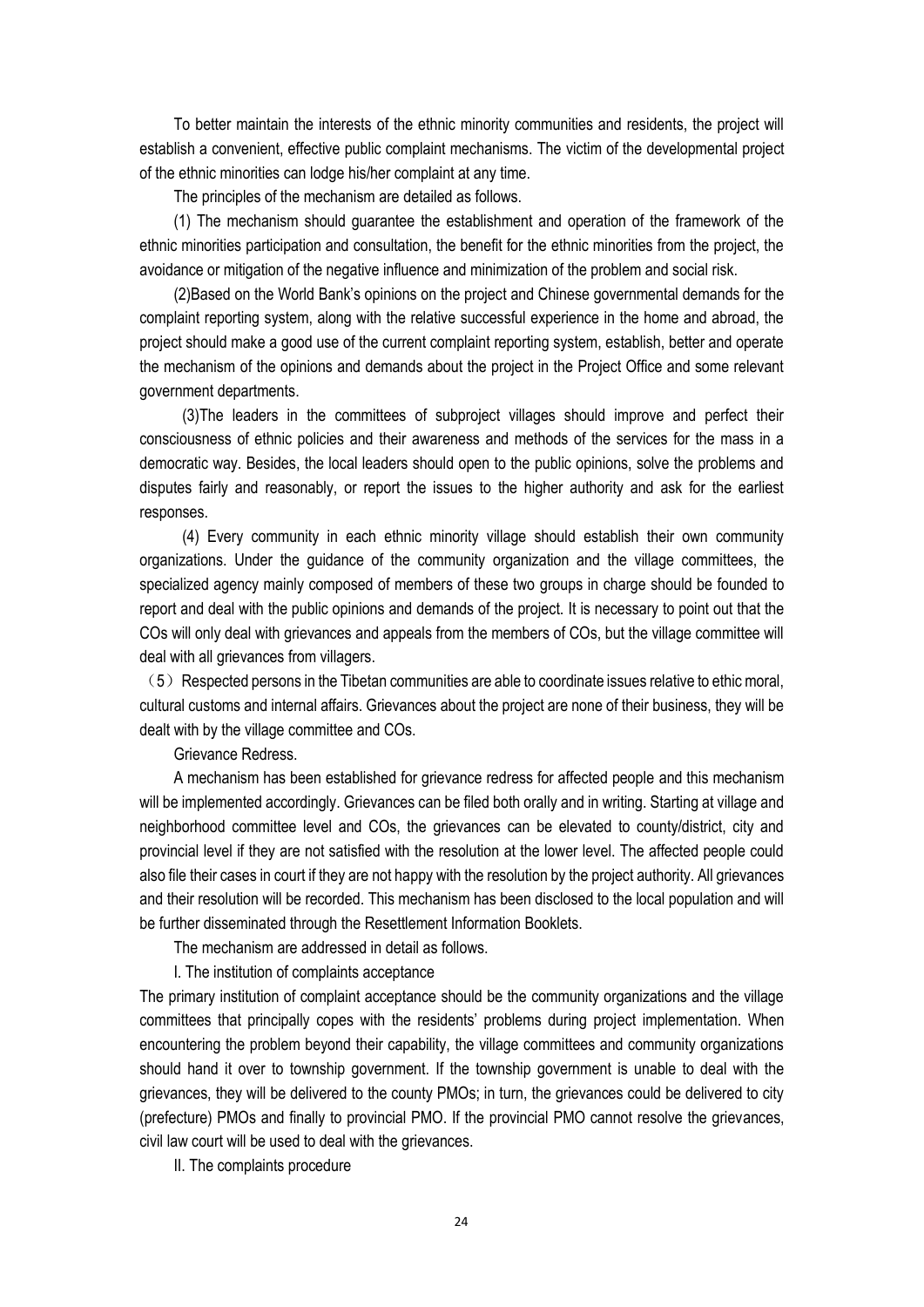The first stage.

When generating some comments or dissatisfaction of the project, the villagers and households in the subproject area can appeal to the community organization and the village committees in oral or print. After getting oral appeal, the organization should cope with the complaints and make the written record. In general, the reasonable request should be dealt within 2 weeks.

The second stage.

If the complaint is still unsatisfied with the decision made by the level, he or she can appeal to the township government when receiving the decision. The township government should make a decision within 2 weeks after receiving the appeal.

The third stage.

Discontent with the decisions or solutions of the community organization, the complainant could appeal to the Project Office in county . The Project Office in county should deal with the complaints in 2 weeks.

The fourth stage

If the complaint is still unsatisfied with the decision made by the county level PMO, he or she can appeal to the city government PMO when receiving the decision.

The fifth stage

If plaintiff is still discontent with the decisions of the Project Office at city level, the complaint is allowed to appeal to the Project Office in Gansu Province.

The sixth stage.

If plaintiff is still discontent with the decisions of the Project Office in Gansu Province, the complaints could appeal to the civil court, according to the civil procedural laws.

The complaints procedure illustrated above will be informed the villagers in the subproject area by meetings and other ways, making them understand their own right of complaints. At the same time, the media would be recruited to publicize it on news report. Besides, different opinions and suggestions on the ethnic minority developmental plan should be organized in information items which should be timely studied and responded by governments at all levels. The agencies of complaints acceptance are not allowed to charge.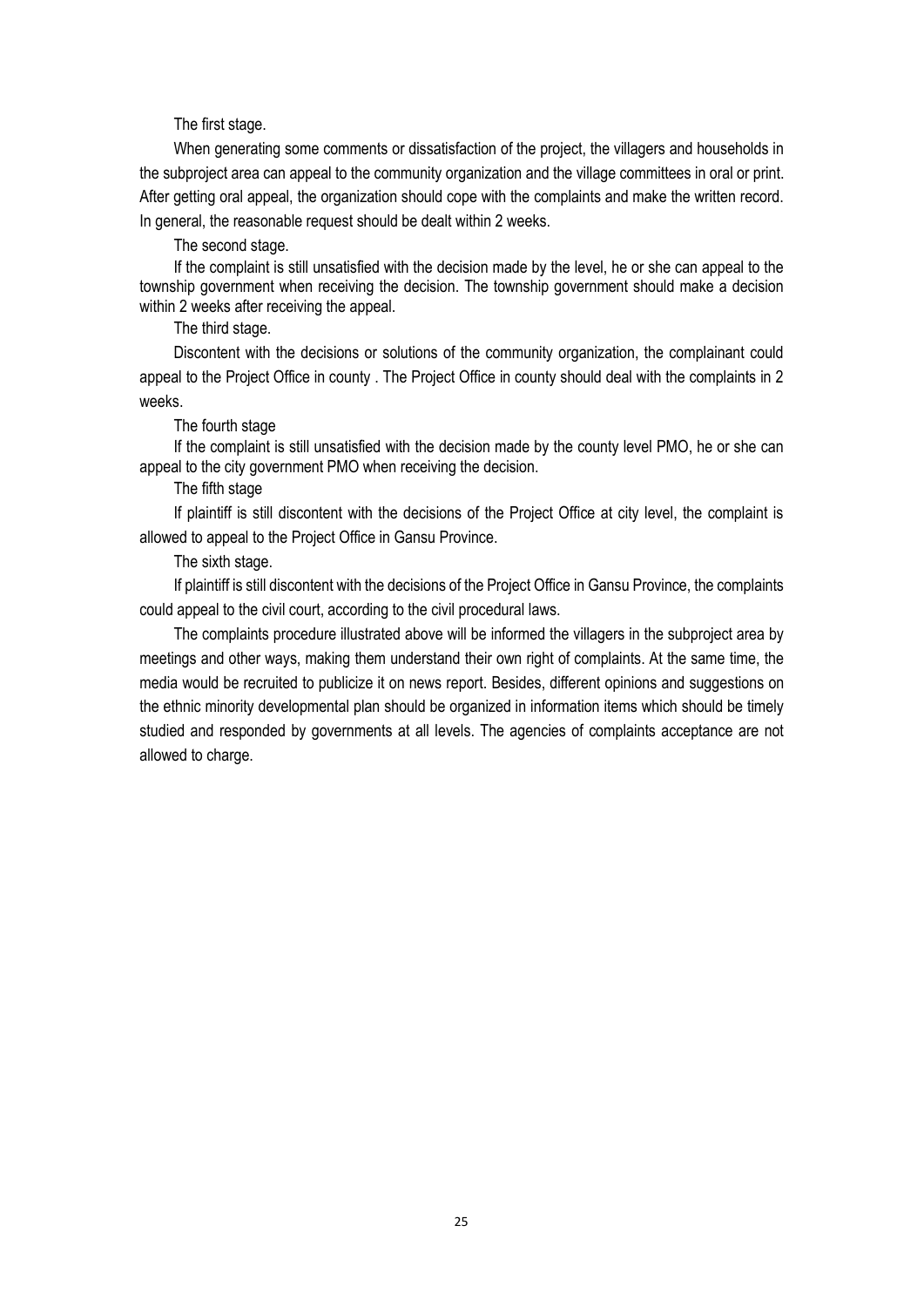

Fig 4.2 Grievance and appeal mechanism for ethnic minority groups

III. Complaints feedback mechanism

The mechanism of complaints feedback is the internal monitoring mechanism founded in the process of complaint by the project The significance of establishment of such mechanism are:

(1) The complaints would get the feedback as early as possible, implying the project executor' attention to the affected families. As a result, the residents deserved rights and interest can be well protected and their activeness in participation can be preserved.

(2) Presenting the problems and deficiencies in the developmental plan, the timely feedback would reach to the owner of the project and operators who would attach great importance to the problems and deficiencies and make improvements.

The effective mechanism of complaints feedback consists of the standardized system of recording, tracking and regular reporting.

(1)The standardized system of recording. A standardized record is the precondition of the collection,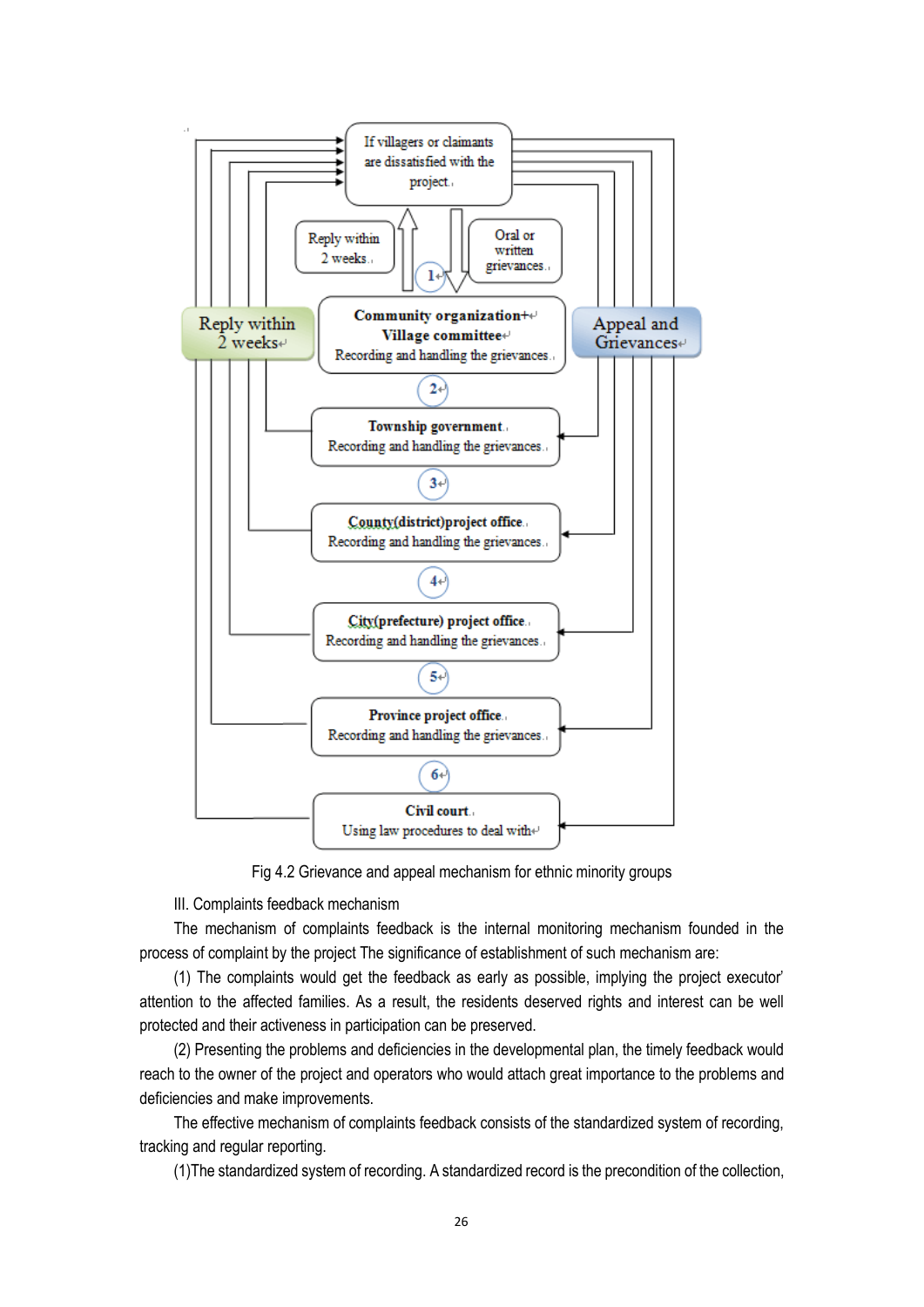classification and organization of the information. The complaint record primarily includes the basic information of the complainer, his/her complaints, the responder and situation checking.

(2) The system of tracking. Chances are that a complaint covers many a situation, which cannot be fully solved by the members of the community organization. Therefore, the complaint should be assigned to the relevant professionals to reply. The assignment results in the tracking which is an assurance of the reply reaching to the complaint before the official deadline.

(3)The system of regular report. The report is the final step in the procedure of feedback. In fact, the tracking mentioned above has basically realized the feedback to the owner and operators of the project. But the basic feedback just covers every single complaint without a whole picture. As a result, it is significant to analyze, summary and report the whole situation of all the complaints during a certain period of time. The report is supposed to cover the current situation of the unfinished processing of complaints in the last period of time, the major problems uncovered by the complaints in the current period, the recommended solutions and rectification measures, etc. These aspects can be formulated as a single report or contained in the regular internal monitoring report.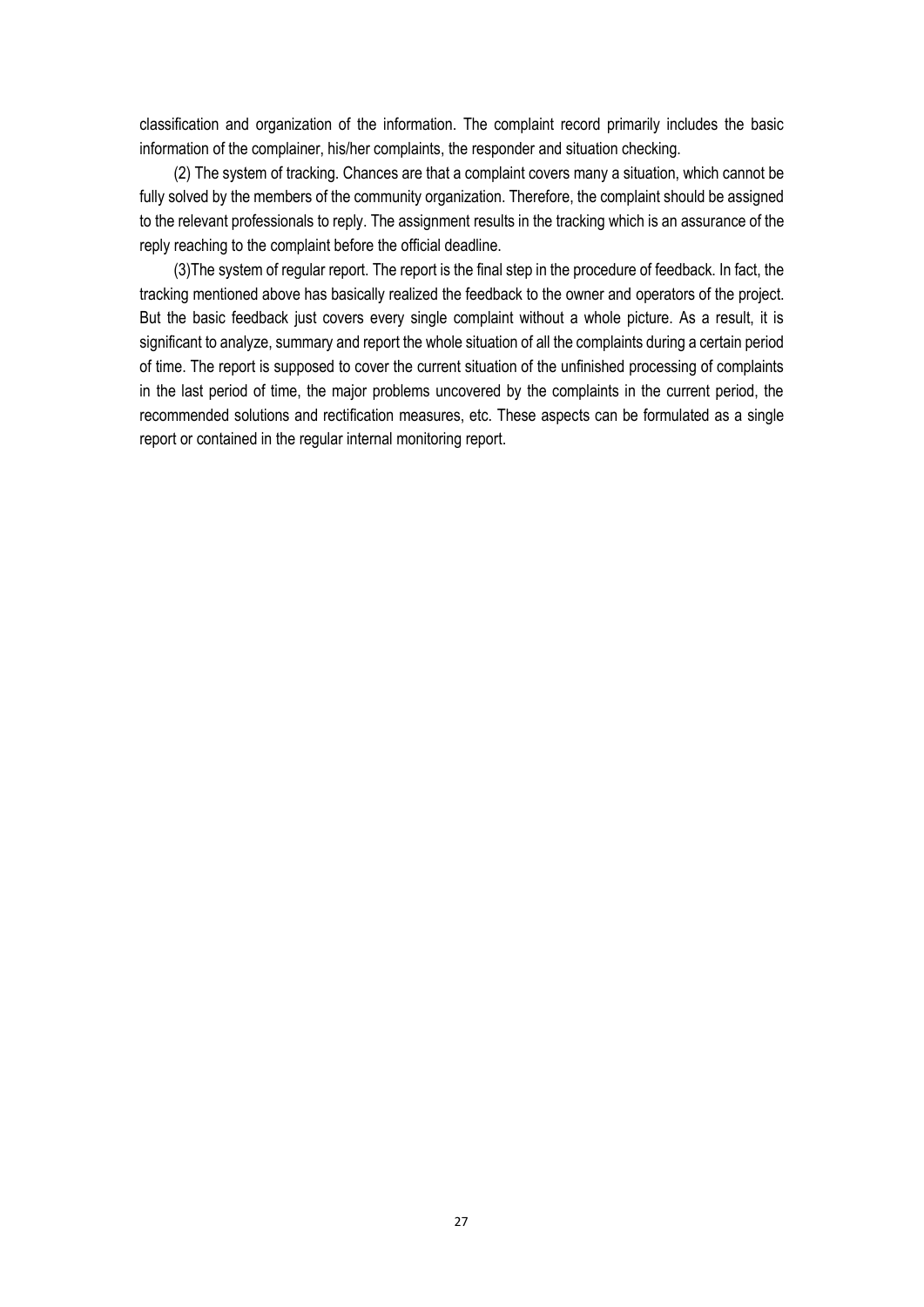## **Table 4.2 The framework of the ethnic minority communities' participation in project implementation in Tanchang County**

| <b>Time</b>                                               | <b>Activity</b>                                                                                                                                                                           | Personnel/<br>organization in<br>charge     | Participant                                                                          | <b>Requirements</b>                                                                                                                                                                                                                                             | The method of<br>monitoring                                                               |
|-----------------------------------------------------------|-------------------------------------------------------------------------------------------------------------------------------------------------------------------------------------------|---------------------------------------------|--------------------------------------------------------------------------------------|-----------------------------------------------------------------------------------------------------------------------------------------------------------------------------------------------------------------------------------------------------------------|-------------------------------------------------------------------------------------------|
| Current -<br>May 12, 2016                                 | Formulating and distributing<br>"Guidelines for the Implementation of<br>the World Bank Loan Project in Gansu<br>Province" and other related<br>documents to every household              | Project Office in<br>Longnan City           | Persons designated by the<br>Project Office in Gansu<br>Province and Tanchang County | Formulating the documents in<br>the plain and localized language<br>with detailed contents;<br>producing documents as<br>portable, wear-resistant and<br>strong (in binding) as possible;<br>Timely distributing to the<br>households in the subproject<br>area | Monitoring the<br>progress by the<br>Project Office in<br><b>Gansu Province</b>           |
|                                                           | Founding the project<br>management<br>team in Luren Village, Xinping Village<br>and Yuezangfu Village                                                                                     | Project Office in<br><b>Tanchang County</b> | every household in the list of<br>the participants of the project                    | The team founded by<br>consultation and election;<br>representatives from every<br>ethnic minority; more than 3/1<br>women representatives                                                                                                                      |                                                                                           |
| At the<br>beginning of<br>the implement<br>of the project | Formulating developmental plans for<br>ethnic minorities and communities;<br>establishing various community<br>organizations based on the community<br>reality and villagers' willingness | Project Office in<br><b>Tanchang County</b> | Every household in the<br>subproject area                                            | Adopting participatory<br>consultation method; focusing<br>on the community residential<br>demands; Establishing<br>community organizations in<br>voluntary or consultation;<br>Electing the person in charge in<br>every community organization                | Hiring the<br>independent<br>monitoring<br>organization<br>adopting the<br>method of PM&E |
|                                                           | Establishing the community<br>corporation participated<br>by different<br>ethnic minorities                                                                                               | Project Office in<br><b>Tanchang County</b> | Representatives from the<br>community organization                                   |                                                                                                                                                                                                                                                                 | Hiring the<br>independent<br>monitoring<br>organization                                   |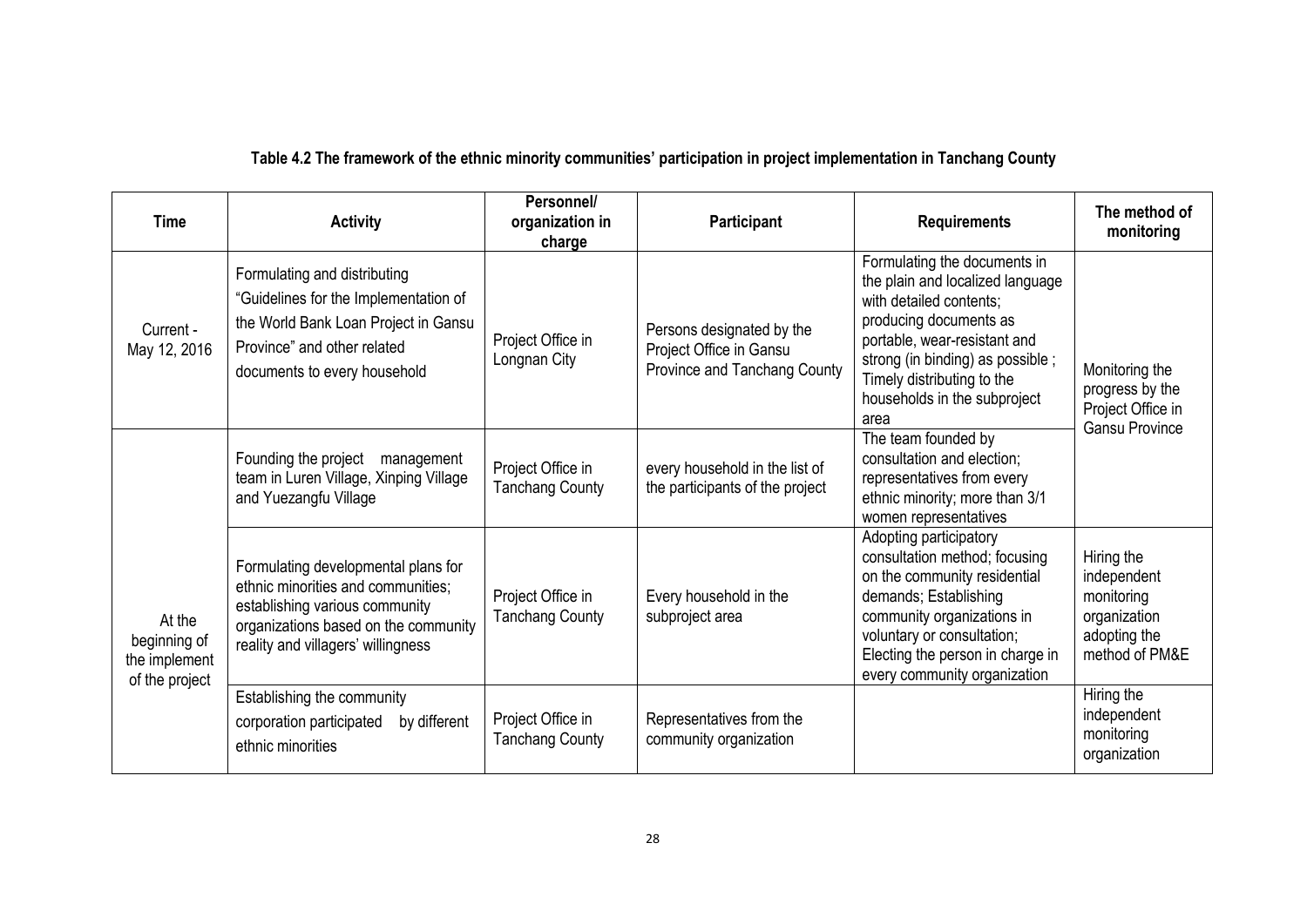| <b>Time</b>                 | <b>Activity</b>                                                                                                                                                                                               | Personnel/<br>organization in<br>charge                                                  | <b>Participant</b>                                                                                                                                                                                                                                                                                            | <b>Requirements</b>                                                                                                                                                       | The method of<br>monitoring                                                               |
|-----------------------------|---------------------------------------------------------------------------------------------------------------------------------------------------------------------------------------------------------------|------------------------------------------------------------------------------------------|---------------------------------------------------------------------------------------------------------------------------------------------------------------------------------------------------------------------------------------------------------------------------------------------------------------|---------------------------------------------------------------------------------------------------------------------------------------------------------------------------|-------------------------------------------------------------------------------------------|
|                             |                                                                                                                                                                                                               |                                                                                          |                                                                                                                                                                                                                                                                                                               | Electing 5 to 9 capable<br>administrators in community<br>organizations                                                                                                   | adopting the<br>method of PM&E                                                            |
| During the                  | Formulating agreement of rights and<br>obligations and working procedures of<br>the coordinate/management groups<br>with ethnic minorities in three levels of<br>community organizations, village and<br>town | Project Office in<br><b>Tanchang County</b>                                              | the residential representatives<br>participating the community<br>organizations;<br>residential team leaders and<br>members of management<br>groups joining the village<br>organizations;<br>representatives of village<br>organizations and members of<br>township groups going in the<br>town organizations | Standard and feasible<br>regulations;<br>Distinct responsibilities and<br>authorities;<br>Decisions made by farmers in<br>participation and publicized in<br>written form | Hiring the<br>independent<br>monitoring<br>organization<br>adopting the<br>method of PM&E |
| implement of<br>the project | Examining and approving the<br>community organizations and<br>developmental plans for the ethnic<br>minorities                                                                                                | Project Office in<br>Tanchang County;<br>village committee;<br>community<br>Organization | Farmer households                                                                                                                                                                                                                                                                                             | Focusing on the reasons for the<br>appealing of village<br>organizations and farmer<br>households<br>Listing grounds clearly if revising<br>needed                        | Hiring the<br>independent<br>monitoring<br>organization<br>adopting the<br>method of PM&E |
|                             | Allocating funds under the guidance of<br>the World Bank's ethnic village project<br>operation                                                                                                                | Project Office in<br><b>Tanchang County</b>                                              | staff in concerned area from<br>Project Office of different levels                                                                                                                                                                                                                                            | Auditing and presenting the bill<br>of expenses in terms of the<br>capital supportability program                                                                         | Hiring the<br>independent<br>monitoring<br>organization                                   |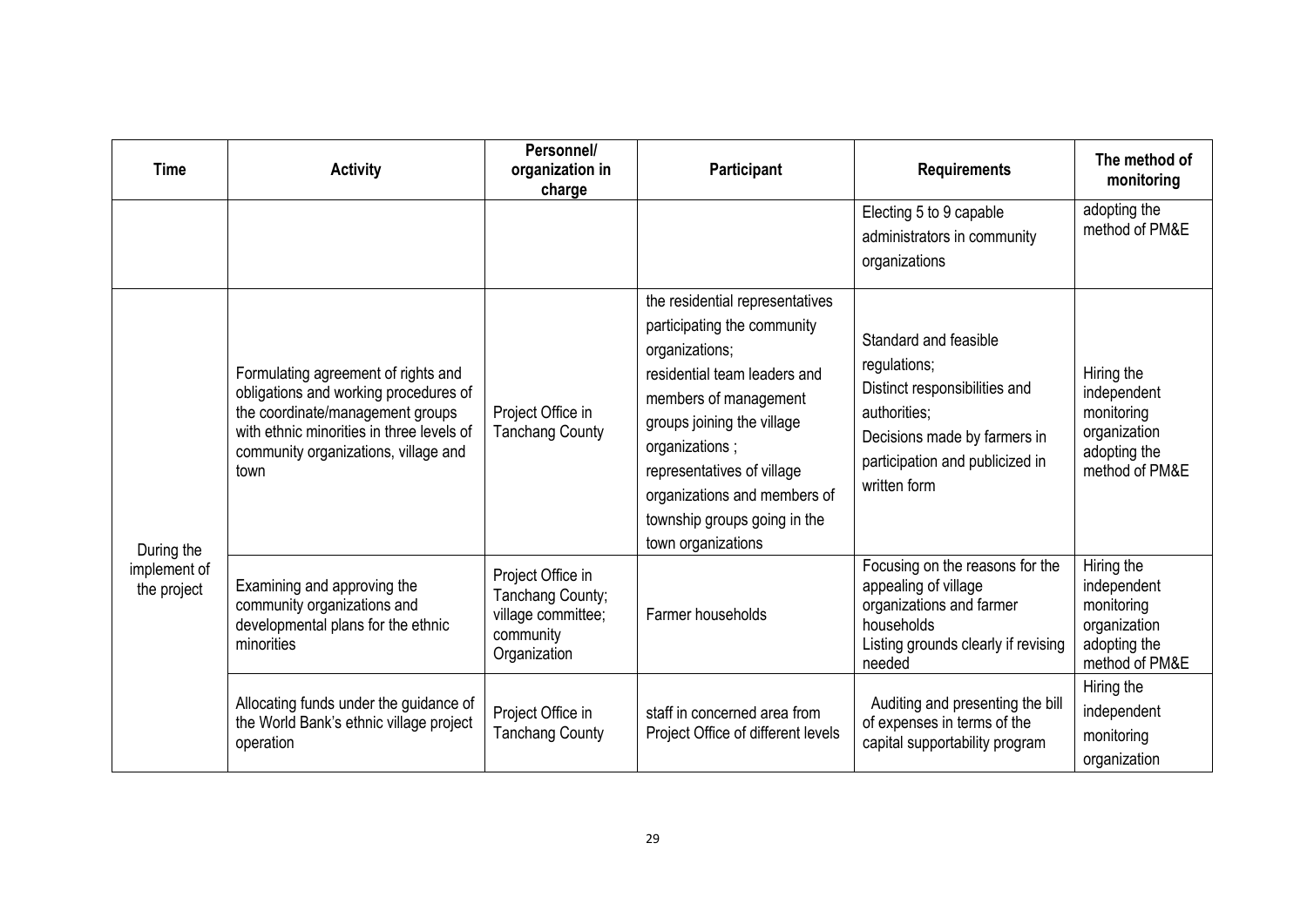| <b>Time</b>                                                  | <b>Activity</b>                                                                                                                      | Personnel/<br>organization in<br>charge                          | Participant                                                                                                                                                                                         | <b>Requirements</b>                                                                                                                                                                                                                                                                                              | The method of<br>monitoring                                                               |
|--------------------------------------------------------------|--------------------------------------------------------------------------------------------------------------------------------------|------------------------------------------------------------------|-----------------------------------------------------------------------------------------------------------------------------------------------------------------------------------------------------|------------------------------------------------------------------------------------------------------------------------------------------------------------------------------------------------------------------------------------------------------------------------------------------------------------------|-------------------------------------------------------------------------------------------|
|                                                              | Gradually organizing trainings in<br>support of operating of the project of<br>ethnic villages                                       | Project Office in<br><b>Tanchang County</b>                      | All residents of the ethnic<br>minority communities                                                                                                                                                 | Hiring professionals of the<br>business as the trainers<br>Regarding the training as a non-<br>profit program<br>Setting each class in scale of 15<br>to 30 students<br>Making some presentations in<br>class<br>Encouraging questions and<br>discussions<br>Making a rational proportion of<br>genders and ages | Hiring the<br>independent<br>monitoring<br>organization                                   |
|                                                              | Participatory implementing and<br>supervising the project construction in<br>Luren Village, Xinping Village and<br>Yuezangfu Village | Project Office in<br><b>Tanchang County</b>                      | Village committees<br>Community organizations                                                                                                                                                       | Conducting a whole-process<br>supervision on the community<br>infrastructures and capacity<br>building                                                                                                                                                                                                           | Hiring the<br>independent<br>monitoring<br>organization                                   |
| Once in 2 years<br>after the<br>initiation of the<br>project | Conducting in-process inspection on<br>the project construction in Luren<br>Village, Xinping Village and Yuezangfu<br>Village        | Project Offices all<br>levels;<br>Agency of social<br>assessment | Staff in concerned area from<br>Project Office;<br>Social assessment experts;<br>Management groups in the<br>subproject villages;<br>Farmer households<br>representatives in the ethnic<br>villages | Hiring independent agencies;<br>Making decisions by the joint<br>consultation of the World Bank<br>and the Project Office in Gansu<br>Province                                                                                                                                                                   | Hiring the<br>independent<br>monitoring<br>organization<br>adopting the<br>method of PM&E |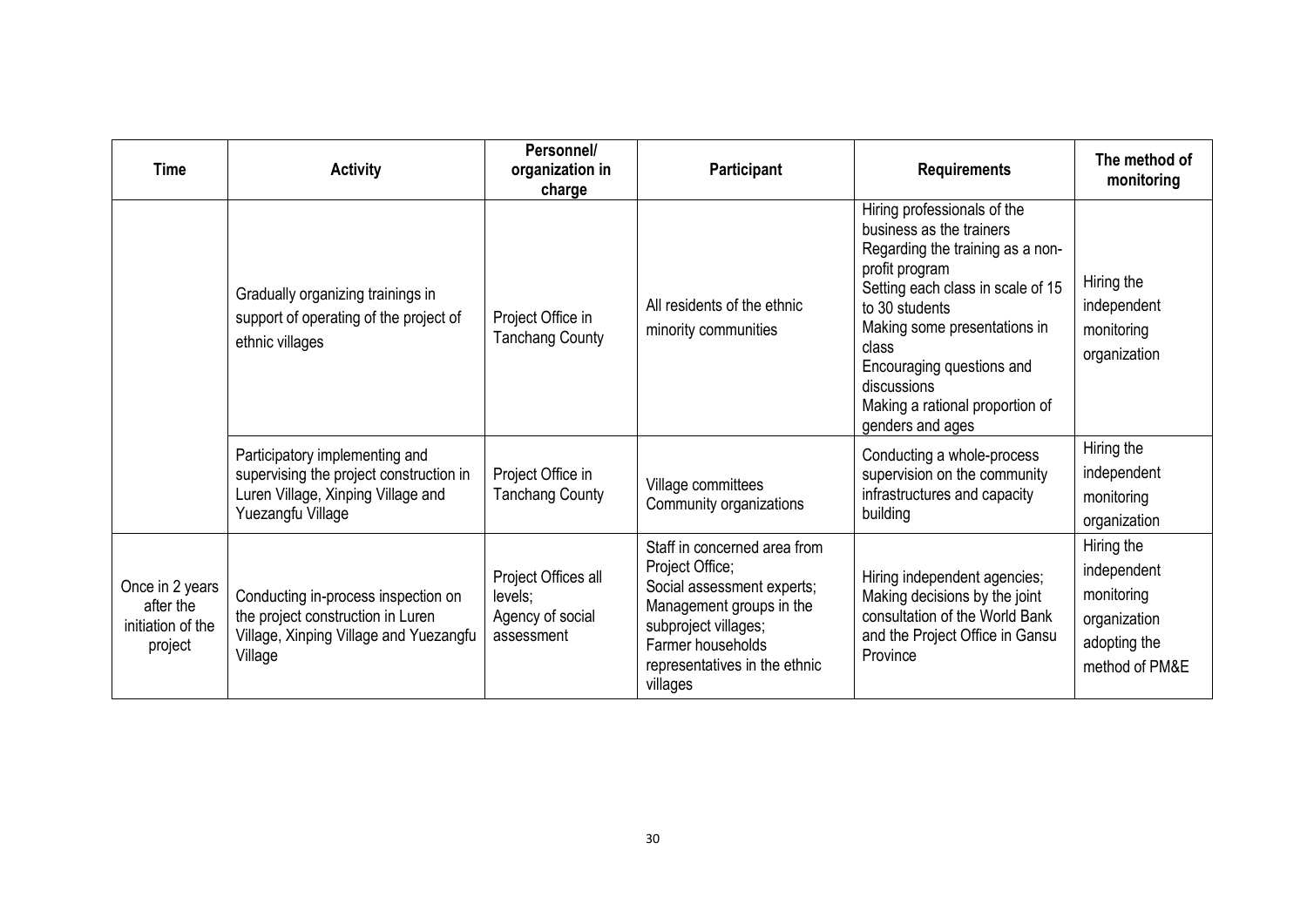## **Chapter 5 EMDP action plan**

Both general actions and community-level specific activities are planned as follows:

5.1 General actions

(1) Close combined with project activities, make action plan of infrastructure construction and social economic development of Minority communities' living and production. It mainly includes layout of sewage pipeline network, newly installation of flush toilets, and purchase of rubbish trucks, etc.

(2) Enhance social justice consciousness of planning and management staffs in project department and relative villages and towns by training course and pro-seminar; help them to master the specific implementation and operation method; reexamine and necessary revise and improve the design of project engineering area, and coordinate the contradiction between community and government. As to the training, for men is technical training, such as repairing, driving, etc, and for women is the craft training. For example, Tibetan women are good at embroidery, which can be commercialized. Besides, pay attention to speak minority language during vocational skills training and community consultation, to guarantee the participation and benefit of ethnic minority.

 (3) Providing job opportunities rationally to improve minority residents' income level. The implementation and operation stage is long, there will be a large number of jobs can be available to local residents. Employment distribution should follow the principle of tilting to the vulnerable group. During the project implement stage, the project office and construction organization should ensure that at least 40% of unskilled jobs be first made available to the vulnerable groups, including minority residents, women and the poor. In addition, ensure that the course of employment conforms to the regulations in labor law about workplace safety and personal security. Moreover, local women will be encouraged to work in tertiary industry service (hairdressing, catering, etc.) ,to increase the women's income.

<span id="page-33-1"></span><span id="page-33-0"></span> (4) Promoting the development of minority communities through other development projects or activities in project area. ①Take advantage of the opportunity of rebuilding or extending the roads, improve the infrastructure such as drainage facilities ,and the environment of local minority communities,; ②Give priority to local minority communities in local minority development projects, Some minority developing communities have no develop chance before, for the narrow roads or bad roads. With project implementation, make great efforts to support some minority developing communities with ethnic characteristics. For example, carrying out minority handicrafts training such as embroidery with multi-channels and multi-ways would increase the women's and family income.

(5) Promoting the participation of minority women in project. Strengthen the participation of minority women at all project stages is an important means of giving play to the project's benefits. At the construction stage, listen to minority women's needs and suggestions. At the operation stages, 40% of unskilled jobs are first made available to minority women and other vulnerable groups, and it should be ensured that men and women receive equal pay for equal work, and other regulations in labor law about labor age and personal security. In a word, guarantee women's (especially the minority women's various rights in the whole project implement stage.

(6) Monitoring & evaluation of ongoing EMDP. It will be conducted by both internal and external organizations so as to make sure that the project will be well implemented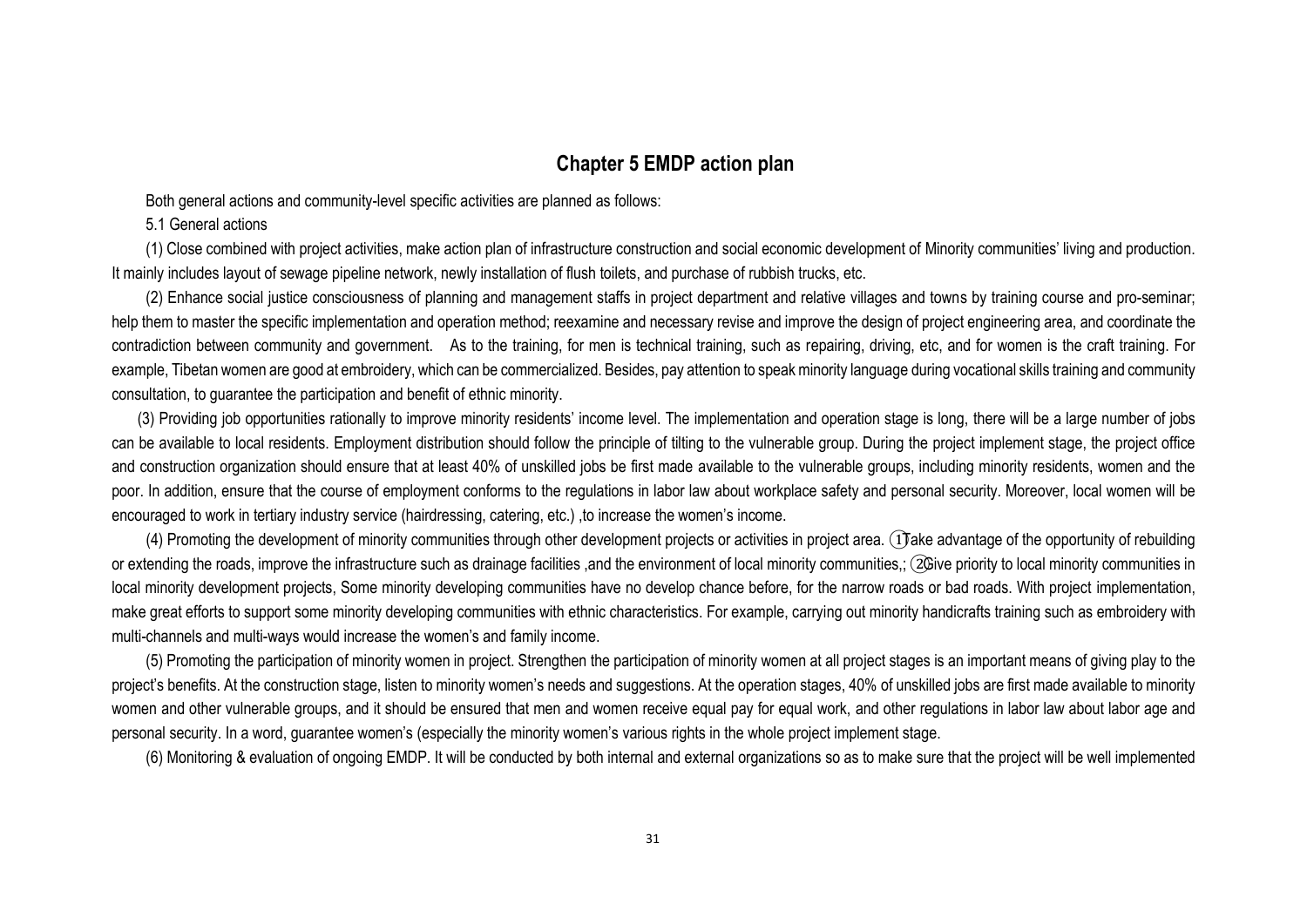and that the ethnic minority groups will really benefit from the project.

(7) Capacity building of EMDP implementing agency.

In order to facilitate project implementation and improve the capacity of the implementing agency. During implementation, the PMO will conduct a series of training on project management, operation and EMDP M&E. The training period is twice in one year, and total 2 years. The specific content of training includes project overyiew and background, regulations of state and World Bank, public participation method, EMDP planning details , management, render procedures, M&E,reporting, grievance handle, etc.

#### 5.2 Community level activities

(1)Conservation of Ancient Qiang Tibetan villages. It covers pedal house maintenance & protection, Qing Tibetan historic folk customs and cultural study in Guan'e gou of Tanchang county, exhibition of living state of Qing Tibetan museum, surrounding environment renovation of the living state museum, Qiang Tibetan folk teaching and practice halls, village landscape upgrading of Qing Tibetan folk villages, development of Qing Tibetan traditional village protection plans.

(2) Improvement of community infrastructure. The component consist of set up of community sewage pipe network, newly set up of flush toilets, and purchase of rubbish trucks.

(3) Community skill and know-how training. The component covers integrated tourism service training, professional training for the owners of farmers home stay inns, and capacity building on development of specialized tourism products and services.

(4)Incubation of COs and services. This component includes registration of COs, CO capacity building etc. It is predicted that 31 COs will be incubated in the 6 subproject area, of which 9 will be hatched in Dangchang. 3 COs in Tanchang will be given priority to hatch so that at least 3 COs will be sustainably operated in the year 2022 when the project is completed. Table 5.5 indicates incubation planning of COs in Tanchang County.

(5)Peer mentoring training. Capacity, experience, public participation relative to COs should be communicated in a way of peer mentoring so that capable and experienced COs would help the newly born COs develop.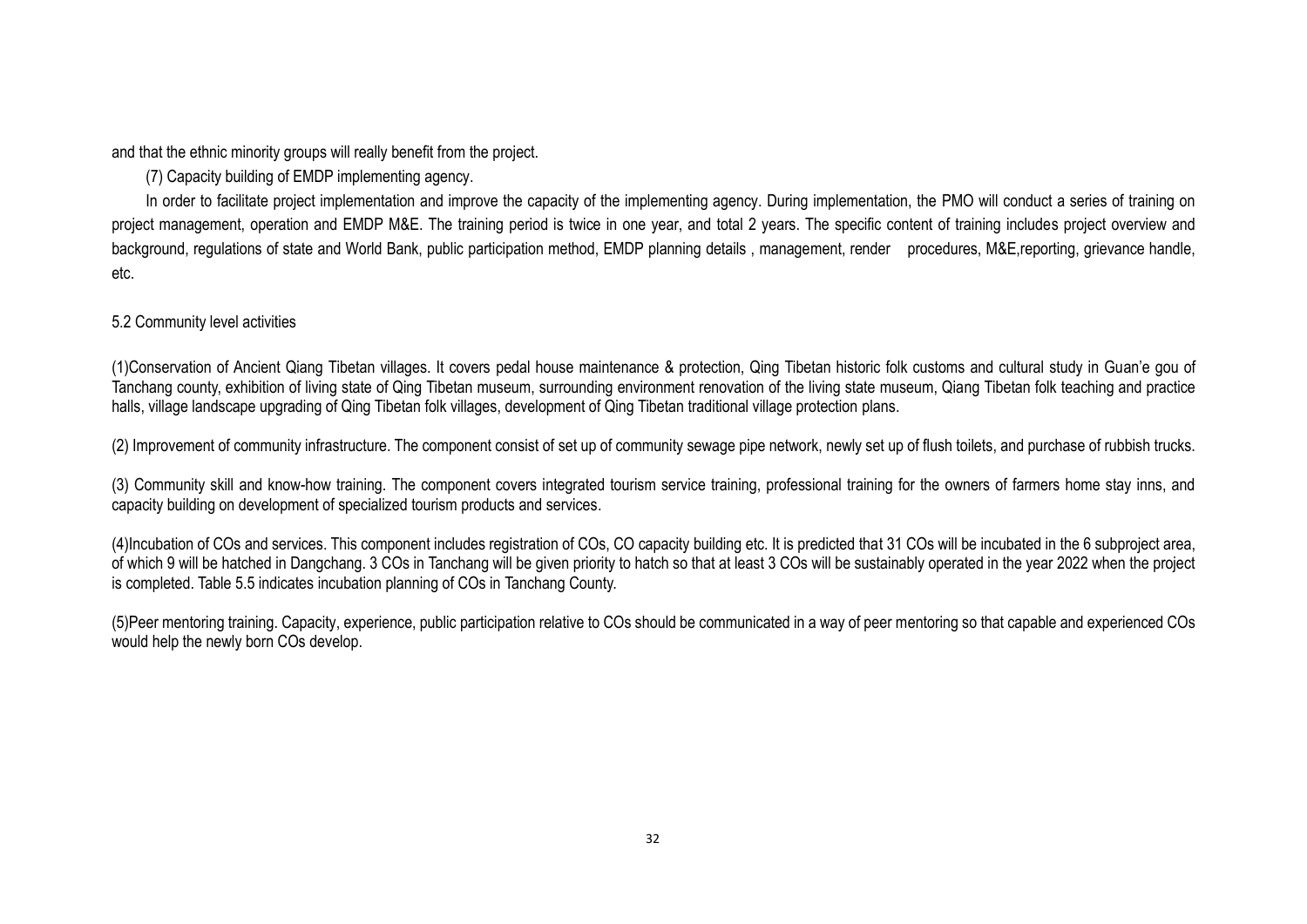| Stage                    | <b>Working Content</b>                           | Time frame                                                 |  |
|--------------------------|--------------------------------------------------|------------------------------------------------------------|--|
|                          | identification of impacts on minority population | Oct. 2015                                                  |  |
|                          | Public participation of minority population      | Whole process                                              |  |
|                          | Minority support rate survey                     | Nov.2015                                                   |  |
|                          | planning EMDP program and consulting minority    | Nov. - Dec. 2015                                           |  |
| Preparation              | comments                                         |                                                            |  |
|                          | <b>EMDP</b> disclosure                           | Jan. 2016                                                  |  |
|                          | <b>EMDP</b> approval                             | Feb. 2016                                                  |  |
|                          | <b>EMDP</b> information booklet                  | Feb. 2016                                                  |  |
|                          |                                                  | Project unit should submit internal monitoring and         |  |
|                          |                                                  | evaluation report 1-2 times a year to provincial PMO and   |  |
| Implementation           | M&E                                              | project group of the world bank; It should be the          |  |
|                          |                                                  | independent monitoring and evaluation institutions that    |  |
|                          |                                                  | yearly submit external monitoring report to provincial PMO |  |
|                          |                                                  | and project group of the world bank.                       |  |
| Within half a year after |                                                  |                                                            |  |
| implementation           | Summary evaluation                               | Submitting an ethnic minority development summary report   |  |

#### Table 5.1 Implementation Schedule

## Table 5.2 Incubation planning of COs in

| <b>Project area</b>    | Village | Name of COs                                                        | No. of CO |
|------------------------|---------|--------------------------------------------------------------------|-----------|
| Guan'e Gou scenic spot | Luren   | Luren village tourism service association (bee keeping, embroidery |           |
|                        |         | and farmers home stay inns)                                        |           |
|                        |         | Qiang Tibetan folk cultural performance team                       |           |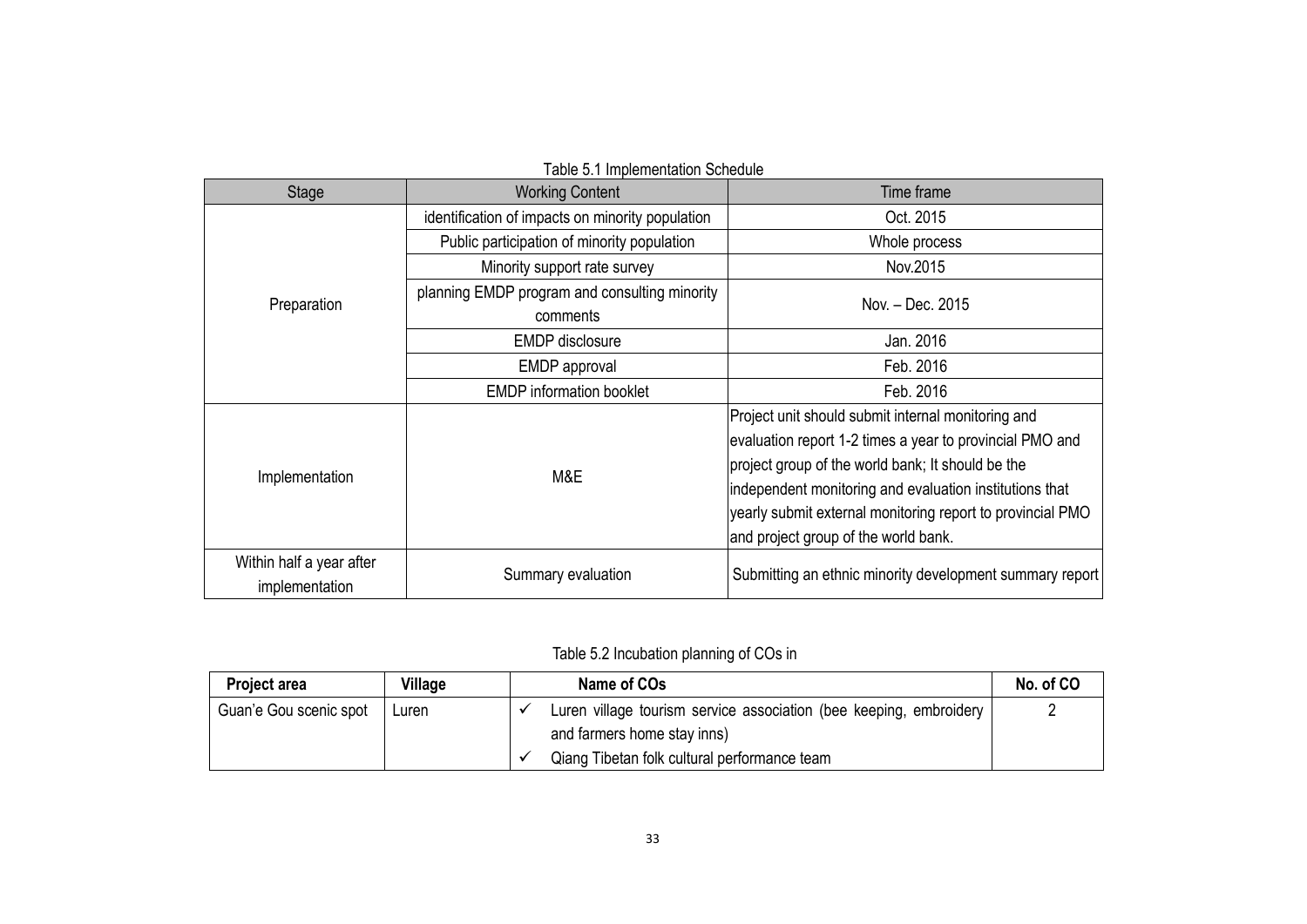| Guan'e Gou | Guan'e village Farmers home stay association (including root carving art) |   |
|------------|---------------------------------------------------------------------------|---|
| Washeping  | Washepin village tourism service association.                             |   |
| Lijie      | Lijie village tourism service association.                                |   |
| Xinping    | Xinping village tourism service association (bee keeping, embroidery and  |   |
|            | farmers home stay inns)                                                   |   |
| Daheba     | Daheba village tourism service association                                |   |
| Xinchengzi | Xinchengzi village tourism service association                            |   |
| Yuezangfu  | Yuezangfu village tourism service association                             |   |
|            | Total                                                                     | 9 |

#### 5.3 Implementing agencies

The PPMO, established under the Gansu Provincial Development and Reform Commission (GDRC), will have overall responsibility for the implementation of this plan. This PPMO has good experience in implementing World Bank supported projects in the past. Tanchang County PMO will be responsible for daily management and implementation with the support of the project township government and village committees. The PMO will hire an experienced professional social consulting team to provide technical support in providing regular and timely advice on, and monitoring and evaluation of, the EMDP implementation.

(1) Implementing agencies. On April 7, 2015, Dangchangpeople's government office issued "Notice on adjusting leading group of Guanegou national cultural and natural heritage protection project funded by World Bank at Tanchang County", and adjusted members of the leading group. In addition, the leading group set up sub-offices, Mr. Yongming Ren is the office director as an additional post, and Mr. Yong-sheng Li is deputy director of the office. Team members are showed in the table below:

<span id="page-36-0"></span>

| <b>Table 0.0 Hamb lict of coordination group or rangitally</b> |              |                          |  |
|----------------------------------------------------------------|--------------|--------------------------|--|
| coordination leading group's                                   | Name         | Current position         |  |
| position                                                       |              |                          |  |
| Group leader                                                   | Li Jiangong  | county magistrate        |  |
| Vice director of the group                                     | Ren Yongming | County Committee, County |  |
|                                                                |              | deputy magistrate        |  |

### Table 5.3 Name list of coordination group of Tanchang World Bank project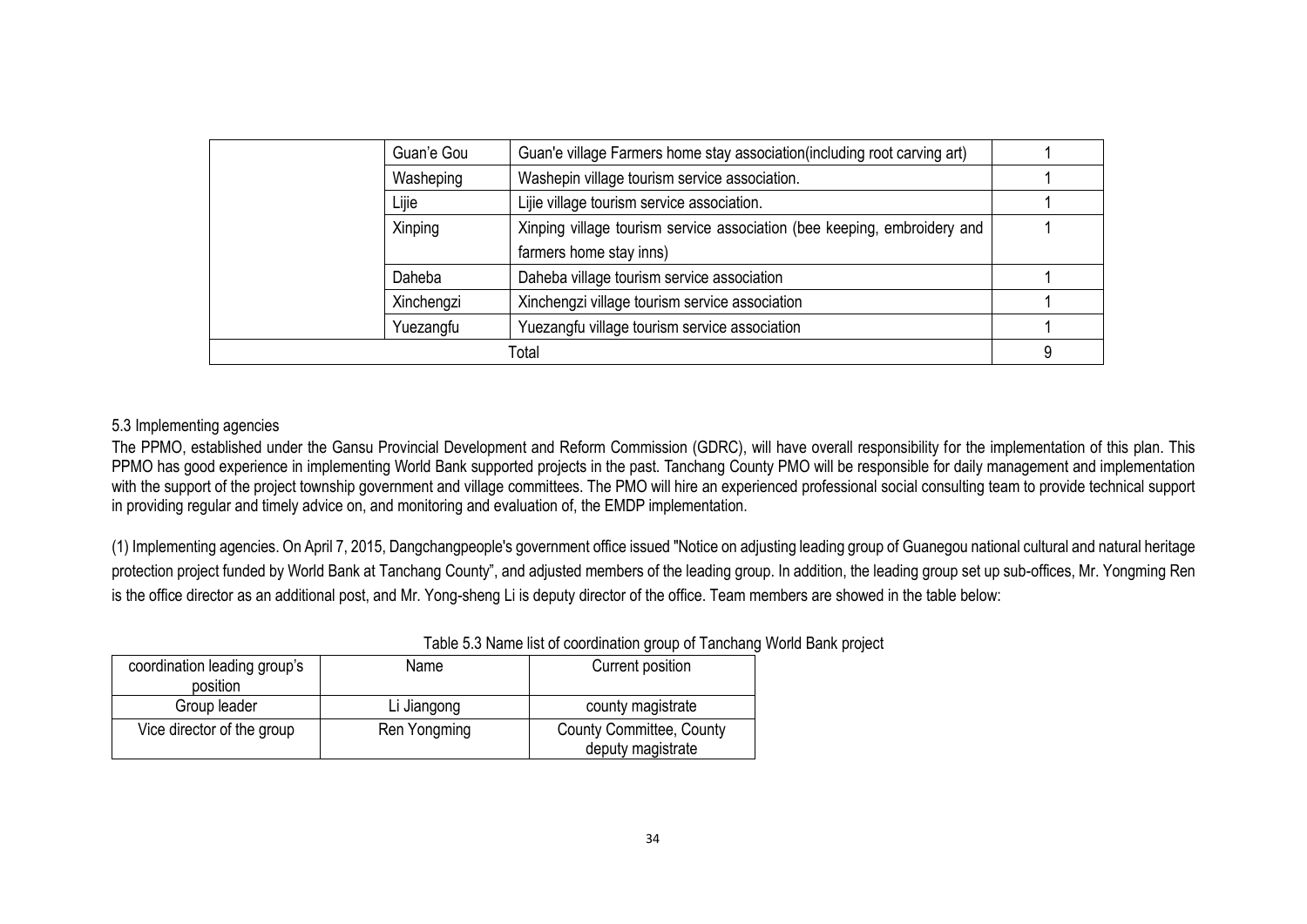| Vice director of the group | Zhang Guosheng | deputy director of County<br>People's Congress Standing<br>Committee, director of County<br>Finance Bureau |
|----------------------------|----------------|------------------------------------------------------------------------------------------------------------|
| Vice director of the group | Bai Cuimei     | Deputy head of the county<br>government                                                                    |
| Vice director of the group | Zhao Tongcheng | Head of Mingjing plant                                                                                     |
| <b>Members</b>             | Li Yongsheng   | <b>Head of County Development</b><br>and Reform Bureau                                                     |
| <b>Members</b>             | Liu Jun        | <b>Head of County Transportation</b><br><b>Bureau</b>                                                      |
| <b>Members</b>             | Bai Xiao'an    | Head of County Housing Bureau                                                                              |
| <b>Members</b>             | Ran Baocai     | Director of County World Bank<br>office                                                                    |
| <b>Members</b>             | Zhang Haishan  | Head of County Travel Bureau                                                                               |
| <b>Members</b>             | Chen Chang     | Head of County culture and<br>sports Bureau                                                                |
| <b>Members</b>             | Shen Qicun     | Head of County Religious Bureau                                                                            |
| <b>Members</b>             |                | Manager of County Electronic<br><b>Supplies Company</b>                                                    |

5.3.2 Implementation schedule

### **5.3.2.1 Project implementation plan**

According to the preparation and implementation schedule of the project construction, The implementation schedule of the EMDP has been drafted (see Table 5.4), and may be adjusted based on the whole implementation progress.

(1) Preparation stage: Related work contents of EMDP include: identification of impacts on minority population, minority support rate survey, planning EMDP program and consulting minority comments, distributing the EMDP information booklet, etc.

<span id="page-37-0"></span>(2) Implementation stage: Including internal and external monitoring. Internal monitoring will be performed by the PMO and community organization, and an internal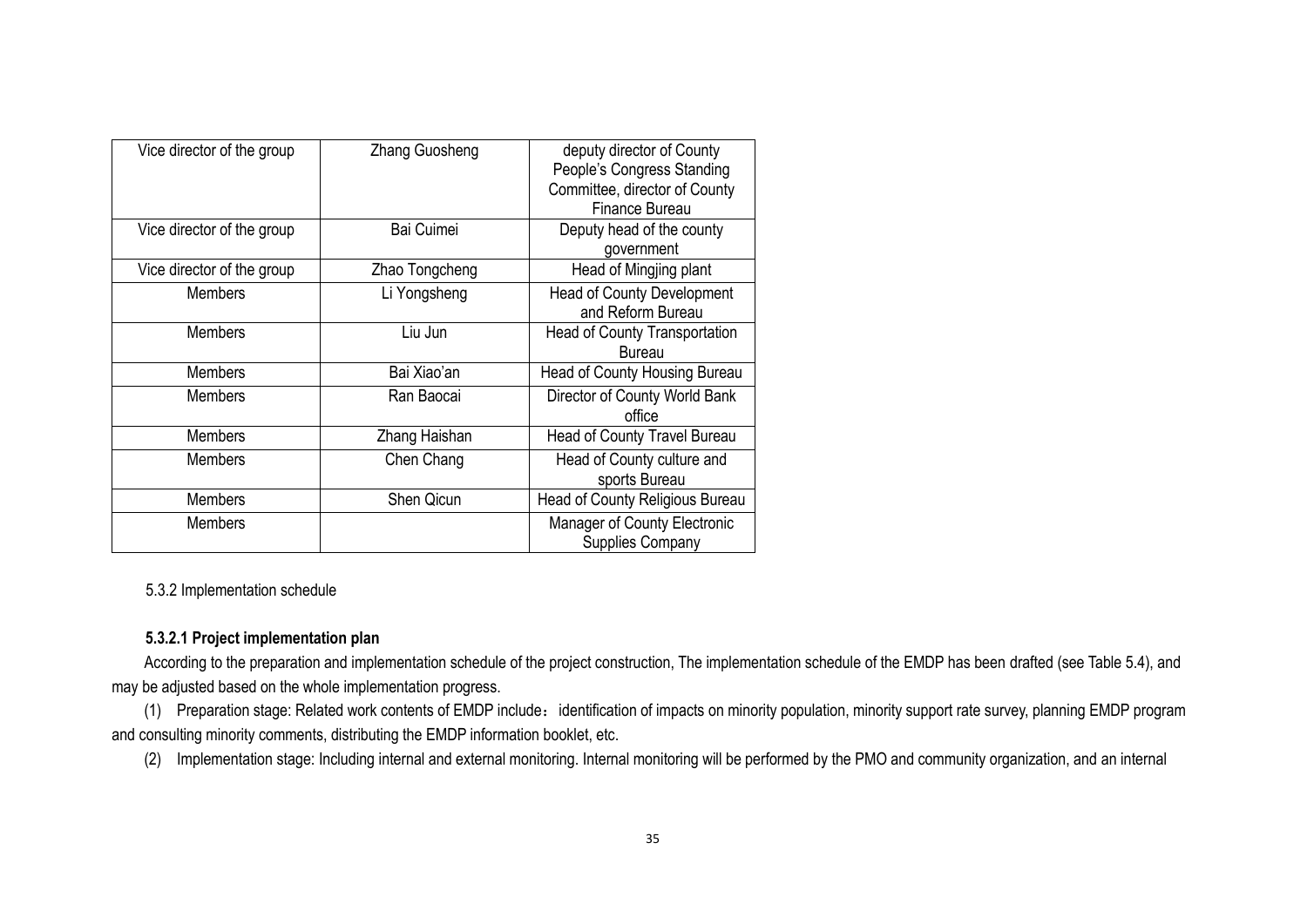monitoring report should be submitted to the provincial PMO and project group of World Bank semiannually. External monitoring will be performed by an independent agency engaged by project owner, before the project implementation, compiling the working outline, investigation outline and tabulation, establish the monitor system, clear the work, choose the monitoring points, using the method of participatory social appraisal to carry on the basement survey and tracking survey, and a external monitoring report should be submitted to World Bank annually during the project implementation stage.

(3) Half a year after implementation accomplished, an EMDP summary report will be submitted to the Bank.

#### 5.4 Budgets

The capital budget of the ethnic minority communities mainly includes:

(1) Cost of project monitoring & evaluation, completed by an independent monitoring and evaluation organization. The main monitoring content includes all project construction components and community development projects.

(2) The monitoring fee of the EMDP.

(3) The development of ethnic minority communities. Main activities cover ancient village protection, community infrastructure, skills and service training, incubation of community organizations and procurement of goods. The project activities and budget of Tanchang EMDP can be seen in Tables 5.4 and 5.5.

| Project area | 2017 | 2018 | 2019 | 2020 | 2021 | 2022 |
|--------------|------|------|------|------|------|------|
| Guan'e Gou   |      |      |      |      |      |      |

Table. 5.4 Annual plan of CO development in Tanchang County

Table 5.5 The EMDP in Tanchang County

<span id="page-38-0"></span>

| Project Item             | Project activity                                         | Budget ('1000) | ('1000)<br>Total | Implementation Agency       | Remark |
|--------------------------|----------------------------------------------------------|----------------|------------------|-----------------------------|--------|
| Qiang Tibetan Intangible | Pedal house maintenance & protection                     | 840.0          | 25383            | institutions,<br>Design     |        |
| cultural conservation    | Qing Tibetan historic folk customs and cultural study in | 800.0          |                  | construction units and PMOs |        |
|                          | Guan'e gou of Dangchangcoutny                            |                |                  |                             |        |
|                          | Exhibition of living state of Qing Tibetan museum        | 6356.0         |                  |                             |        |
|                          | Surrounding environment renovation of the living state   | 1218.0         |                  |                             |        |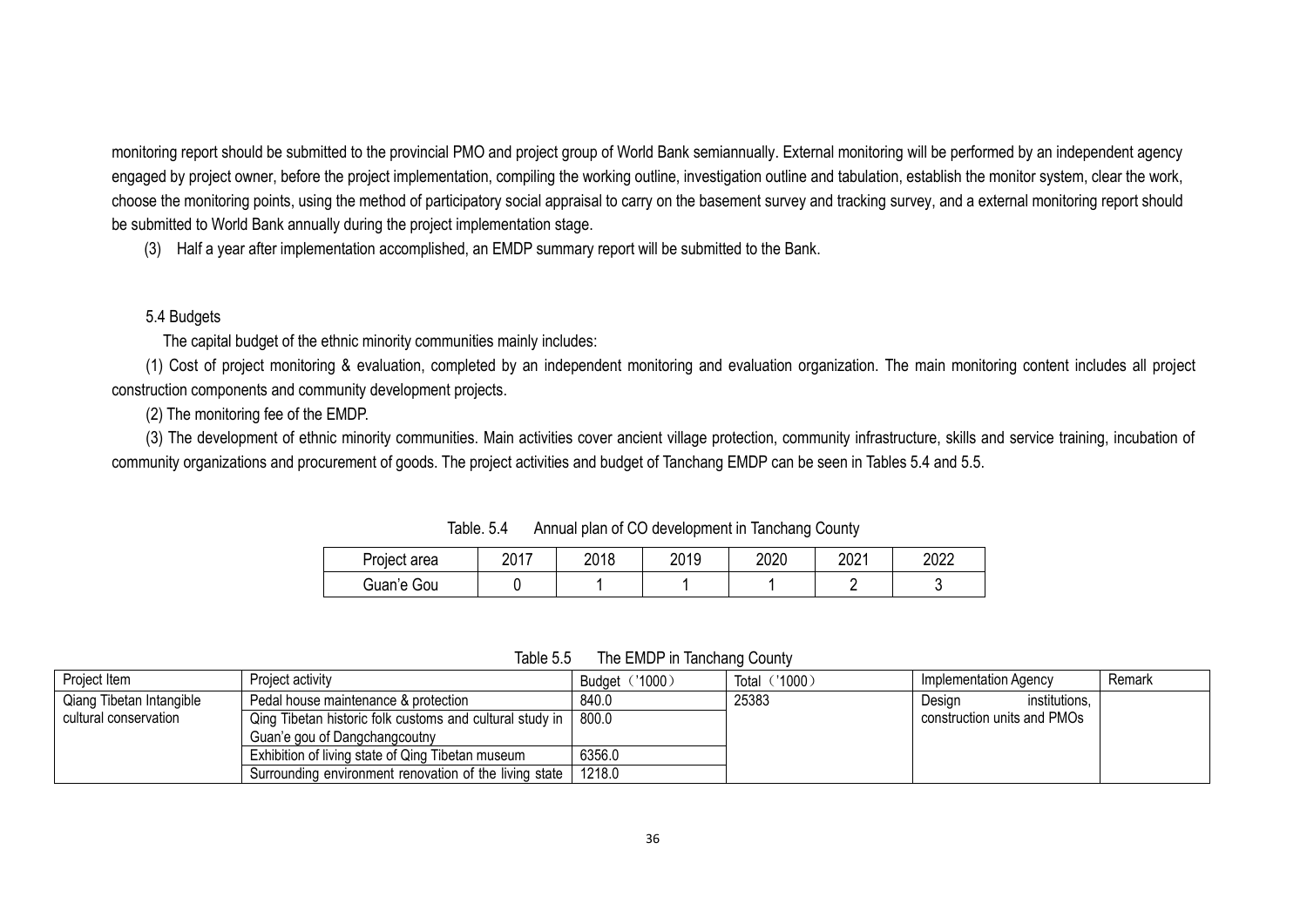|                                                                                                             | museum.                                                             |         |         |                               |                 |
|-------------------------------------------------------------------------------------------------------------|---------------------------------------------------------------------|---------|---------|-------------------------------|-----------------|
| Qiang Tibetan folk teaching and practice halls<br>Village landscape upgrading of Qing Tibetan folk villages |                                                                     | 420.0   |         |                               |                 |
|                                                                                                             |                                                                     | 14855.0 |         |                               |                 |
|                                                                                                             | Development of Qing Tibetan traditional village<br>protection plans | 900.0   |         |                               |                 |
| Community infrastructure                                                                                    | Set up of community sewage pipe network                             | 60298.1 | 62618.1 | Ditto                         |                 |
|                                                                                                             | Newly set up of flush toilets                                       | 2000.0  |         |                               |                 |
|                                                                                                             | Rubbish trucks                                                      | 320.0   |         |                               |                 |
| Community skill and know-                                                                                   | Integrated tourism service training fees                            | 30.0    | 1080    | PMOs and Village committees   | Detailed budget |
| how training                                                                                                | Professional training for the owners of farmers home                | 40.0    |         |                               | can be seen in  |
|                                                                                                             | stav inns                                                           |         |         |                               | the appendix 5  |
|                                                                                                             | Capacity building on development of specialized tourism             | 50.0    |         |                               | of SA report    |
|                                                                                                             | products and service                                                |         |         |                               |                 |
| Incubation of COs                                                                                           | Incubation fees of COs                                              | 540.0   | 990     | Incubation<br>organizations,  |                 |
|                                                                                                             | Peer mentoring fees                                                 | 450.0   |         | PMOs and Village committees   |                 |
| Goods procurement                                                                                           | Village folk cultural team basic configuration fee                  | 209.6   | 659.6   | <b>PMO</b><br>relevant<br>and | Detailed budget |
|                                                                                                             | (clothing, props, etc.)                                             |         |         | organizations                 | can be seen in  |
|                                                                                                             | Basic operation fees of COs including office facilities             | 450.0   |         |                               | the appendix 5  |
|                                                                                                             |                                                                     |         |         |                               | of SA report    |
| Project monitoring & evaluation                                                                             |                                                                     | 300.0   | 300     | Internal supervision unit and |                 |
|                                                                                                             |                                                                     |         |         | external monitoring unit      |                 |
| Monitoring & evaluation of EMDP                                                                             |                                                                     | 150.0   | 150     | External independent org.     | Ditto           |
|                                                                                                             | Total                                                               |         | 91180.7 |                               |                 |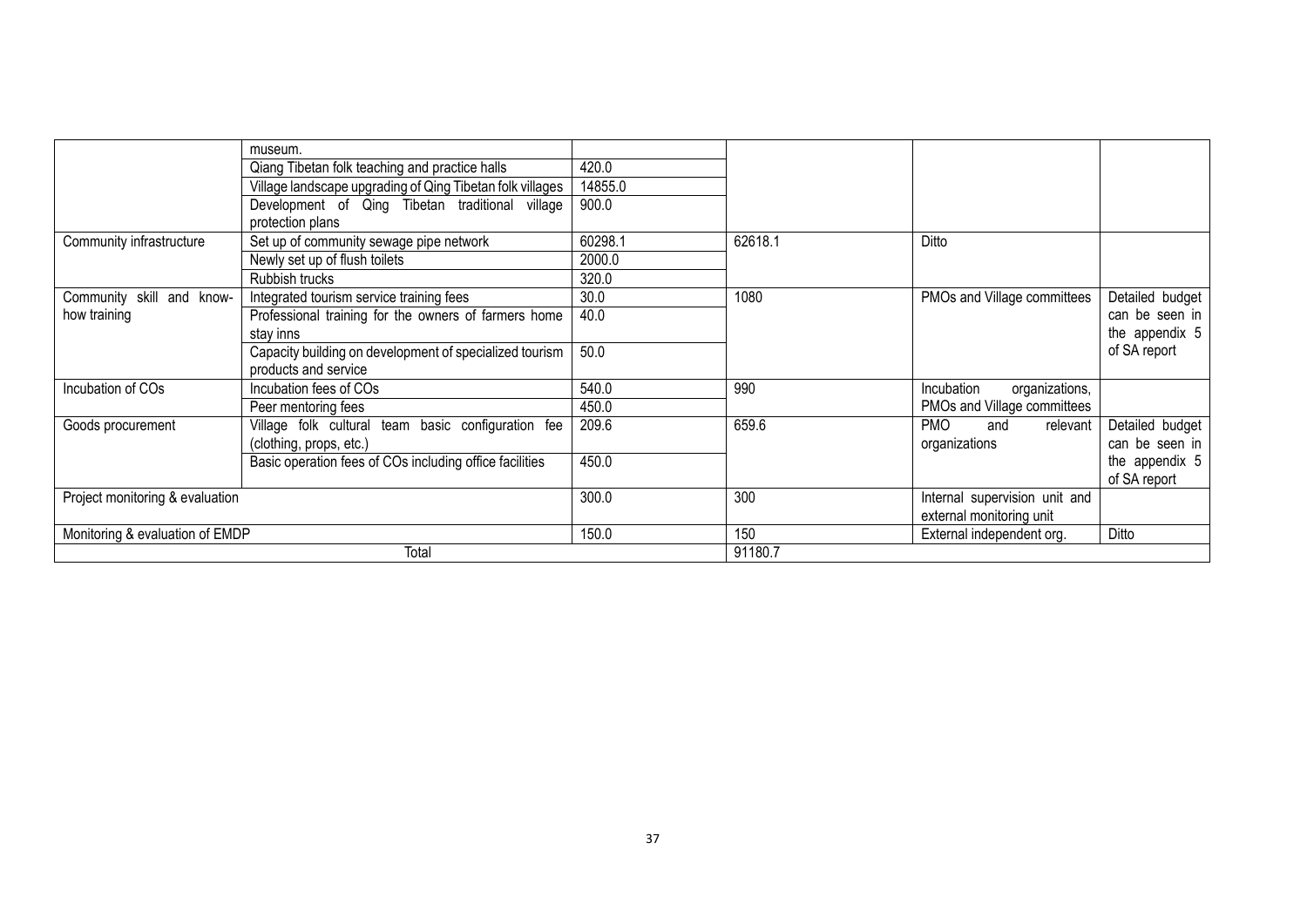## <span id="page-40-4"></span><span id="page-40-3"></span>**Chapter 6 Monitoring and evaluation**

<span id="page-40-0"></span>In order to ensure that this EMDP is implemented effectively as expected, it is necessary to monitor and evaluate the implementation thereof. The PM&E methord, content, institution and period of EMDP can be seen in Table 6.1.

<span id="page-40-1"></span>

|                                                                                                                                                                                                                                                                                                                                                                                                                                                                                                                                                                                                                                                                                                        | rable 0.1 Monitonity and Evaluation Framework in Tanchang Count<br>Monitoring index |                                            | agency                                                                                                                                                                                                                                                                                                                                                                                                                                                                                                                                                                                  | Duration<br>and<br>reports                                                                                                                           |                                                                                                                                                                                                                                |
|--------------------------------------------------------------------------------------------------------------------------------------------------------------------------------------------------------------------------------------------------------------------------------------------------------------------------------------------------------------------------------------------------------------------------------------------------------------------------------------------------------------------------------------------------------------------------------------------------------------------------------------------------------------------------------------------------------|-------------------------------------------------------------------------------------|--------------------------------------------|-----------------------------------------------------------------------------------------------------------------------------------------------------------------------------------------------------------------------------------------------------------------------------------------------------------------------------------------------------------------------------------------------------------------------------------------------------------------------------------------------------------------------------------------------------------------------------------------|------------------------------------------------------------------------------------------------------------------------------------------------------|--------------------------------------------------------------------------------------------------------------------------------------------------------------------------------------------------------------------------------|
| Methods                                                                                                                                                                                                                                                                                                                                                                                                                                                                                                                                                                                                                                                                                                |                                                                                     |                                            |                                                                                                                                                                                                                                                                                                                                                                                                                                                                                                                                                                                         |                                                                                                                                                      |                                                                                                                                                                                                                                |
| (1M&E methods shall<br>include field survey,<br>sampling survey,<br>computational analysis and<br>overall expert assessment;<br>(2) The field survey will<br>integrate point and sphere,<br>be conducted<br>comprehensively on the<br>implementation progress of<br>the EMDP, availability and<br>effectiveness of funds.<br>institutional and<br>management aspects;<br>3The project benefitial<br>area and influence area<br>households (especially the<br>project impacts area and<br>ethnic minority households)<br>shall be subject to sampling<br>survey using the classified<br>random sampling method to<br>track typical ethnic minority<br>households regularly.<br>4The each sampling ratio | Examin<br>the<br>e<br>long<br>term<br>goal<br>Inspect<br>the<br>plannin<br>g goal   | ✓<br>✓<br>$\checkmark$<br>✓<br>✓<br>✓<br>✓ | Quantity of ethnic minority<br>people out of poverty.<br>Poverty<br>alleviation<br>population;<br>income<br>changes of the poverty-<br>stricken household;<br>Participation<br>degree<br>of<br>peasant in scenic spot<br>affairs<br>Number of the poor hired<br>by scenic spot<br>Quantity of ethnic minority<br>community<br>people<br>employed by the scenic<br>spot.<br>Quantity<br>of<br>employed<br>ethnic minority people.<br>Satisfaction<br>degree<br>οf<br>ethnic minority and women<br>Improvement<br>statue<br>οf<br>infrastructure in community<br>Development situation of | Internal<br>monitoring<br>will<br>be<br>performed<br>by<br>the<br>PMO, and<br>external<br>M&E by a<br>qualified<br>independe<br>M&E<br>nt<br>agency. | Semiannual<br>internal monitoring<br>reports<br>will<br>be<br>submitted by the<br>PMO to the Bank;<br>M&E<br>external<br>reports<br>will<br>be<br>submitted by the<br>independent M&E<br>agency<br>to<br>the<br>Bank annually. |
| shall not be less than 20%<br>of the affected population,<br>in which the proportion of<br>ethnic minority households<br>shall not be less than 40%<br>of all sample households; to<br>collect relevant information,<br>complete the impact form<br>and compare with the<br>existing EMDP data, a                                                                                                                                                                                                                                                                                                                                                                                                      | examin<br>ation<br>"output<br>in order<br>to<br>realize<br>goal"                    | ✓<br>✓<br>✓                                | the kilometres of the newly<br>built rural road;<br>Quantity of ethnic minority<br>community organizations;<br>Quantity and types<br>of<br>ethnic<br>minority<br>tourism<br>cultural products.                                                                                                                                                                                                                                                                                                                                                                                          |                                                                                                                                                      |                                                                                                                                                                                                                                |

#### <span id="page-40-22"></span><span id="page-40-21"></span><span id="page-40-20"></span><span id="page-40-19"></span><span id="page-40-18"></span><span id="page-40-17"></span><span id="page-40-16"></span><span id="page-40-15"></span><span id="page-40-14"></span><span id="page-40-13"></span><span id="page-40-12"></span><span id="page-40-11"></span><span id="page-40-10"></span><span id="page-40-9"></span><span id="page-40-8"></span><span id="page-40-7"></span><span id="page-40-6"></span><span id="page-40-5"></span><span id="page-40-2"></span>Table 6.1 Monitoring and Evaluation Framework in Tanchang County